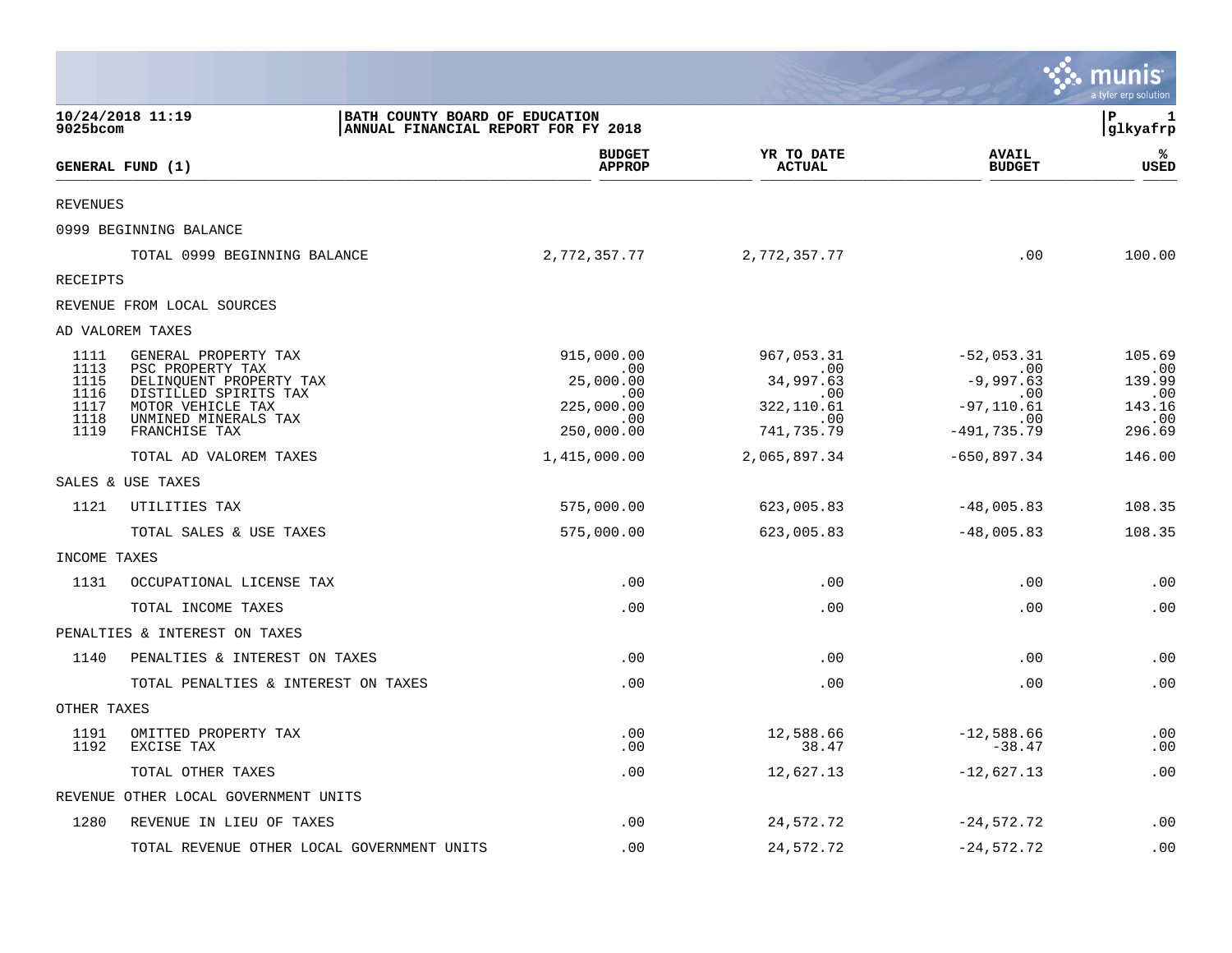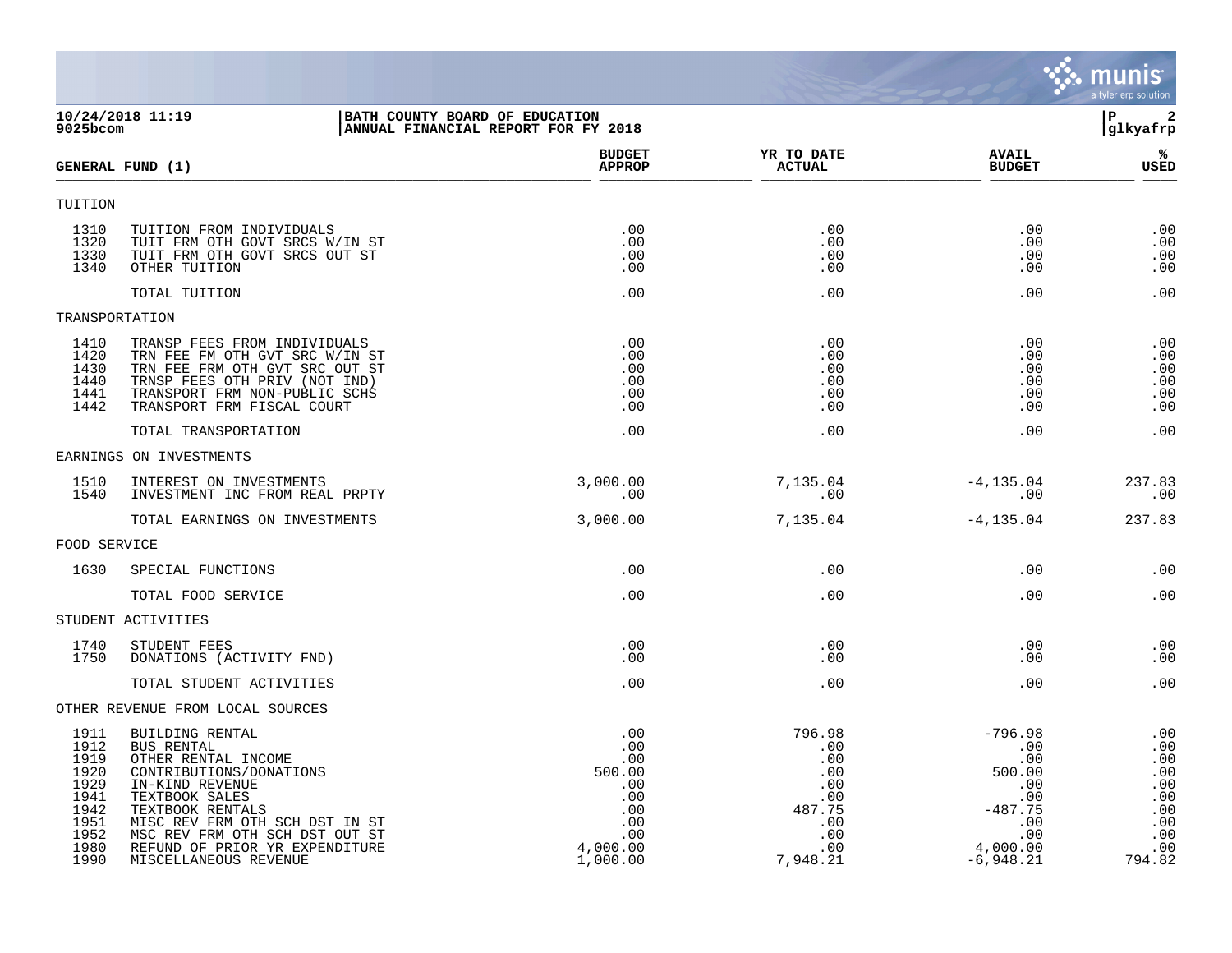|                                                      |                                                                                                                                                                                               |                                               |                                                     |                                                        | a tyler erp solution                          |
|------------------------------------------------------|-----------------------------------------------------------------------------------------------------------------------------------------------------------------------------------------------|-----------------------------------------------|-----------------------------------------------------|--------------------------------------------------------|-----------------------------------------------|
| 9025bcom                                             | 10/24/2018 11:19<br>BATH COUNTY BOARD OF EDUCATION<br>ANNUAL FINANCIAL REPORT FOR FY 2018                                                                                                     |                                               |                                                     |                                                        | P<br>3<br>glkyafrp                            |
|                                                      | GENERAL FUND (1)                                                                                                                                                                              | <b>BUDGET</b><br><b>APPROP</b>                | YR TO DATE<br><b>ACTUAL</b>                         | <b>AVAIL</b><br><b>BUDGET</b>                          | ℁<br>USED                                     |
| 1991<br>1993                                         | TRANSCRIPT FEES<br>OTHER REBATES                                                                                                                                                              | .00<br>.00                                    | .00<br>.00                                          | .00<br>.00                                             | .00<br>.00                                    |
|                                                      | TOTAL OTHER REVENUE FROM LOCAL SOURCES                                                                                                                                                        | 5,500.00                                      | 9,232.94                                            | $-3,732.94$                                            | 167.87                                        |
|                                                      | TOTAL REVENUE FROM LOCAL SOURCES                                                                                                                                                              | 1,998,500.00                                  | 2,742,471.00                                        | $-743,971.00$                                          | 137.23                                        |
|                                                      | REVENUE FROM STATE SOURCES                                                                                                                                                                    |                                               |                                                     |                                                        |                                               |
| STATE PROGRAM                                        |                                                                                                                                                                                               |                                               |                                                     |                                                        |                                               |
| 3111                                                 | SEEK PROGRAM                                                                                                                                                                                  | 9,100,000.00                                  | 9,258,312.00                                        | $-158, 312.00$                                         | 101.74                                        |
|                                                      | TOTAL STATE PROGRAM                                                                                                                                                                           | 9,100,000.00                                  | 9,258,312.00                                        | $-158, 312.00$                                         | 101.74                                        |
|                                                      | OTHER STATE FUNDING                                                                                                                                                                           |                                               |                                                     |                                                        |                                               |
| 3122<br>3124<br>3125<br>3126<br>3127<br>3128<br>3129 | VOCATIONAL TRANSPORTATION<br>DIST VOCATIONAL SCHOOL<br>BUS DRVR TRAINING REIMB<br>SUB SALARY REIMB (STATE)<br>FLEXIBLE SPENDING REFUND<br>AUDIT REIMBURSEMENT<br>KSB/KSD TRANSP REIMBURSEMENT | .00<br>.00<br>.00<br>.00<br>.00<br>.00<br>.00 | 6, 225.00<br>.00<br>.00<br>.00<br>.00<br>.00<br>.00 | $-6, 225.00$<br>.00<br>.00<br>.00<br>.00<br>.00<br>.00 | .00<br>.00<br>.00<br>.00<br>.00<br>.00<br>.00 |
|                                                      | TOTAL OTHER STATE FUNDING                                                                                                                                                                     | .00                                           | 6, 225.00                                           | $-6, 225.00$                                           | .00                                           |
|                                                      | EXPENDITURE REIMBURSEMENTS                                                                                                                                                                    |                                               |                                                     |                                                        |                                               |
| 3130<br>3131                                         | NATIONAL BOARD CERT REIMB<br>MISCELLANEOUS REIMBURSEMENTS                                                                                                                                     | .00<br>3,000.00                               | 9,918.00<br>56,475.00                               | $-9,918.00$<br>$-53,475.00$                            | .00<br>999.99                                 |
|                                                      | TOTAL EXPENDITURE REIMBURSEMENTS                                                                                                                                                              | 3,000.00                                      | 66,393.00                                           | $-63,393.00$                                           | 999.99                                        |
|                                                      | REVENUE IN LIEU OF TAXES/STATE                                                                                                                                                                |                                               |                                                     |                                                        |                                               |
| 3800                                                 | IN LIEU OF TAXES/STATE SOURCES                                                                                                                                                                | 25,000.00                                     | 28, 204.49                                          | $-3, 204.49$                                           | 112.82                                        |
|                                                      | TOTAL REVENUE IN LIEU OF TAXES/STATE                                                                                                                                                          | 25,000.00                                     | 28, 204.49                                          | $-3, 204.49$                                           | 112.82                                        |
|                                                      | REVENUE FOR ON BEHALF PAYMENTS                                                                                                                                                                |                                               |                                                     |                                                        |                                               |
| 3900                                                 | ON-BEHALF PAYMENTS/STATE                                                                                                                                                                      | .00                                           | 4,877,808.52                                        | $-4,877,808.52$                                        | .00                                           |
|                                                      | TOTAL REVENUE FOR ON BEHALF PAYMENTS                                                                                                                                                          | .00                                           | 4,877,808.52                                        | $-4,877,808.52$                                        | .00                                           |
|                                                      | TOTAL REVENUE FROM STATE SOURCES                                                                                                                                                              | 9,128,000.00                                  | 14,236,943.01                                       | $-5, 108, 943.01$                                      | 155.97                                        |
|                                                      | REVENUE FROM FEDERAL SOURCES                                                                                                                                                                  |                                               |                                                     |                                                        |                                               |
|                                                      | RESTRICTED DIRECT                                                                                                                                                                             |                                               |                                                     |                                                        |                                               |
| 4300                                                 | RESTRICTED DIRECT FEDERAL                                                                                                                                                                     | .00                                           | .00                                                 | .00                                                    | .00                                           |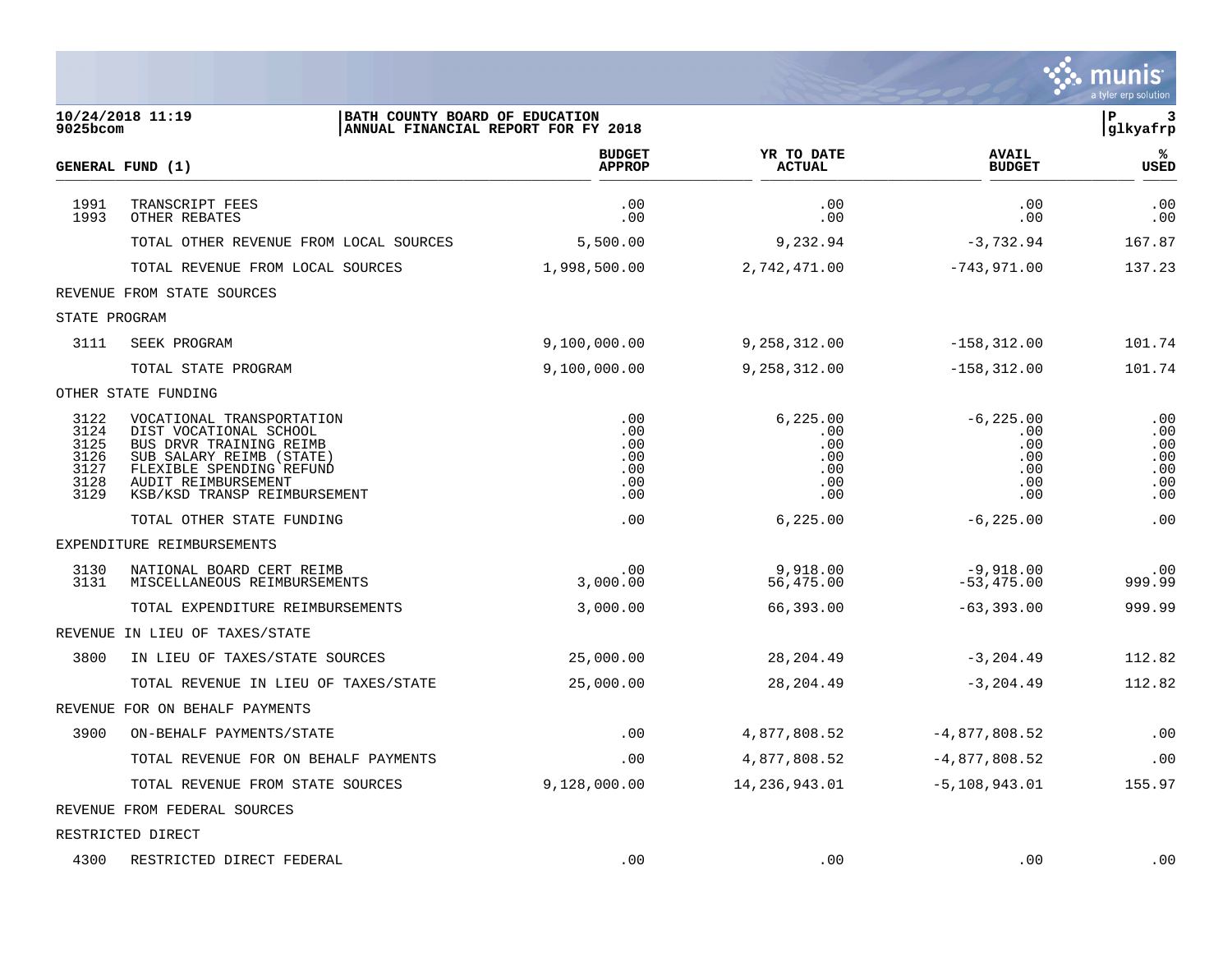

| 9025bcom                                     | 10/24/2018 11:19                                                                                                                                                  | BATH COUNTY BOARD OF EDUCATION<br>ANNUAL FINANCIAL REPORT FOR FY 2018 |                                        |                                             | Þ<br>4<br>glkyafrp                     |
|----------------------------------------------|-------------------------------------------------------------------------------------------------------------------------------------------------------------------|-----------------------------------------------------------------------|----------------------------------------|---------------------------------------------|----------------------------------------|
|                                              | GENERAL FUND (1)                                                                                                                                                  | <b>BUDGET</b><br><b>APPROP</b>                                        | YR TO DATE<br><b>ACTUAL</b>            | <b>AVAIL</b><br><b>BUDGET</b>               | %ะ<br><b>USED</b>                      |
|                                              |                                                                                                                                                                   |                                                                       |                                        |                                             |                                        |
|                                              | TOTAL RESTRICTED DIRECT                                                                                                                                           | .00                                                                   | .00                                    | .00                                         | .00                                    |
|                                              | RESTRICTED THROUGH THE STATE                                                                                                                                      |                                                                       |                                        |                                             |                                        |
| 4500                                         | RESTRICTED FED THRU STATE                                                                                                                                         | .00                                                                   | .00                                    | .00                                         | .00                                    |
|                                              | TOTAL RESTRICTED THROUGH THE STATE                                                                                                                                | .00                                                                   | .00                                    | .00                                         | .00                                    |
|                                              | THROUGH INTERMEDIATE AGENCIES                                                                                                                                     |                                                                       |                                        |                                             |                                        |
| 4700                                         | FEDERAL REV THRU INTERMED SRC                                                                                                                                     | .00                                                                   | .00                                    | .00                                         | .00                                    |
|                                              | TOTAL THROUGH INTERMEDIATE AGENCIES                                                                                                                               | .00                                                                   | .00                                    | .00                                         | .00                                    |
|                                              | FEDERAL REIMBURSEMENT                                                                                                                                             |                                                                       |                                        |                                             |                                        |
| 4810                                         | MEDICAID REIMBURSEMENT<br>4810N MEDICAID REIMB--HEALTH/NURSES                                                                                                     | 50,000.00<br>30,000.00                                                | 94,103.20<br>171,622.21                | $-44, 103.20$<br>$-141,622.21$              | 188.21<br>572.07                       |
|                                              | TOTAL FEDERAL REIMBURSEMENT                                                                                                                                       | 80,000.00                                                             | 265,725.41                             | $-185, 725.41$                              | 332.16                                 |
|                                              | TOTAL REVENUE FROM FEDERAL SOURCES                                                                                                                                | 80,000.00                                                             | 265,725.41                             | $-185, 725.41$                              | 332.16                                 |
|                                              | OTHER RECEIPTS                                                                                                                                                    |                                                                       |                                        |                                             |                                        |
|                                              | INTERFUND TRANSFERS                                                                                                                                               |                                                                       |                                        |                                             |                                        |
| 5210<br>5220                                 | FUND TRANSFER<br>INDIRECT COSTS TRANSFER                                                                                                                          | .00<br>40,000.00                                                      | 226, 277.90<br>58,021.62               | $-226, 277.90$<br>$-18,021.62$              | .00<br>145.05                          |
|                                              | TOTAL INTERFUND TRANSFERS                                                                                                                                         | 40,000.00                                                             | 284, 299.52                            | $-244, 299.52$                              | 710.75                                 |
|                                              | SALE OR COMP FOR LOSS OF ASSETS                                                                                                                                   |                                                                       |                                        |                                             |                                        |
| 5311<br>5312<br>5331<br>5332<br>5341<br>5342 | SALE OF LAND & IMPROVEMENTS<br>LOSS COMP - LAND & IMPROVEMNTS<br>SALE OF BUILDINGS<br>LOSS COMP - BUILDINGS<br>SALE OF EQUIPMENT ETC<br>LOSS COMP - EQUIPMENT ETC | .00<br>.00<br>.00<br>.00<br>5,000.00<br>.00                           | .00<br>.00<br>.00<br>.00<br>.00<br>.00 | .00<br>.00<br>.00<br>.00<br>5,000.00<br>.00 | .00<br>.00<br>.00<br>.00<br>.00<br>.00 |
|                                              | TOTAL SALE OR COMP FOR LOSS OF ASSETS                                                                                                                             | 5,000.00                                                              | .00                                    | 5,000.00                                    | .00                                    |
|                                              | CAPITAL LEASE PROCEEDS                                                                                                                                            |                                                                       |                                        |                                             |                                        |
| 5500                                         | CAPITAL LEASE PROCEEDS                                                                                                                                            | .00                                                                   | .00                                    | .00                                         | .00                                    |
|                                              | TOTAL CAPITAL LEASE PROCEEDS                                                                                                                                      | .00                                                                   | .00                                    | .00                                         | .00                                    |
|                                              | TOTAL OTHER RECEIPTS                                                                                                                                              | 45,000.00                                                             | 284, 299.52                            | $-239, 299.52$                              | 631.78                                 |
|                                              | TOTAL RECEIPTS                                                                                                                                                    | 11,251,500.00                                                         | 17,529,438.94                          | $-6, 277, 938.94$                           | 155.80                                 |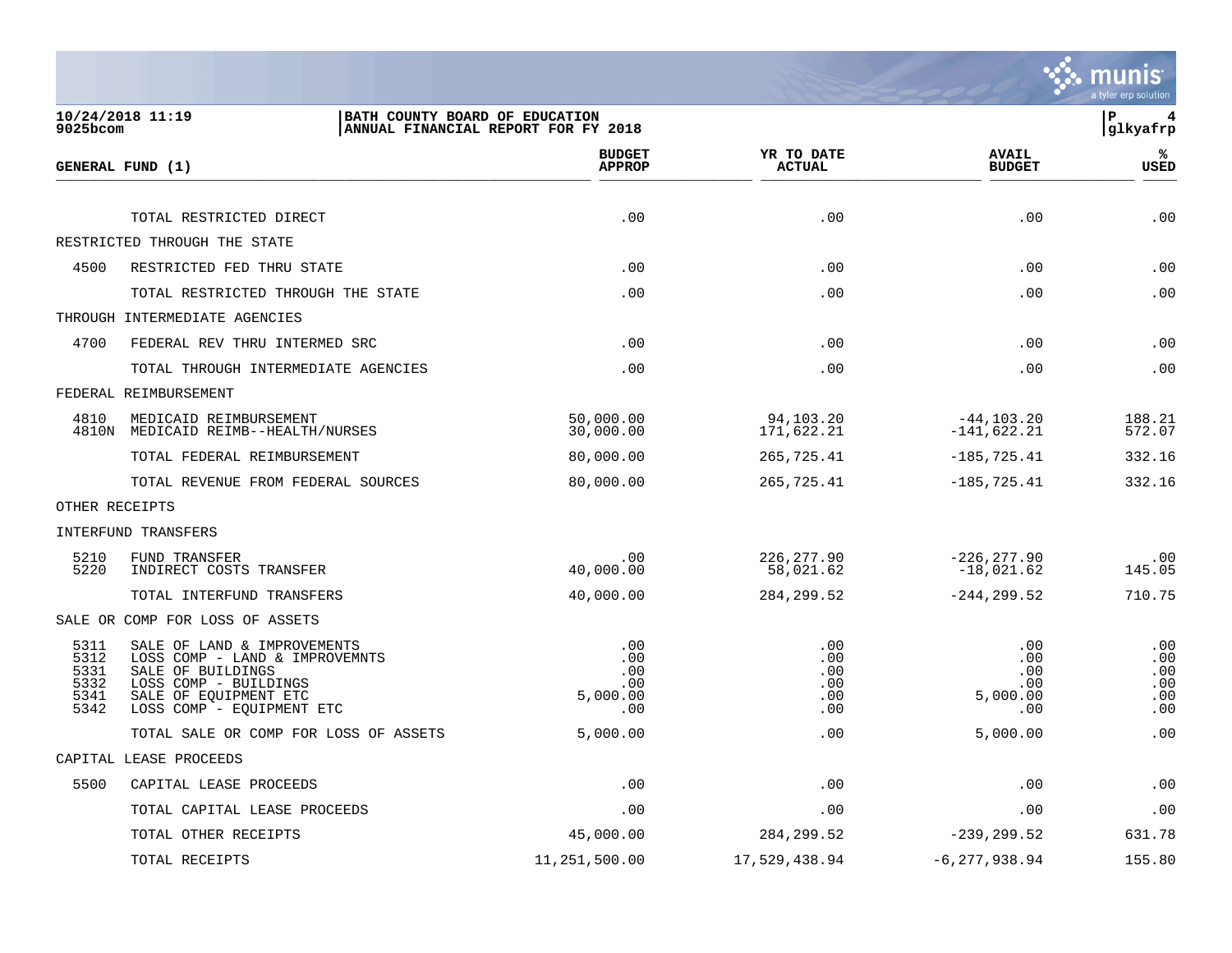|                              |                                |                             |                               | munis<br>a tyler erp solution |
|------------------------------|--------------------------------|-----------------------------|-------------------------------|-------------------------------|
| 10/24/2018 11:19<br>9025bcom |                                | glkyafrp                    |                               |                               |
| GENERAL FUND (1)             | <b>BUDGET</b><br><b>APPROP</b> | YR TO DATE<br><b>ACTUAL</b> | <b>AVAIL</b><br><b>BUDGET</b> | ℁<br>USED                     |
| TOTAL REVENUES               | 14,023,857.77                  | 20,301,796.71               | $-6, 277, 938.94$             | 144.77                        |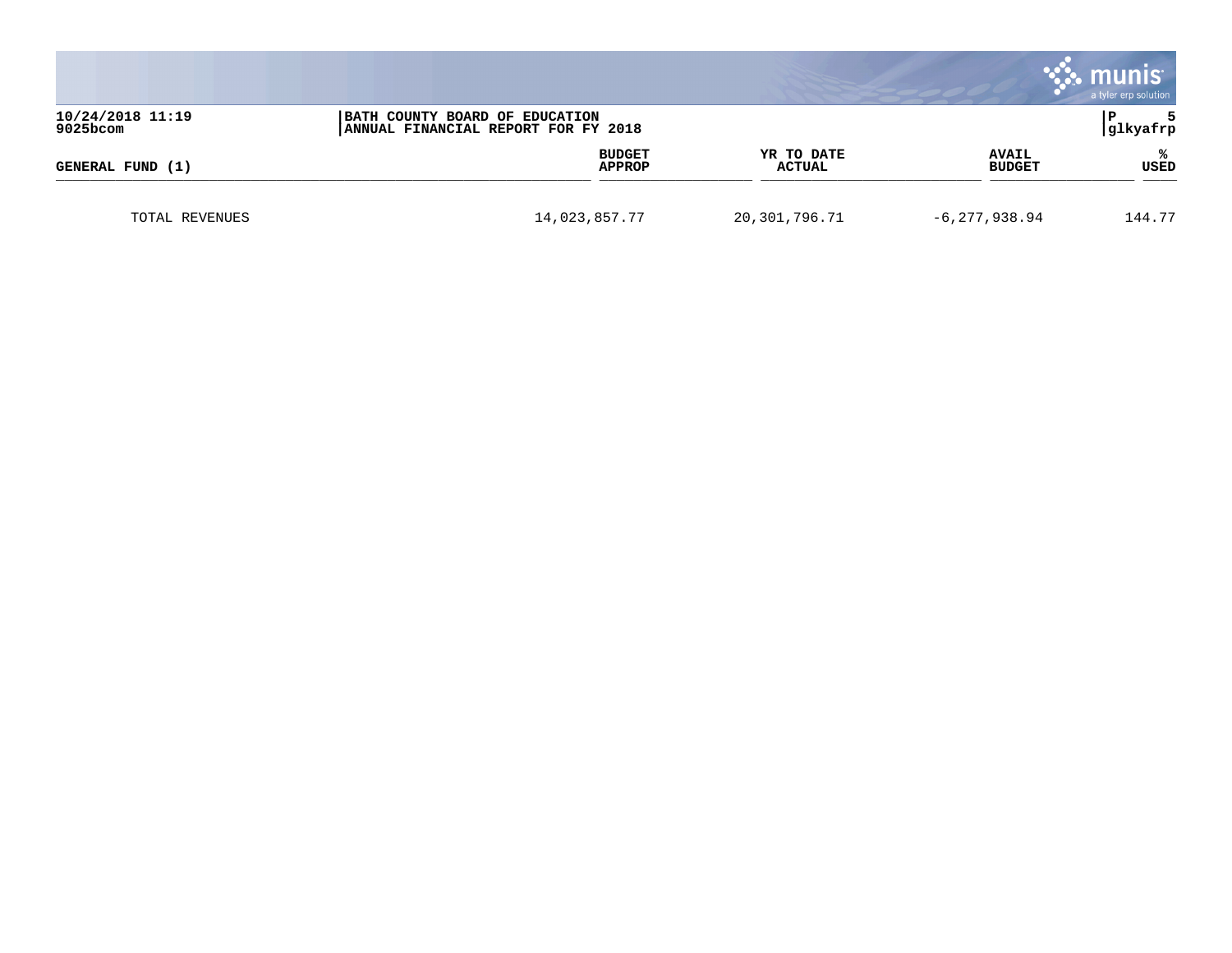|                                                                                                                                                                                                                                                                                                                   |                                                                                                                                |                                                                                                                                    |                                                                                                                                      | <b>munis</b><br>a tyler erp solution                                                 |
|-------------------------------------------------------------------------------------------------------------------------------------------------------------------------------------------------------------------------------------------------------------------------------------------------------------------|--------------------------------------------------------------------------------------------------------------------------------|------------------------------------------------------------------------------------------------------------------------------------|--------------------------------------------------------------------------------------------------------------------------------------|--------------------------------------------------------------------------------------|
| 10/24/2018 11:19<br>9025bcom                                                                                                                                                                                                                                                                                      | BATH COUNTY BOARD OF EDUCATION<br>ANNUAL FINANCIAL REPORT FOR FY 2018                                                          |                                                                                                                                    |                                                                                                                                      | 6<br>l P<br> glkyafrp                                                                |
| GENERAL FUND (1)                                                                                                                                                                                                                                                                                                  | <b>BUDGET</b><br><b>APPROP</b>                                                                                                 | YR TO DATE<br><b>ACTUAL</b>                                                                                                        | <b>AVAIL</b><br><b>BUDGET</b>                                                                                                        | ℁<br>USED                                                                            |
| <b>EXPENDITURES</b>                                                                                                                                                                                                                                                                                               |                                                                                                                                |                                                                                                                                    |                                                                                                                                      |                                                                                      |
| 0000 RESTRICT TO REV & BAL SHT ONLY                                                                                                                                                                                                                                                                               |                                                                                                                                |                                                                                                                                    |                                                                                                                                      |                                                                                      |
| 0200 EMPLOYEE BENEFITS                                                                                                                                                                                                                                                                                            | .00                                                                                                                            | .00                                                                                                                                | .00                                                                                                                                  | .00                                                                                  |
| TOTAL 0000 RESTRICT TO REV & BAL SHT ONLY                                                                                                                                                                                                                                                                         | .00                                                                                                                            | .00                                                                                                                                | .00                                                                                                                                  | .00                                                                                  |
| 1000 INSTRUCTION                                                                                                                                                                                                                                                                                                  |                                                                                                                                |                                                                                                                                    |                                                                                                                                      |                                                                                      |
| 0100<br>SALARIES PERSONNEL SERVICES<br>0200<br>EMPLOYEE BENEFITS<br>0280<br>ON-BEHALF<br>0300<br>PURCHASED PROF AND TECH SERV<br>0400<br>PURCHASED PROPERTY SERVICES<br>0500<br>OTHER PURCHASED SERVICES<br>0600<br>SUPPLIES<br>0700<br>PROPERTY<br>0800<br>DEBT SERVICE AND MISCELLANEOUS<br>0840<br>CONTINGENCY | 6,367,159.00<br>384,035.00<br>.00<br>110,038.34<br>85,494.97<br>21, 296.48<br>301, 126.96<br>108,368.47<br>25,369.78<br>100.00 | 6, 223, 849.86<br>345,372.29<br>3,284,740.66<br>98,259.54<br>82,426.21<br>10,003.06<br>154,019.35<br>99,976.08<br>21,916.69<br>.00 | 143,309.14<br>38,662.71<br>$-3, 284, 740.66$<br>11,778.80<br>3,068.76<br>11,293.42<br>147,107.61<br>8, 392.39<br>3, 453.09<br>100.00 | 97.75<br>89.93<br>$.00$<br>89.30<br>96.41<br>46.97<br>51.15<br>92.26<br>86.39<br>.00 |
| TOTAL 1000<br>INSTRUCTION                                                                                                                                                                                                                                                                                         | 7,402,989.00                                                                                                                   | 10,320,563.74                                                                                                                      | $-2,917,574.74$                                                                                                                      | 139.41                                                                               |
| 2100 STUDENT SUPPORT SERVICES                                                                                                                                                                                                                                                                                     |                                                                                                                                |                                                                                                                                    |                                                                                                                                      |                                                                                      |
| 0100<br>SALARIES PERSONNEL SERVICES<br>0200<br>EMPLOYEE BENEFITS<br>0280<br>ON-BEHALF<br>0300<br>PURCHASED PROF AND TECH SERV<br>0400<br>PURCHASED PROPERTY SERVICES<br>0500<br>OTHER PURCHASED SERVICES<br>0600<br>SUPPLIES<br>0700<br>PROPERTY                                                                  | 591,238.00<br>74,591.00<br>$\overline{\phantom{0}}$ .00<br>2,510.00<br>.00<br>3,220.00<br>11,432.00<br>600.00                  | 565,805.40<br>71,958.53<br>298,613.25<br>5,784.23<br>.00<br>774.00<br>6,055.15<br>.00                                              | 25,432.60<br>2,632.47<br>$-298,613.25$<br>$-3, 274.23$<br>.00<br>2,446.00<br>5,376.85<br>600.00                                      | 95.70<br>96.47<br>.00<br>230.45<br>$\ldots$<br>24.04<br>52.97<br>.00                 |
| STUDENT SUPPORT SERVICES<br>TOTAL 2100                                                                                                                                                                                                                                                                            | 683,591.00                                                                                                                     | 948,990.56                                                                                                                         | $-265, 399.56$                                                                                                                       | 138.82                                                                               |
| 2200 INSTRUCTIONAL STAFF SUPP SERV                                                                                                                                                                                                                                                                                |                                                                                                                                |                                                                                                                                    |                                                                                                                                      |                                                                                      |
| 0100<br>SALARIES PERSONNEL SERVICES<br>0200<br>EMPLOYEE BENEFITS<br>0280<br>ON-BEHALF<br>0300<br>PURCHASED PROF AND TECH SERV<br>0400<br>PURCHASED PROPERTY SERVICES<br>0500<br>OTHER PURCHASED SERVICES<br>0600<br>SUPPLIES<br>0700<br>PROPERTY<br>0800<br>DEBT SERVICE AND MISCELLANEOUS<br>0840<br>CONTINGENCY | 149,589.27<br>6,962.30<br>.00<br>8,309.00<br>19,340.00<br>6,281.00<br>5,775.00<br>$.00 \,$<br>.00<br>.00                       | 121,912.76<br>5,289.10<br>64,341.50<br>$\sim 00$<br>7,200.00<br>78.40<br>99.53<br>.00<br>.00<br>.00                                | 27,676.51<br>1,673.20<br>$-64, 341.50$<br>8,309.00<br>12,140.00<br>6,202.60<br>5,675.47<br>.00<br>.00<br>.00                         | 81.50<br>75.97<br>.00<br>.00<br>37.23<br>$\frac{1.25}{1.72}$<br>.00<br>.00<br>.00    |
| TOTAL 2200 INSTRUCTIONAL STAFF SUPP SERV                                                                                                                                                                                                                                                                          | 196,256.57                                                                                                                     | 198,921.29                                                                                                                         | $-2,664.72$                                                                                                                          | 101.36                                                                               |

2300 DISTRICT ADMIN SUPPORT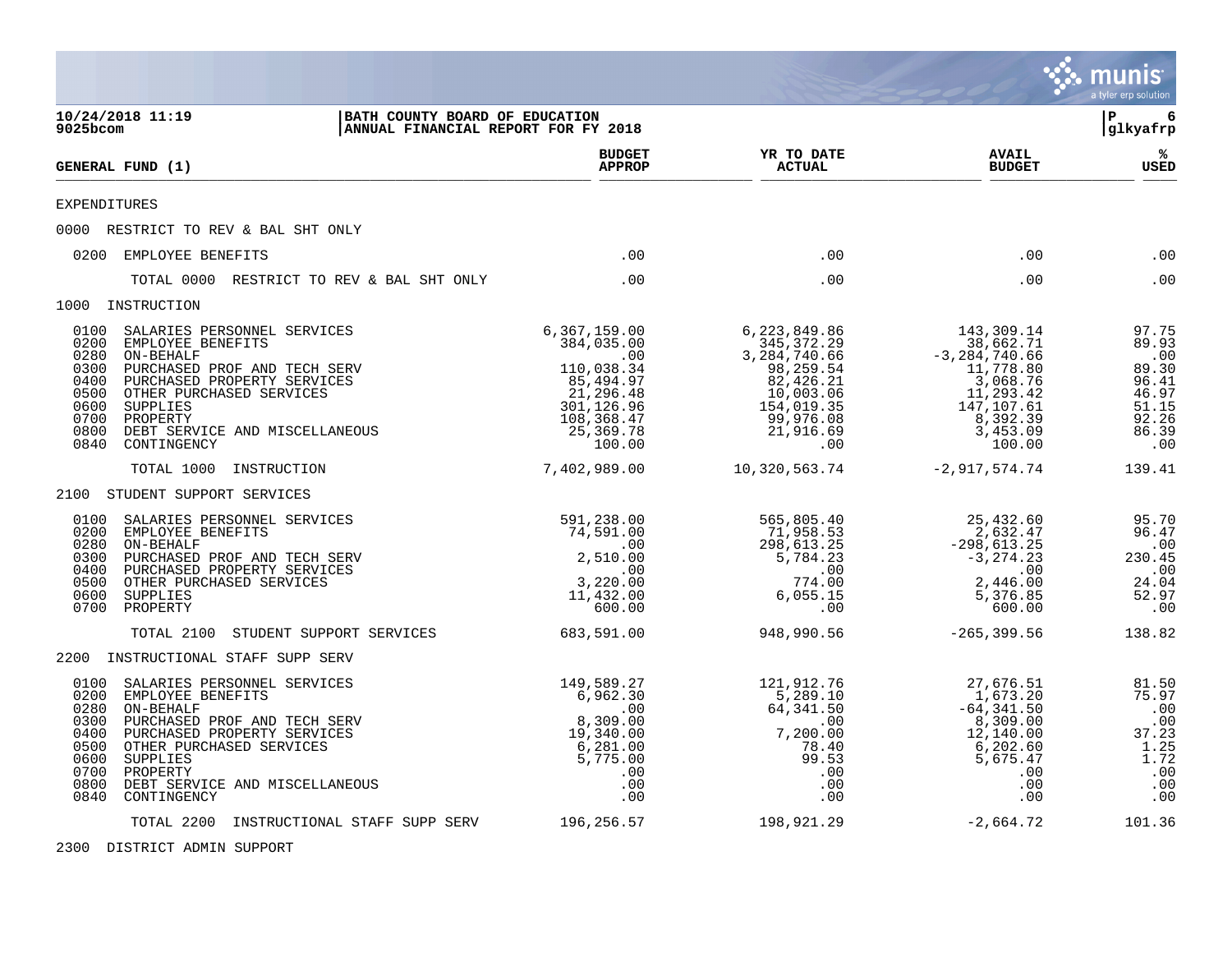

### **10/24/2018 11:19 |BATH COUNTY BOARD OF EDUCATION |P 7 9025bcom |ANNUAL FINANCIAL REPORT FOR FY 2018 |glkyafrp**

| GENERAL FUND (1)                                                             |                                                                                                                                                                                                                                   | <b>BUDGET</b><br><b>APPROP</b>                                                                                              | YR TO DATE<br><b>ACTUAL</b>                                                                                                              | <b>AVAIL</b><br><b>BUDGET</b>                                                                                                          | %ะ<br><b>USED</b>                                                                   |
|------------------------------------------------------------------------------|-----------------------------------------------------------------------------------------------------------------------------------------------------------------------------------------------------------------------------------|-----------------------------------------------------------------------------------------------------------------------------|------------------------------------------------------------------------------------------------------------------------------------------|----------------------------------------------------------------------------------------------------------------------------------------|-------------------------------------------------------------------------------------|
| 0100<br>0200<br>0280<br>0300<br>0400<br>0500<br>0600<br>0700<br>0800<br>0840 | SALARIES PERSONNEL SERVICES<br>EMPLOYEE BENEFITS<br>ON-BEHALF<br>PURCHASED PROF AND TECH SERV<br>PURCHASED PROPERTY SERVICES<br>OTHER PURCHASED SERVICES<br>SUPPLIES<br>PROPERTY<br>DEBT SERVICE AND MISCELLANEOUS<br>CONTINGENCY | 264,500.00<br>337,983.00<br>.00<br>188,220.00<br>27,440.00<br>146,500.00<br>70,700.00<br>43,526.00<br>16,800.00<br>$.00 \,$ | 254,890.40<br>229, 281.74<br>134,522.67<br>129, 239.55<br>16,530.34<br>78,642.54<br>45,448.78<br>23,083.98<br>38,468.20<br>$.00 \,$      | 9,609.60<br>108, 701.26<br>$-134,522.67$<br>58,980.45<br>10,909.66<br>67,857.46<br>25, 251.22<br>20,442.02<br>$-21,668.20$<br>$.00 \,$ | 96.37<br>67.84<br>.00<br>68.66<br>60.24<br>53.68<br>64.28<br>53.03<br>228.98<br>.00 |
|                                                                              | TOTAL 2300 DISTRICT ADMIN SUPPORT                                                                                                                                                                                                 | 1,095,669.00                                                                                                                | 950, 108.20                                                                                                                              | 145,560.80                                                                                                                             | 86.71                                                                               |
|                                                                              | 2400 SCHOOL ADMIN SUPPORT                                                                                                                                                                                                         |                                                                                                                             |                                                                                                                                          |                                                                                                                                        |                                                                                     |
| 0100<br>0200<br>0280<br>0300<br>0500<br>0600<br>0700                         | SALARIES PERSONNEL SERVICES<br>EMPLOYEE BENEFITS<br>ON-BEHALF<br>PURCHASED PROF AND TECH SERV<br>OTHER PURCHASED SERVICES<br>SUPPLIES<br>PROPERTY                                                                                 | 750,158.00<br>73,702.00<br>.00<br>.00<br>800.00<br>$.00 \,$<br>$.00 \,$                                                     | 740,355.32<br>69,819.63<br>390,734.86<br>$\begin{array}{c} \begin{array}{c} 0.00 \\ 1.248.80 \end{array} \end{array}$<br>.00<br>$.00 \,$ | 9,802.68<br>3,882.37<br>$-390,734.86$<br>.00<br>$-448.80$<br>.00<br>.00                                                                | 98.69<br>94.73<br>.00<br>.00<br>156.10<br>.00<br>.00                                |
|                                                                              | TOTAL 2400<br>SCHOOL ADMIN SUPPORT                                                                                                                                                                                                | 824,660.00                                                                                                                  | 1,202,158.61                                                                                                                             | $-377,498.61$                                                                                                                          | 145.78                                                                              |
|                                                                              | 2500 BUSINESS SUPPORT SERVICES                                                                                                                                                                                                    |                                                                                                                             |                                                                                                                                          |                                                                                                                                        |                                                                                     |
| 0100<br>0200<br>0280<br>0300<br>0500<br>0600<br>0700<br>0800                 | SALARIES PERSONNEL SERVICES<br>EMPLOYEE BENEFITS<br>ON-BEHALF<br>PURCHASED PROF AND TECH SERV<br>OTHER PURCHASED SERVICES<br>SUPPLIES<br>PROPERTY<br>DEBT SERVICE AND MISCELLANEOUS                                               | 230,775.00<br>36,832.00<br>.00<br>300.00<br>300.00<br>500.00<br>8,000.00<br>.00                                             | 219,566.50<br>32,315.47<br>115,879.88<br>75.00<br>63,316.29<br>2,609.67<br>6,103.56<br>.00                                               | 11,208.50<br>4,516.53<br>$-115,879.88$<br>225.00<br>$-63,016.29$<br>$-2,109.67$<br>1,896.44<br>.00                                     | 95.14<br>87.74<br>.00<br>25.00<br>999.99<br>521.93<br>76.29<br>.00                  |
|                                                                              | TOTAL 2500 BUSINESS SUPPORT SERVICES                                                                                                                                                                                              | 276,707.00                                                                                                                  | 439,866.37                                                                                                                               | -163,159.37                                                                                                                            | 158.96                                                                              |
|                                                                              | 2600 PLANT OPERATIONS & MAINTENANCE                                                                                                                                                                                               |                                                                                                                             |                                                                                                                                          |                                                                                                                                        |                                                                                     |
| 0100<br>0200<br>0280<br>0300<br>0400<br>0500<br>0600<br>0700<br>0800         | SALARIES PERSONNEL SERVICES<br>EMPLOYEE BENEFITS<br>ON-BEHALF<br>PURCHASED PROF AND TECH SERV<br>PURCHASED PROPERTY SERVICES<br>OTHER PURCHASED SERVICES<br>SUPPLIES<br>PROPERTY<br>DEBT SERVICE AND MISCELLANEOUS                | 468,566.00<br>119,171.00<br>.00<br>24,500.00<br>204,750.00<br>183,200.00<br>522,800.00<br>16,000.00<br>16,500.00            | 454,175.42<br>113,760.24<br>239,698.65<br>15,781.72<br>146,949.03<br>75,231.71<br>530,310.88<br>18,051.42<br>16,594.76                   | 14,390.58<br>5,410.76<br>$-239,698.65$<br>8,718.28<br>57,800.97<br>107,968.29<br>-7,510.88<br>$-2,051.42$<br>-94.76                    | 96.93<br>95.46<br>.00<br>64.42<br>71.77<br>41.07<br>101.44<br>112.82<br>100.57      |
|                                                                              | TOTAL 2600 PLANT OPERATIONS & MAINTENANCE                                                                                                                                                                                         | 1,555,487.00                                                                                                                | 1,610,553.83                                                                                                                             | $-55,066.83$                                                                                                                           | 103.54                                                                              |

2700 STUDENT TRANSPORTATION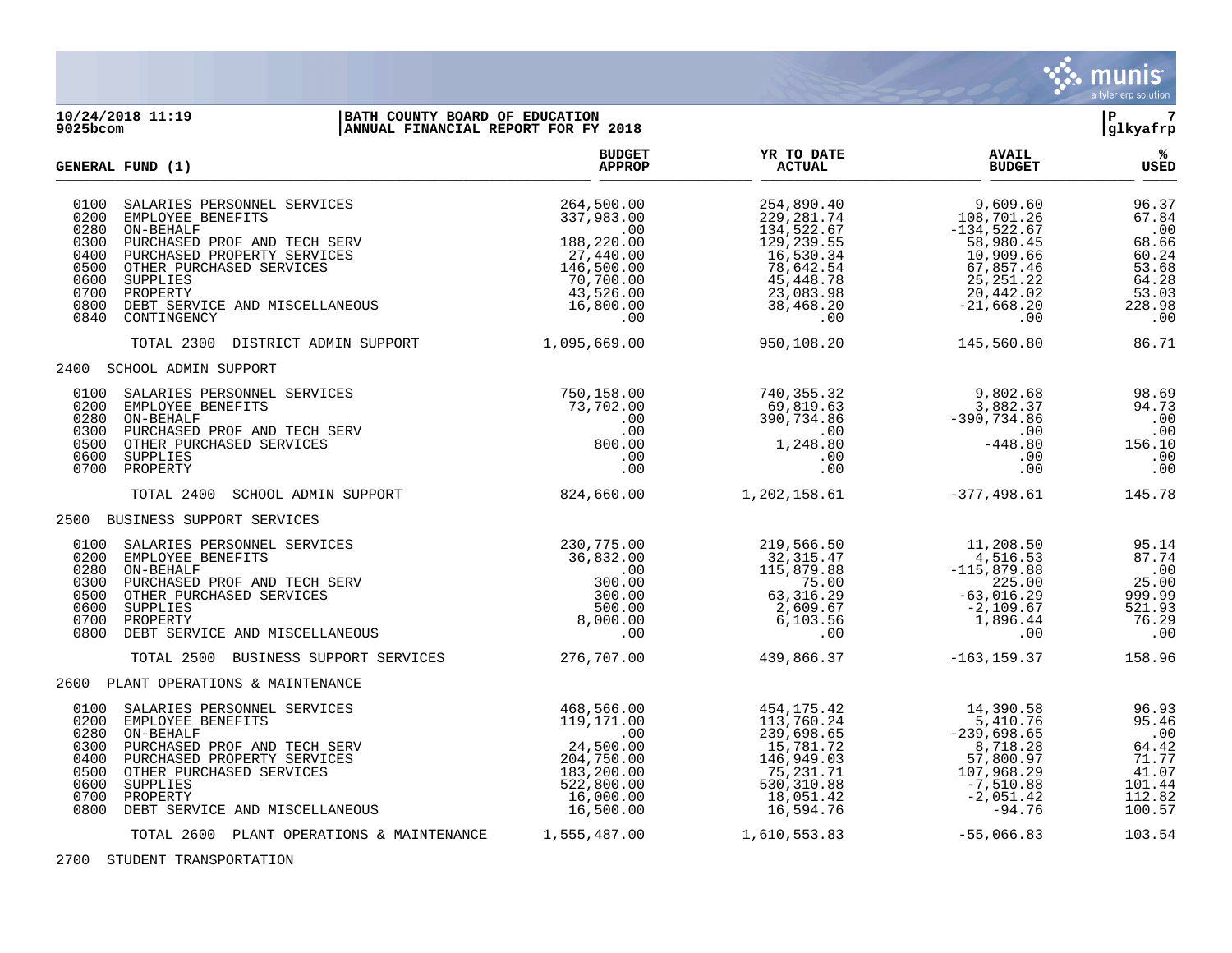

**10/24/2018 11:19 |BATH COUNTY BOARD OF EDUCATION |P 8** ANNUAL FINANCIAL REPORT FOR FY 2018 **BUDGET YR TO DATE AVAIL % GENERAL FUND (1) APPROP ACTUAL BUDGET USED**  $\frac{A_{\text{H}^{\text{F}}\text{N}}}{A_{\text{H}}\text{N}}$   $\frac{A_{\text{H}}\text{N}}{A_{\text{H}}\text{N}}$   $\frac{A_{\text{H}}\text{N}}{A_{\text{H}}\text{N}}$   $\frac{A_{\text{H}}\text{N}}{A_{\text{H}}\text{N}}$   $\frac{B_{\text{H}}\text{N}}{B_{\text{H}}\text{N}}$  0100 SALARIES PERSONNEL SERVICES 536,701.87 503,699.22 33,002.65 93.85 0200 EMPLOYEE BENEFITS 136,620.12 122,671.24 13,948.88 89.79 0280 ON-BEHALF .00 265,835.66 -265,835.66 .00 0300 PURCHASED PROF AND TECH SERV  $\begin{array}{cccccccc} 0.300 & 0.11 & 0.000 & 0.000 & 0.000 & 0.000 & 0.000 & 0.000 & 0.000 & 0.000 & 0.000 & 0.000 & 0.000 & 0.000 & 0.000 & 0.000 & 0.000 & 0.000 & 0.000 & 0.000 & 0.000 & 0.000 & 0.000 & 0.000 & 0.000 & 0.00$ 0400 PURCHASED PROPERTY SERVICES 31,300.00 5,611.03 25,688.97 17.93<br>0500 OTHER PURCHASED SERVICES 44,500.00 49,475.39 -4,975.39 111.18 0500 OTHER PURCHASED SERVICES (11.18)<br>0600 SUPPLIES (11.18) 283,700.00 (185,792.24 97,907.76 (65.49<br>0700 PROPERTY (199,000.00 255.00 255.00 98,745.00 .26 0600 SUPPLIES 283,700.00 185,792.24 97,907.76 65.49 0700 PROPERTY 99,000.00 255.00 98,745.00 .26 0800 DEBT SERVICE AND MISCELLANEOUS .00 .00 .00 .00 TOTAL 2700 STUDENT TRANSPORTATION 1,144,171.99 1,139,404.89 4,767.10 99.58 3100 FOOD SERVICE OPERATION 0100 SALARIES PERSONNEL SERVICES .00 .00 .00 .00 0200 EMPLOYEE BENEFITS .00 .00 .00 .00 0280 ON-BEHALF .00 .00 .00 .00 0600 SUPPLIES .00 .00 .00 .00 TOTAL 3100 FOOD SERVICE OPERATION .00 .00 .00 .00 3200 DAY CARE OPERATIONS 0280 ON-BEHALF .00 .00 .00 .00 TOTAL 3200 DAY CARE OPERATIONS .00 .00 .00 .00 3300 COMMUNITY SERVICES 0100 SALARIES PERSONNEL SERVICES 21,996.00 20,980.58 1,015.42 95.38 0200 EMPLOYEE BENEFITS 5,904.00 7,700.36 -1,796.36 130.43 0280 ON-BEHALF .00 20,280.30 -20,280.30 .00 0500 OTHER PURCHASED SERVICES .00 .00 .00 .00 0600 SUPPLIES .00 .00 .00 .00 TOTAL 3300 COMMUNITY SERVICES  $27,900.00$  48,961.24 -21,061.24 175.49 3400 ADULT EDUCATION OPERATIONS 0280 ON-BEHALF .00 .00 .00 .00 TOTAL 3400 ADULT EDUCATION OPERATIONS .00 .00 .00 .00 5100 DEBT SERVICE 0800 DEBT SERVICE AND MISCELLANEOUS 220,758.23 210,700.12 10,058.11 95.44 TOTAL 5100 DEBT SERVICE 220,758.23 210,700.12 10,058.11 95.44 5200 FUND TRANSFERS 0900 OTHER ITEMS 50,000.00 38,359.00 11,641.00 76.72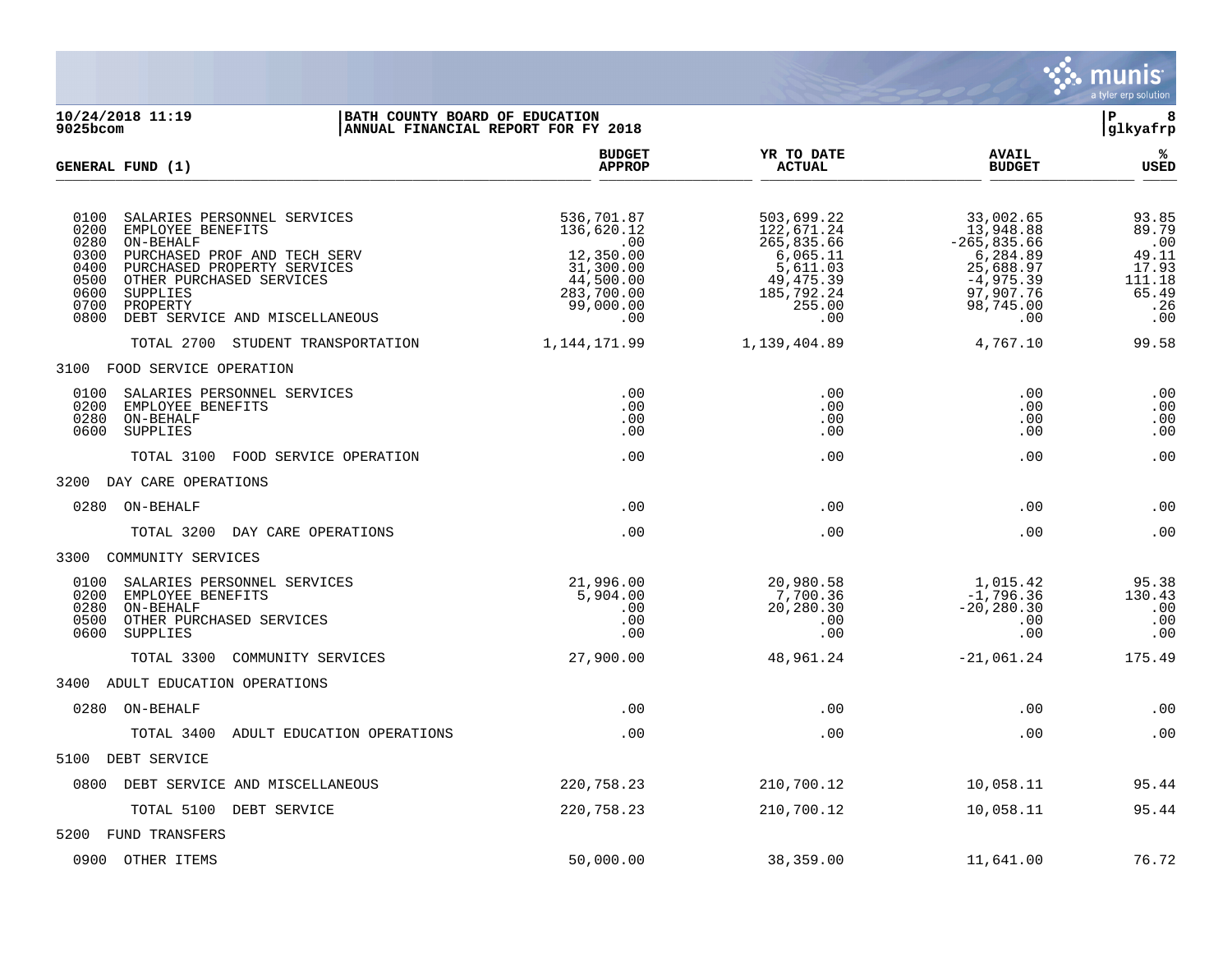

| 10/24/2018 11:19<br>9025bcom | BATH COUNTY BOARD OF EDUCATION<br>ANNUAL FINANCIAL REPORT FOR FY 2018 |               |                                |                             |                   | 9<br>ΙP<br> glkyafrp          |                   |
|------------------------------|-----------------------------------------------------------------------|---------------|--------------------------------|-----------------------------|-------------------|-------------------------------|-------------------|
| GENERAL FUND (1)             |                                                                       |               | <b>BUDGET</b><br><b>APPROP</b> | YR TO DATE<br><b>ACTUAL</b> |                   | <b>AVAIL</b><br><b>BUDGET</b> | %ะ<br><b>USED</b> |
| TOTAL 5200                   | FUND TRANSFERS                                                        |               | 50,000.00                      | 38,359.00                   |                   | 11,641.00                     | 76.72             |
| 5300<br>CONTINGENCY          |                                                                       |               |                                |                             |                   |                               |                   |
| 0840<br>CONTINGENCY          |                                                                       |               | 545,667.98                     | .00                         |                   | 545,667.98                    | .00               |
| TOTAL 5300                   | CONTINGENCY                                                           |               | 545,667.98                     | .00                         |                   | 545,667.98                    | .00               |
| TOTAL EXPENDITURES           |                                                                       | 14,023,857.77 |                                | 17,108,587.85               | $-3,084,730.08$   |                               | 122.00            |
| TOTAL FOR GENERAL FUND (1)   |                                                                       |               | .00                            | 3,193,208.86                | $-3, 193, 208.86$ |                               | .00               |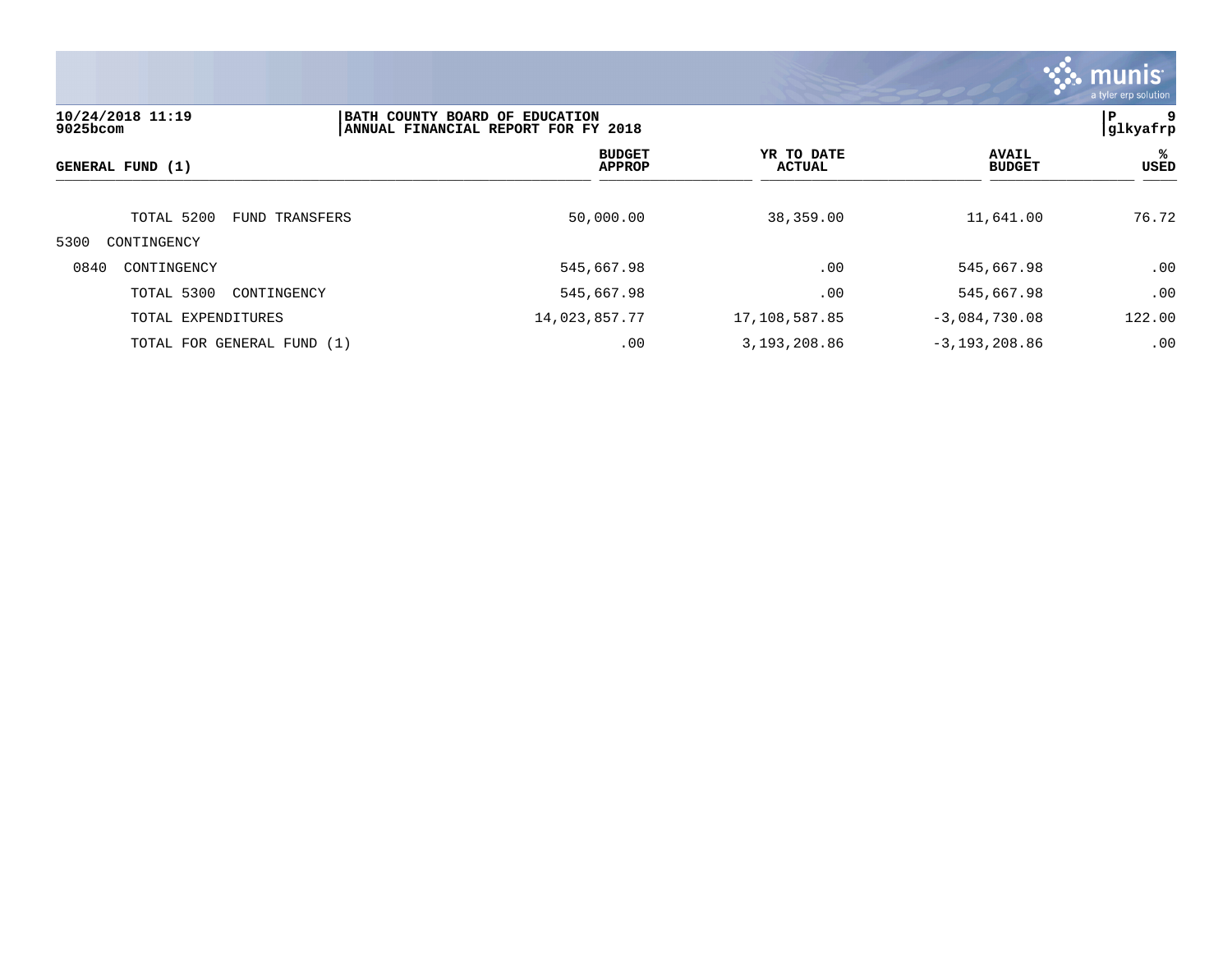|                 |                                                  |                                                                       |                             |                               | munis<br>a tyler erp solution |
|-----------------|--------------------------------------------------|-----------------------------------------------------------------------|-----------------------------|-------------------------------|-------------------------------|
| 9025bcom        | 10/24/2018 11:19                                 | BATH COUNTY BOARD OF EDUCATION<br>ANNUAL FINANCIAL REPORT FOR FY 2018 |                             |                               | lР<br>10<br> glkyafrp         |
|                 | SPECIAL REVENUE (2)                              | <b>BUDGET</b><br><b>APPROP</b>                                        | YR TO DATE<br><b>ACTUAL</b> | <b>AVAIL</b><br><b>BUDGET</b> | %<br><b>USED</b>              |
| <b>REVENUES</b> |                                                  |                                                                       |                             |                               |                               |
|                 | 0999 BEGINNING BALANCE                           |                                                                       |                             |                               |                               |
|                 | TOTAL 0999 BEGINNING BALANCE                     | .00                                                                   | .00                         | .00                           | .00                           |
| RECEIPTS        |                                                  |                                                                       |                             |                               |                               |
|                 | REVENUE FROM LOCAL SOURCES                       |                                                                       |                             |                               |                               |
| TUITION         |                                                  |                                                                       |                             |                               |                               |
| 1310            | TUITION FROM INDIVIDUALS                         | .00                                                                   | .00                         | .00                           | .00                           |
|                 | TOTAL TUITION                                    | .00                                                                   | .00                         | .00                           | .00                           |
|                 | EARNINGS ON INVESTMENTS                          |                                                                       |                             |                               |                               |
| 1510            | INTEREST ON INVESTMENTS                          | 172,000.00                                                            | 171,983.42                  | 16.58                         | 99.99                         |
|                 | TOTAL EARNINGS ON INVESTMENTS                    | 172,000.00                                                            | 171,983.42                  | 16.58                         | 99.99                         |
| FOOD SERVICE    |                                                  |                                                                       |                             |                               |                               |
| 1637            | VENDING                                          | .00                                                                   | .00                         | .00                           | .00                           |
|                 | TOTAL FOOD SERVICE                               | .00                                                                   | .00                         | .00                           | .00                           |
|                 | STUDENT ACTIVITIES                               |                                                                       |                             |                               |                               |
| 1740<br>1790    | STUDENT FEES<br>OTHER STUDENT ACTIVITY INCOME    | .00<br>.00                                                            | .00<br>.00                  | .00<br>.00                    | .00<br>.00                    |
|                 | TOTAL STUDENT ACTIVITIES                         | .00                                                                   | .00                         | .00                           | .00                           |
|                 | OTHER REVENUE FROM LOCAL SOURCES                 |                                                                       |                             |                               |                               |
| 1920<br>1990    | CONTRIBUTIONS/DONATIONS<br>MISCELLANEOUS REVENUE | 7,953.00<br>77,578.38                                                 | 48, 233.85<br>$-3, 345.23$  | $-40, 280.85$<br>80,923.61    | 606.49<br>$-4.31$             |
|                 | TOTAL OTHER REVENUE FROM LOCAL SOURCES           | 85,531.38                                                             | 44,888.62                   | 40,642.76                     | 52.48                         |
|                 | TOTAL REVENUE FROM LOCAL SOURCES                 | 257,531.38                                                            | 216,872.04                  | 40,659.34                     | 84.21                         |
|                 | REVENUE FROM STATE SOURCES                       |                                                                       |                             |                               |                               |
|                 | EXPENDITURE REIMBURSEMENTS                       |                                                                       |                             |                               |                               |
| 3131            | MISCELLANEOUS REIMBURSEMENTS                     | .00                                                                   | 275.00                      | $-275.00$                     | $\boldsymbol{\mathsf{.00}}$   |
|                 | TOTAL EXPENDITURE REIMBURSEMENTS                 | .00                                                                   | 275.00                      | $-275.00$                     | .00                           |

RESTRICTED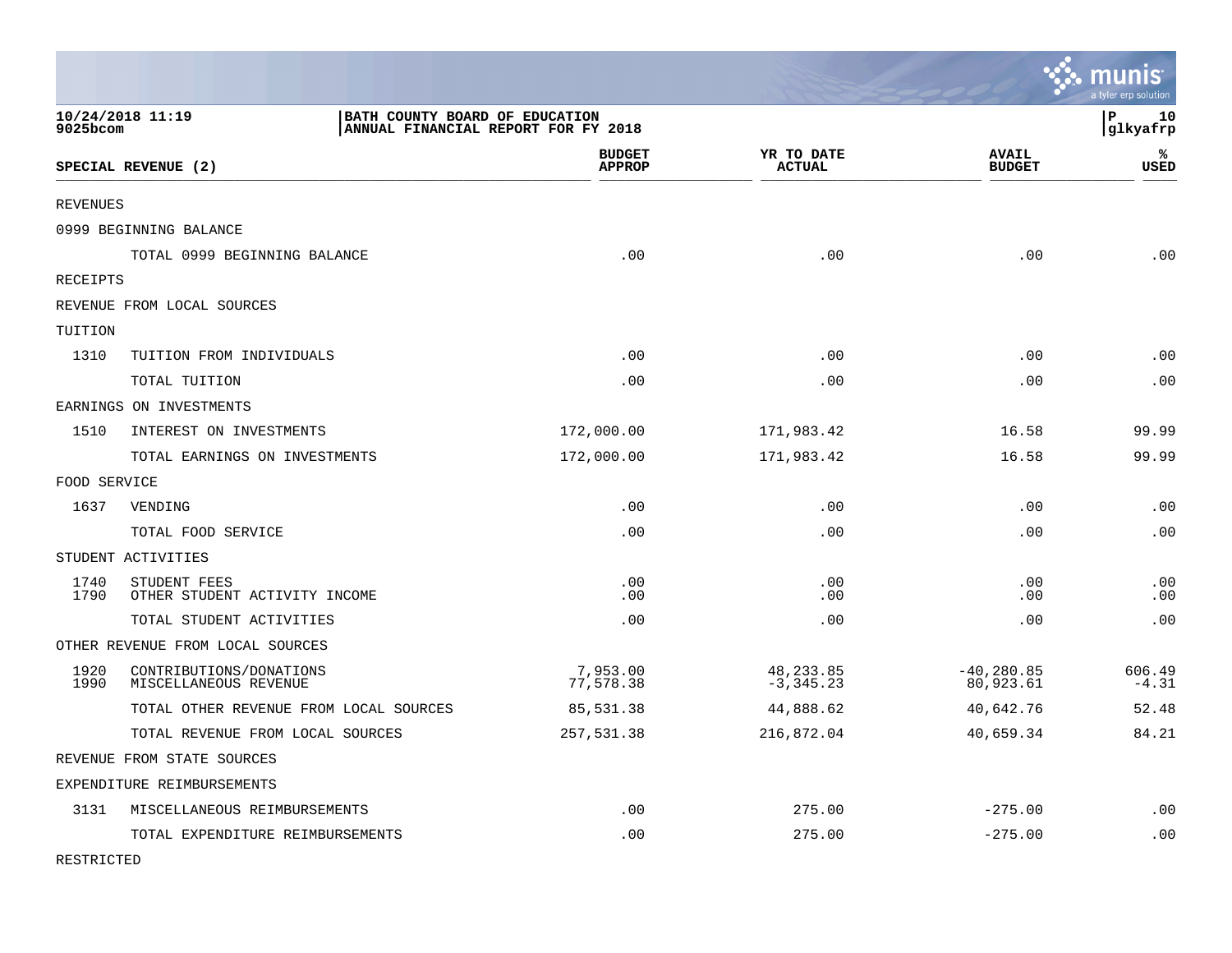

| 9025bcom             | 10/24/2018 11:19<br>BATH COUNTY BOARD OF EDUCATION        | ANNUAL FINANCIAL REPORT FOR FY 2018 |                                         |                               | $\mathbf P$<br>11<br>glkyafrp |
|----------------------|-----------------------------------------------------------|-------------------------------------|-----------------------------------------|-------------------------------|-------------------------------|
|                      | SPECIAL REVENUE (2)                                       | <b>BUDGET</b><br><b>APPROP</b>      | YR TO DATE<br><b>ACTUAL</b>             | <b>AVAIL</b><br><b>BUDGET</b> | %ะ<br><b>USED</b>             |
|                      |                                                           |                                     |                                         |                               |                               |
| 3200                 | RESTRICTED STATE REVENUE                                  | 828, 733. 75                        | 845,390.20                              | $-16,656.45$                  | 102.01                        |
|                      | TOTAL RESTRICTED                                          | 828,733.75                          | 845,390.20                              | $-16,656.45$                  | 102.01                        |
|                      | REVENUE FOR ON BEHALF PAYMENTS                            |                                     |                                         |                               |                               |
| 3900                 | ON-BEHALF PAYMENTS/STATE                                  | .00                                 | .00                                     | .00                           | .00                           |
|                      | TOTAL REVENUE FOR ON BEHALF PAYMENTS                      | .00                                 | .00                                     | .00                           | .00                           |
|                      | TOTAL REVENUE FROM STATE SOURCES                          | 828,733.75                          | 845,665.20                              | $-16,931.45$                  | 102.04                        |
|                      | REVENUE FROM FEDERAL SOURCES                              |                                     |                                         |                               |                               |
|                      | RESTRICTED THROUGH THE STATE                              |                                     |                                         |                               |                               |
| 4500                 | RESTRICTED FED THRU STATE                                 | 1,824,590.00                        | 1,794,456.72                            | 30,133.28                     | 98.35                         |
|                      | TOTAL RESTRICTED THROUGH THE STATE                        | 1,824,590.00                        | 1,794,456.72                            | 30,133.28                     | 98.35                         |
|                      | TOTAL REVENUE FROM FEDERAL SOURCES                        | 1,824,590.00                        | 1,794,456.72                            | 30,133.28                     | 98.35                         |
| OTHER RECEIPTS       |                                                           |                                     |                                         |                               |                               |
|                      | INTERFUND TRANSFERS                                       |                                     |                                         |                               |                               |
| 5210<br>5251<br>5261 | <b>FUND TRANSFER</b><br>FF ESS TRANSFER<br>FF OPERATIONAL | 50,000.00<br>10,375.00<br>.00       | 38,359.00<br>10,375.00<br>$-10, 375.00$ | 11,641.00<br>.00<br>10,375.00 | 76.72<br>100.00<br>.00        |
|                      | TOTAL INTERFUND TRANSFERS                                 | 60,375.00                           | 38,359.00                               | 22,016.00                     | 63.53                         |
|                      | TOTAL OTHER RECEIPTS                                      | 60,375.00                           | 38,359.00                               | 22,016.00                     | 63.53                         |
|                      | TOTAL RECEIPTS                                            | 2,971,230.13                        | 2,895,352.96                            | 75,877.17                     | 97.45                         |
|                      | TOTAL REVENUES                                            | 2,971,230.13                        | 2,895,352.96                            | 75,877.17                     | 97.45                         |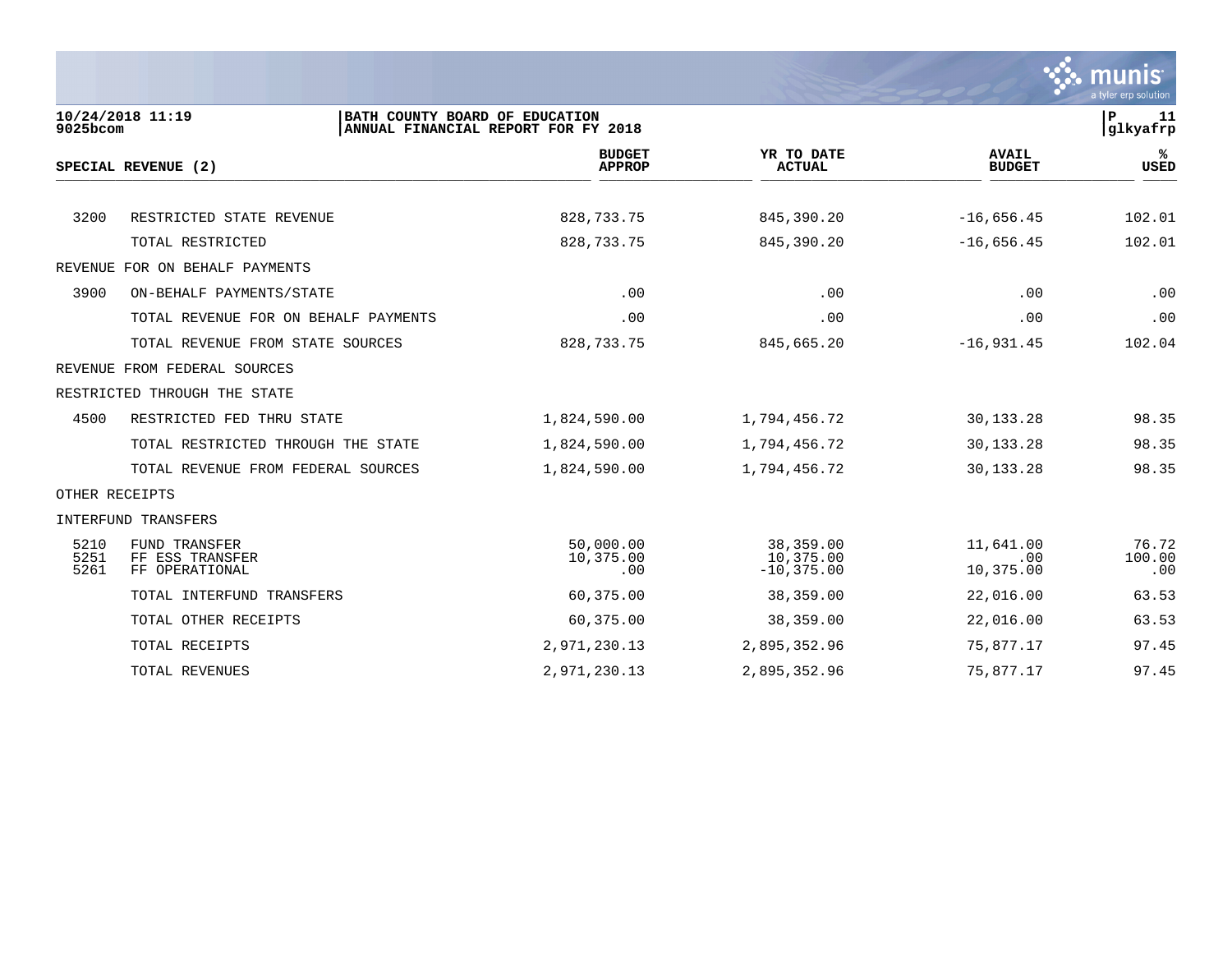

**10/24/2018 11:19 |BATH COUNTY BOARD OF EDUCATION |P 12 ANNUAL FINANCIAL REPORT FOR FY 2018 BUDGET YR TO DATE AVAIL %**  $\blacksquare$   $\blacksquare$   $\blacksquare$   $\blacksquare$   $\blacksquare$   $\blacksquare$   $\blacksquare$   $\blacksquare$   $\blacksquare$   $\blacksquare$   $\blacksquare$   $\blacksquare$   $\blacksquare$   $\blacksquare$   $\blacksquare$   $\blacksquare$   $\blacksquare$   $\blacksquare$   $\blacksquare$   $\blacksquare$   $\blacksquare$   $\blacksquare$   $\blacksquare$   $\blacksquare$   $\blacksquare$   $\blacksquare$   $\blacksquare$   $\blacksquare$   $\blacksquare$   $\blacksquare$   $\blacksquare$   $\blacksquare$  $\frac{\text{AFR} + \text{R}}{\text{AFR}}$ EXPENDITURES 1000 INSTRUCTION<br>
0100 SALARIES PERSONNEL SERVICES<br>
0200 EMPLOYEE BENEFITS<br>
0300 PURCHASED PROF AND TECH SERV<br>
0400 PURCHASED PROPERTY SERVICES<br>
0500 OTHER PURCHASED SERVICES 0100 SALARIES PERSONNEL SERVICES 1,146,706.33 1,149,144.42 -2,438.09 100.21 0200 EMPLOYEE BENEFITS 283,132.53 274,321.46 8,811.07 96.89 0300 PURCHASED PROF AND TECH SERV 24,831.00 5,456.00 19,375.00 21.97 0400 PURCHASED PROPERTY SERVICES 37,700.00 10,570.90 27,129.10 28.04 0500 OTHER PURCHASED SERVICES 25,398.91 19,300.88 6,098.03 75.99 0600 SUPPLIES 227,104.05 193,731.30 33,372.75 85.31 0700 PROPERTY 140,685.00 179,592.56 -38,907.56 127.66 0800 DEBT SERVICE AND MISCELLANEOUS **17,798.91** 8,077.24 9,721.67 9,721.67 45.38 0840 CONTINGENCY 4,991.20 .00 4,991.20 .00 0900 OTHER ITEMS .00 .00 .00 .00 TOTAL 1000 INSTRUCTION 1,908,347.93 1,840,194.76 68,153.17 96.43 2100 STUDENT SUPPORT SERVICES 0100 SALARIES PERSONNEL SERVICES 633.40 89,463.51 -5,830.11 106.97 0200 EMPLOYEE BENEFITS 16,507.22 17,406.12 -898.90 105.45 0300 PURCHASED PROF AND TECH SERV .00 .00 .00 .00 0400 PURCHASED PROPERTY SERVICES .00 .00 .00 .00 0500 OTHER PURCHASED SERVICES 7,184.48 6,272.79 911.69 87.31 0600 SUPPLIES 5,722.66 586.97 5,135.69 10.26 0700 PROPERTY .00 .00 .00 .00 0800 DEBT SERVICE AND MISCELLANEOUS 600.00 500.00 500.00 2,913.27 -2,413.27 582.65 0840 CONTINGENCY .00 .00 .00 .00 TOTAL 2100 STUDENT SUPPORT SERVICES 113,547.76 116,642.66 -3,094.90 -3,094.90 102.73 2200 INSTRUCTIONAL STAFF SUPP SERV 0100 SALARIES PERSONNEL SERVICES 69.56 341,119.37 339,624.91 339,624.91 0200 EMPLOYEE BENEFITS 94,421.30 88,726.40 5,694.90 93.97 0300 PURCHASED PROF AND TECH SERV 41,013.16 40,257.48 755.68 98.16 0400 PURCHASED PROPERTY SERVICES .00 .00 .00 .00 0500 OTHER PURCHASED SERVICES 28,593.70 22,244.64 6,349.06 77.80 0600 SUPPLIES 28,423.94 32,377.32 -3,953.38 113.91 0700 PROPERTY 18,050.00 40,459.91 -22,409.91 224.15 0800 DEBT SERVICE AND MISCELLANEOUS 1,500.00 2,340.02 -840.02 156.00 TOTAL 2200 INSTRUCTIONAL STAFF SUPP SERV 553,121.47 566,030.68 -12,909.21 102.33 2300 DISTRICT ADMIN SUPPORT 0100 SALARIES PERSONNEL SERVICES .00 .00 .00 .00 0200 EMPLOYEE BENEFITS .00 .00 .00 .00 0300 PURCHASED PROF AND TECH SERV .00 .00 .00 .00 0400 PURCHASED PROPERTY SERVICES .00 .00 .00 .00 0500 OTHER PURCHASED SERVICES .00 .00 .00 .00 0600 SUPPLIES .00 3,575.30 -3,575.30 .00 0700 PROPERTY .00 .00 .00 .00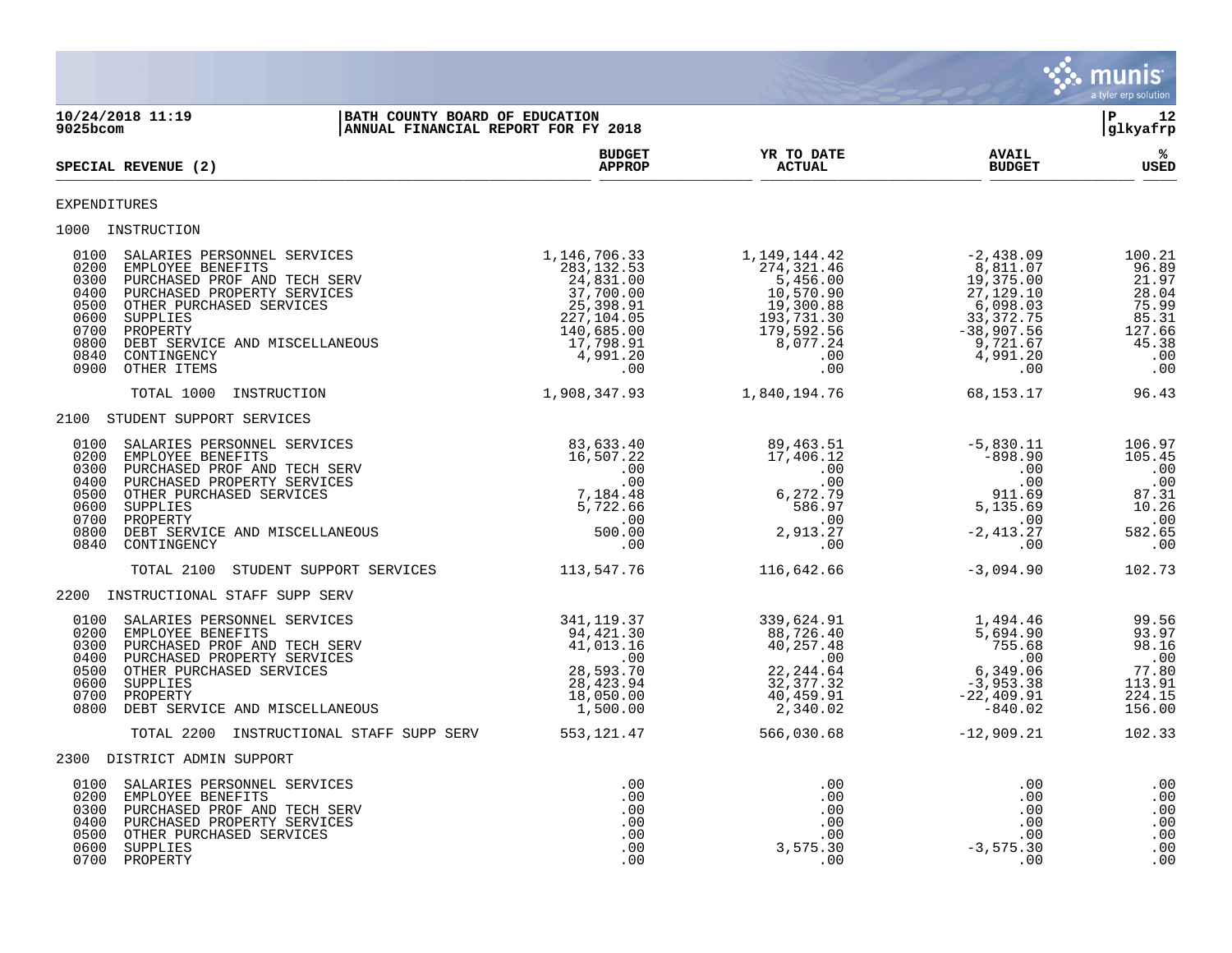

| $9025$ bcom                                          | 10/24/2018 11:19<br>BATH COUNTY BOARD OF EDUCATION<br>ANNUAL FINANCIAL REPORT FOR FY 2018                                                                           |                                                                         |                                                                                            |                                                                         | 13<br>ΙP<br>glkyafrp                              |
|------------------------------------------------------|---------------------------------------------------------------------------------------------------------------------------------------------------------------------|-------------------------------------------------------------------------|--------------------------------------------------------------------------------------------|-------------------------------------------------------------------------|---------------------------------------------------|
|                                                      | SPECIAL REVENUE (2)                                                                                                                                                 | <b>BUDGET</b><br><b>APPROP</b>                                          | YR TO DATE<br><b>ACTUAL</b>                                                                | <b>AVAIL</b><br><b>BUDGET</b>                                           | ℁<br><b>USED</b>                                  |
| 0800                                                 | DEBT SERVICE AND MISCELLANEOUS                                                                                                                                      | .00                                                                     | 24.70                                                                                      | $-24.70$                                                                | .00                                               |
|                                                      | TOTAL 2300 DISTRICT ADMIN SUPPORT                                                                                                                                   | .00                                                                     | 3,600.00                                                                                   | $-3,600.00$                                                             | .00                                               |
|                                                      | 2400 SCHOOL ADMIN SUPPORT                                                                                                                                           |                                                                         |                                                                                            |                                                                         |                                                   |
| 0100<br>0200<br>0300<br>0600<br>0700<br>0800         | SALARIES PERSONNEL SERVICES<br>EMPLOYEE BENEFITS<br>PURCHASED PROF AND TECH SERV<br>SUPPLIES<br>PROPERTY<br>DEBT SERVICE AND MISCELLANEOUS                          | .00<br>.00<br>$.00 \,$<br>.00<br>.00<br>.00                             | .00<br>.00<br>.00<br>.00<br>.00<br>.00                                                     | .00<br>.00<br>.00<br>.00<br>.00<br>.00                                  | .00<br>.00<br>.00<br>.00<br>.00<br>.00            |
|                                                      | TOTAL 2400 SCHOOL ADMIN SUPPORT                                                                                                                                     | .00                                                                     | .00                                                                                        | .00                                                                     | .00                                               |
|                                                      | 2500 BUSINESS SUPPORT SERVICES                                                                                                                                      |                                                                         |                                                                                            |                                                                         |                                                   |
| 0100<br>0200<br>0300<br>0400<br>0500<br>0600<br>0700 | SALARIES PERSONNEL SERVICES<br>EMPLOYEE BENEFITS<br>PURCHASED PROF AND TECH SERV<br>PURCHASED PROPERTY SERVICES<br>OTHER PURCHASED SERVICES<br>SUPPLIES<br>PROPERTY | .00<br>.00<br>.00<br>.00<br>.00<br>.00<br>.00                           | .00<br>.00<br>.00<br>.00<br>.00<br>.00<br>.00                                              | .00<br>.00<br>.00<br>.00<br>.00<br>.00<br>.00                           | .00<br>.00<br>.00<br>.00<br>.00<br>.00<br>.00     |
|                                                      | TOTAL 2500 BUSINESS SUPPORT SERVICES                                                                                                                                | .00                                                                     | .00                                                                                        | .00                                                                     | .00                                               |
|                                                      | 2600 PLANT OPERATIONS & MAINTENANCE                                                                                                                                 |                                                                         |                                                                                            |                                                                         |                                                   |
| 0100<br>0200<br>0300<br>0400<br>0500<br>0600         | SALARIES PERSONNEL SERVICES<br>EMPLOYEE BENEFITS<br>PURCHASED PROF AND TECH SERV<br>PURCHASED PROPERTY SERVICES<br>OTHER PURCHASED SERVICES<br>SUPPLIES             | 15,531.20<br>2,825.52<br>22,847.00<br>4,500.00<br>2,500.00<br>20,000.00 | 10,931.20<br>2,782.50<br>1,000.50<br>2,480.87<br>1,526.11<br>9,963.34                      | 4,600.00<br>43.02<br>21,846.50<br>2,019.13<br>973.89<br>10,036.66       | 70.38<br>98.48<br>4.38<br>55.13<br>61.04<br>49.82 |
|                                                      | TOTAL 2600 PLANT OPERATIONS & MAINTENANCE                                                                                                                           | 68,203.72                                                               | 28,684.52                                                                                  | 39,519.20                                                               | 42.06                                             |
|                                                      | 2700 STUDENT TRANSPORTATION                                                                                                                                         |                                                                         |                                                                                            |                                                                         |                                                   |
| 0100<br>0200<br>0300<br>0600<br>0700<br>0800         | SALARIES PERSONNEL SERVICES<br>EMPLOYEE BENEFITS<br>PURCHASED PROF AND TECH SERV<br>SUPPLIES<br>PROPERTY<br>DEBT SERVICE AND MISCELLANEOUS                          | 27,078.45<br>11,493.00<br>.00<br>138.55<br>.00<br>.00                   | 28,703.00<br>28,703.00<br>8,169.61<br>$\overline{\phantom{0}}$ .00<br>390.02<br>.00<br>.00 | $-1,624.55$<br>$\frac{1}{3}$ , 323.39<br>.00<br>$-251.47$<br>.00<br>.00 | 106.00<br>71.08<br>.00<br>281.50<br>.00<br>.00    |
|                                                      | TOTAL 2700 STUDENT TRANSPORTATION                                                                                                                                   | 38,710.00                                                               | 37,262.63                                                                                  | 1,447.37                                                                | 96.26                                             |
|                                                      | 3100 FOOD SERVICE OPERATION                                                                                                                                         |                                                                         |                                                                                            |                                                                         |                                                   |
|                                                      | 0500 OTHER PURCHASED SERVICES<br>0600 SUPPLIES                                                                                                                      | .00<br>.00                                                              | .00<br>181.63                                                                              | .00<br>$-181.63$                                                        | .00<br>.00                                        |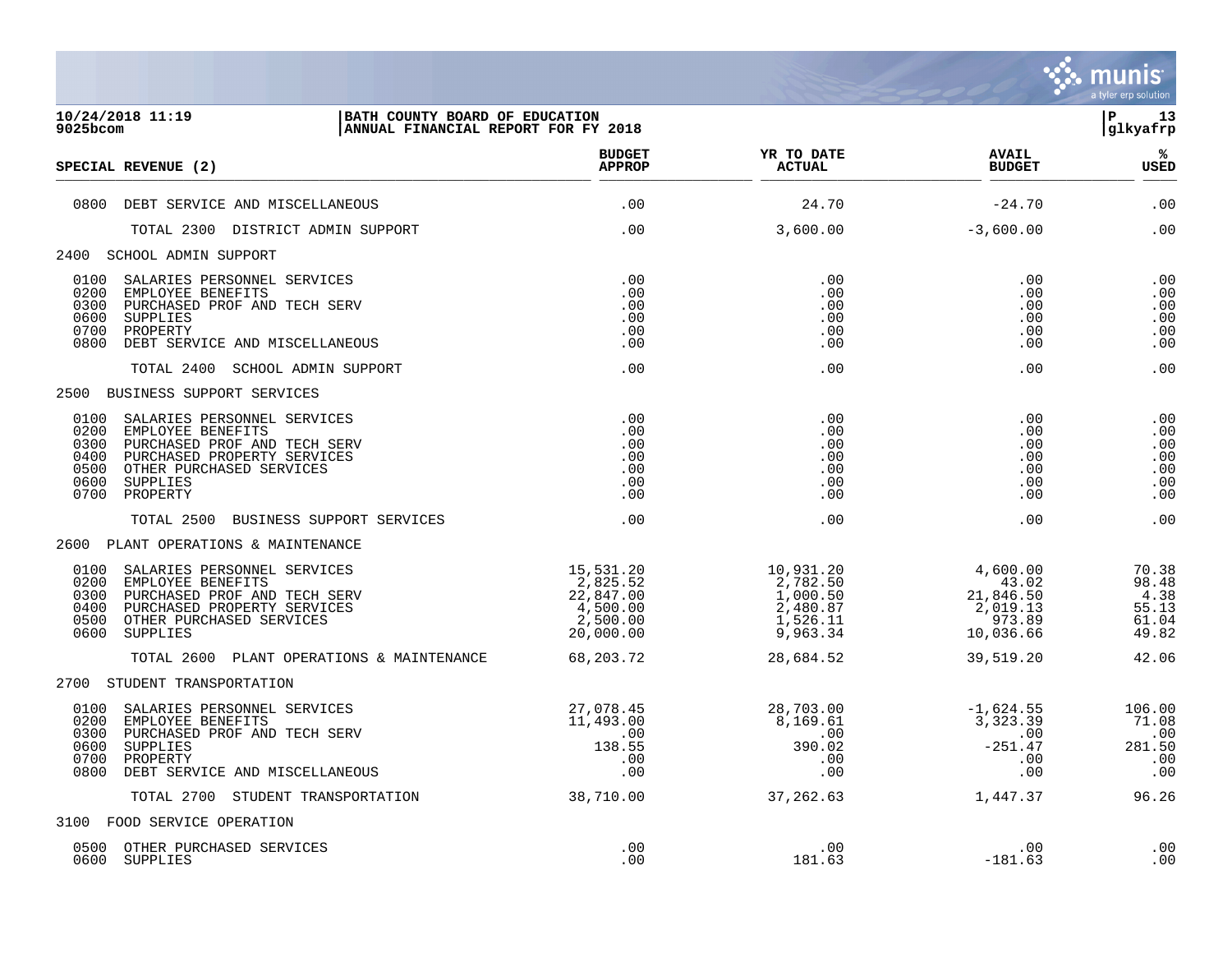

| 10/24/2018 11:19                                                                                                                                                                                                     |                                                                                                  |                                                                                                      |                                                                                                         | $\mathbf P$<br>14<br>glkyafrp                                                |
|----------------------------------------------------------------------------------------------------------------------------------------------------------------------------------------------------------------------|--------------------------------------------------------------------------------------------------|------------------------------------------------------------------------------------------------------|---------------------------------------------------------------------------------------------------------|------------------------------------------------------------------------------|
| SPECIAL REVENUE (2)                                                                                                                                                                                                  | <b>BUDGET</b><br><b>APPROP</b>                                                                   | YR TO DATE<br><b>ACTUAL</b>                                                                          | <b>AVAIL</b><br><b>BUDGET</b>                                                                           | %<br>USED                                                                    |
| DEBT SERVICE AND MISCELLANEOUS                                                                                                                                                                                       | .00                                                                                              | .00                                                                                                  | .00                                                                                                     | .00                                                                          |
| TOTAL 3100<br>FOOD SERVICE OPERATION                                                                                                                                                                                 | .00                                                                                              | 181.63                                                                                               | $-181.63$                                                                                               | .00                                                                          |
| DAY CARE OPERATIONS                                                                                                                                                                                                  |                                                                                                  |                                                                                                      |                                                                                                         |                                                                              |
| OTHER PURCHASED SERVICES                                                                                                                                                                                             | .00                                                                                              | .00                                                                                                  | .00                                                                                                     | .00                                                                          |
| TOTAL 3200<br>DAY CARE OPERATIONS                                                                                                                                                                                    | .00                                                                                              | .00                                                                                                  | .00                                                                                                     | .00                                                                          |
| COMMUNITY SERVICES                                                                                                                                                                                                   |                                                                                                  |                                                                                                      |                                                                                                         |                                                                              |
| SALARIES PERSONNEL SERVICES<br>EMPLOYEE BENEFITS<br>PURCHASED PROF AND TECH SERV<br>PURCHASED PROPERTY SERVICES<br>OTHER PURCHASED SERVICES<br>SUPPLIES<br>PROPERTY<br>DEBT SERVICE AND MISCELLANEOUS<br>OTHER ITEMS | 229,760.42<br>19,250.48<br>.00<br>850.64<br>4,091.30<br>19,793.46<br>3,838.00<br>1,714.95<br>.00 | 222, 121. 19<br>17,402.22<br>70.00<br>757.30<br>3,537.21<br>48,986.66<br>4,112.30<br>3,681.26<br>.00 | 7,639.23<br>1,848.26<br>$-70.00$<br>93.34<br>554.09<br>$-29, 193.20$<br>$-274.30$<br>$-1,966.31$<br>.00 | 96.68<br>90.40<br>.00<br>89.03<br>86.46<br>247.49<br>107.15<br>214.66<br>.00 |
| TOTAL 3300<br>COMMUNITY SERVICES                                                                                                                                                                                     | 279, 299. 25                                                                                     | 300,668.14                                                                                           | $-21, 368.89$                                                                                           | 107.65                                                                       |
| DEBT SERVICE                                                                                                                                                                                                         |                                                                                                  |                                                                                                      |                                                                                                         |                                                                              |
| DEBT SERVICE AND MISCELLANEOUS                                                                                                                                                                                       | .00                                                                                              | .00                                                                                                  | .00                                                                                                     | .00                                                                          |
| TOTAL 5100<br>DEBT SERVICE                                                                                                                                                                                           | .00                                                                                              | .00                                                                                                  | .00                                                                                                     | .00                                                                          |
| FUND TRANSFERS                                                                                                                                                                                                       |                                                                                                  |                                                                                                      |                                                                                                         |                                                                              |
| OTHER ITEMS                                                                                                                                                                                                          | .00                                                                                              | 2,087.94                                                                                             | $-2,087.94$                                                                                             | .00                                                                          |
| TOTAL 5200<br>FUND TRANSFERS                                                                                                                                                                                         | .00                                                                                              | 2,087.94                                                                                             | $-2,087.94$                                                                                             | .00                                                                          |
| TOTAL EXPENDITURES                                                                                                                                                                                                   | 2,961,230.13                                                                                     | 2,895,352.96                                                                                         | 65,877.17                                                                                               | 97.78                                                                        |
|                                                                                                                                                                                                                      |                                                                                                  | BATH COUNTY BOARD OF EDUCATION<br>ANNUAL FINANCIAL REPORT FOR FY 2018                                |                                                                                                         |                                                                              |

TOTAL FOR SPECIAL REVENUE (2)  $10,000.00$  .00 .00 .00  $10,000.00$  .00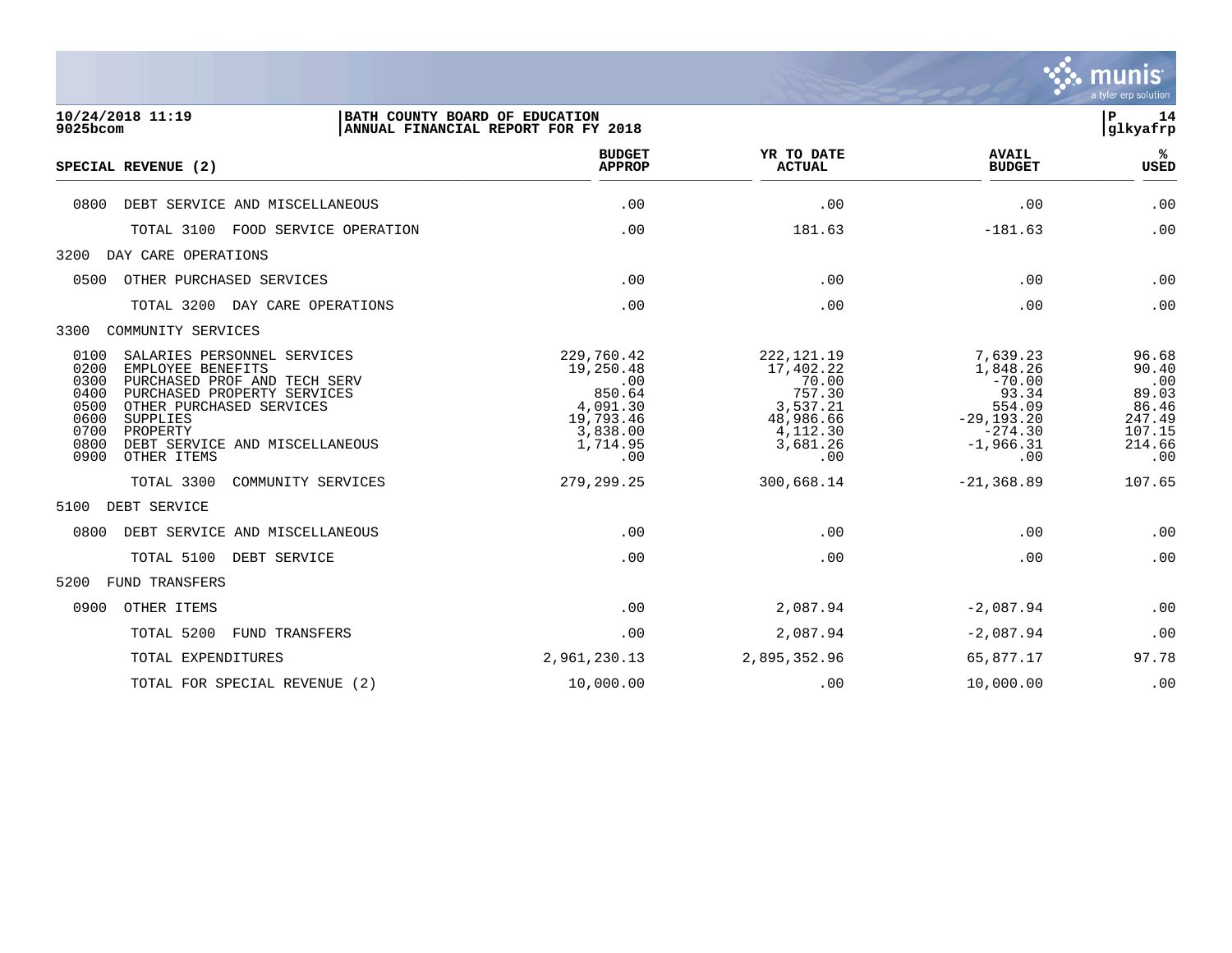|                      |                                                                                           |                                |                              |                               | a tyler erp solution    |
|----------------------|-------------------------------------------------------------------------------------------|--------------------------------|------------------------------|-------------------------------|-------------------------|
| 9025bcom             | 10/24/2018 11:19<br>BATH COUNTY BOARD OF EDUCATION<br>ANNUAL FINANCIAL REPORT FOR FY 2018 |                                |                              |                               | 15<br>P<br>glkyafrp     |
|                      | DISTRICT ACTIVITY FD (ANNUAL) (21)                                                        | <b>BUDGET</b><br><b>APPROP</b> | YR TO DATE<br><b>ACTUAL</b>  | <b>AVAIL</b><br><b>BUDGET</b> | %ะ<br><b>USED</b>       |
| <b>REVENUES</b>      |                                                                                           |                                |                              |                               |                         |
|                      | 0999 BEGINNING BALANCE                                                                    |                                |                              |                               |                         |
|                      | TOTAL 0999 BEGINNING BALANCE                                                              | 68,588.59                      | 68,588.59                    | .00                           | 100.00                  |
| RECEIPTS             |                                                                                           |                                |                              |                               |                         |
|                      | REVENUE FROM LOCAL SOURCES                                                                |                                |                              |                               |                         |
|                      | STUDENT ACTIVITIES                                                                        |                                |                              |                               |                         |
| 1740<br>1750<br>1790 | STUDENT FEES<br>DONATIONS (ACTIVITY FND)<br>OTHER STUDENT ACTIVITY INCOME                 | 5,224.50<br>.00<br>39,197.30   | 5,224.50<br>.00<br>39,197.30 | .00<br>.00<br>.00             | 100.00<br>.00<br>100.00 |
|                      | TOTAL STUDENT ACTIVITIES                                                                  | 44, 421.80                     | 44, 421.80                   | .00                           | 100.00                  |
|                      | OTHER REVENUE FROM LOCAL SOURCES                                                          |                                |                              |                               |                         |
| 1920<br>1990         | CONTRIBUTIONS/DONATIONS<br>MISCELLANEOUS REVENUE                                          | .00<br>6,767.52                | .00<br>6,767.52              | .00<br>.00                    | .00<br>100.00           |
|                      | TOTAL OTHER REVENUE FROM LOCAL SOURCES                                                    | 6,767.52                       | 6,767.52                     | .00                           | 100.00                  |
|                      | TOTAL REVENUE FROM LOCAL SOURCES                                                          | 51,189.32                      | 51,189.32                    | .00                           | 100.00                  |
|                      | REVENUE FROM FEDERAL SOURCES                                                              |                                |                              |                               |                         |
|                      | FEDERAL REIMBURSEMENT                                                                     |                                |                              |                               |                         |
| 4810                 | MEDICAID REIMBURSEMENT                                                                    | .00                            | .00                          | .00                           | .00                     |
|                      | TOTAL FEDERAL REIMBURSEMENT                                                               | .00                            | .00                          | .00                           | .00                     |
|                      | TOTAL REVENUE FROM FEDERAL SOURCES                                                        | .00                            | .00                          | .00                           | .00                     |
|                      | TOTAL RECEIPTS                                                                            | 51,189.32                      | 51,189.32                    | .00                           | 100.00                  |
|                      | TOTAL REVENUES                                                                            | 119,777.91                     | 119,777.91                   | .00                           | 100.00                  |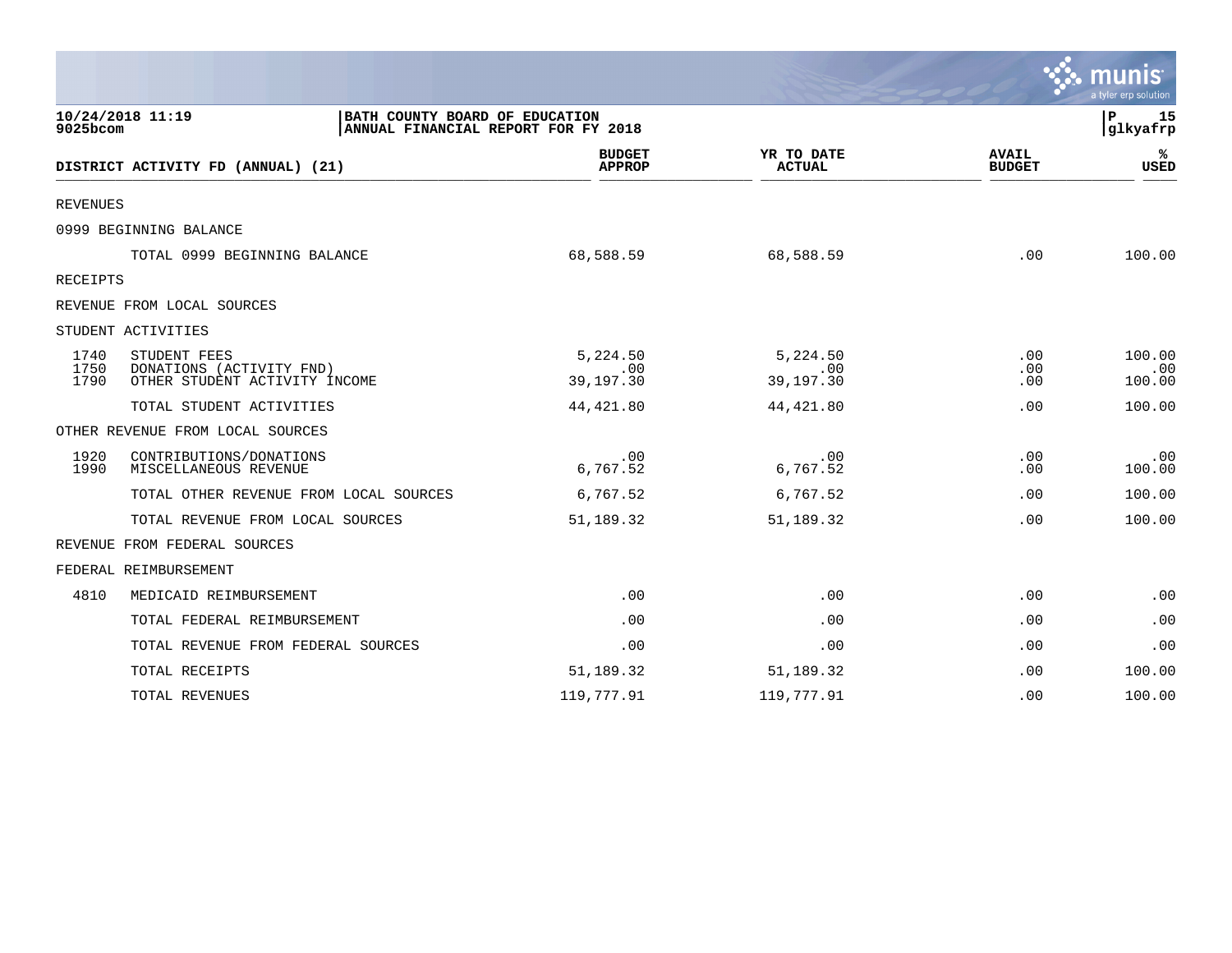

| 10/24/2018 11:19<br>BATH COUNTY BOARD OF EDUCATION<br>$9025$ bcom<br>ANNUAL FINANCIAL REPORT FOR FY 2018                                                                                                                                                              |                                                                                            |                                                                                  |                                                                                         | P.<br>16<br> glkyafrp                                              |
|-----------------------------------------------------------------------------------------------------------------------------------------------------------------------------------------------------------------------------------------------------------------------|--------------------------------------------------------------------------------------------|----------------------------------------------------------------------------------|-----------------------------------------------------------------------------------------|--------------------------------------------------------------------|
| DISTRICT ACTIVITY FD (ANNUAL) (21)                                                                                                                                                                                                                                    | <b>BUDGET</b><br><b>APPROP</b>                                                             | YR TO DATE<br><b>ACTUAL</b>                                                      | <b>AVAIL</b><br><b>BUDGET</b>                                                           | %ะ<br><b>USED</b>                                                  |
| EXPENDITURES                                                                                                                                                                                                                                                          |                                                                                            |                                                                                  |                                                                                         |                                                                    |
| 1000 INSTRUCTION                                                                                                                                                                                                                                                      |                                                                                            |                                                                                  |                                                                                         |                                                                    |
| 0100<br>SALARIES PERSONNEL SERVICES<br>0200<br>EMPLOYEE BENEFITS<br>0300<br>PURCHASED PROF AND TECH SERV<br>0400<br>PURCHASED PROPERTY SERVICES<br>0500<br>OTHER PURCHASED SERVICES<br>0600<br>SUPPLIES<br>0700<br>PROPERTY<br>DEBT SERVICE AND MISCELLANEOUS<br>0800 | 2,409.60<br>29.20<br>1,130.00<br>1,042.07<br>4,506.26<br>80,793.40<br>6,084.98<br>5,942.59 | 94.60<br>25.38<br>504.90<br>30.00<br>2,190.74<br>31,967.93<br>2,913.38<br>987.52 | 2,315.00<br>3.82<br>625.10<br>1,012.07<br>2,315.52<br>48,825.47<br>3,171.60<br>4,955.07 | 3.93<br>86.92<br>44.68<br>2.88<br>48.62<br>39.57<br>47.88<br>16.62 |
| TOTAL 1000 INSTRUCTION                                                                                                                                                                                                                                                | 101,938.10                                                                                 | 38,714.45                                                                        | 63,223.65                                                                               | 37.98                                                              |
| STUDENT SUPPORT SERVICES<br>2100                                                                                                                                                                                                                                      |                                                                                            |                                                                                  |                                                                                         |                                                                    |
| 0600<br>SUPPLIES                                                                                                                                                                                                                                                      | 2,052.54                                                                                   | 371.87                                                                           | 1,680.67                                                                                | 18.12                                                              |
| STUDENT SUPPORT SERVICES<br>TOTAL 2100                                                                                                                                                                                                                                | 2,052.54                                                                                   | 371.87                                                                           | 1,680.67                                                                                | 18.12                                                              |
| 2200<br>INSTRUCTIONAL STAFF SUPP SERV                                                                                                                                                                                                                                 |                                                                                            |                                                                                  |                                                                                         |                                                                    |
| 0600<br>SUPPLIES<br>0700<br>PROPERTY                                                                                                                                                                                                                                  | 9,243.49<br>.00                                                                            | 5,782.77<br>.00                                                                  | 3,460.72<br>.00                                                                         | 62.56<br>.00                                                       |
| TOTAL 2200<br>INSTRUCTIONAL STAFF SUPP SERV                                                                                                                                                                                                                           | 9,243.49                                                                                   | 5,782.77                                                                         | 3,460.72                                                                                | 62.56                                                              |
| 2600 PLANT OPERATIONS & MAINTENANCE                                                                                                                                                                                                                                   |                                                                                            |                                                                                  |                                                                                         |                                                                    |
| 0600 SUPPLIES                                                                                                                                                                                                                                                         | .00                                                                                        | .00                                                                              | .00                                                                                     | .00                                                                |
| PLANT OPERATIONS & MAINTENANCE<br>TOTAL 2600                                                                                                                                                                                                                          | .00                                                                                        | .00                                                                              | .00                                                                                     | .00                                                                |
| 2700 STUDENT TRANSPORTATION                                                                                                                                                                                                                                           |                                                                                            |                                                                                  |                                                                                         |                                                                    |
| 0100<br>SALARIES PERSONNEL SERVICES<br>0200<br>EMPLOYEE BENEFITS<br>0800<br>DEBT SERVICE AND MISCELLANEOUS                                                                                                                                                            | .00<br>.00<br>6,543.78                                                                     | .00<br>.00<br>.00                                                                | .00<br>.00.<br>6,543.78                                                                 | .00<br>.00<br>.00                                                  |
| TOTAL 2700 STUDENT TRANSPORTATION                                                                                                                                                                                                                                     | 6,543.78                                                                                   | .00                                                                              | 6,543.78                                                                                | .00                                                                |
| TOTAL EXPENDITURES                                                                                                                                                                                                                                                    | 119,777.91                                                                                 | 44,869.09                                                                        | 74,908.82                                                                               | 37.46                                                              |
| TOTAL FOR DISTRICT ACTIVITY FD (ANNUA (21)                                                                                                                                                                                                                            | .00                                                                                        | 74,908.82                                                                        | $-74,908.82$                                                                            | .00                                                                |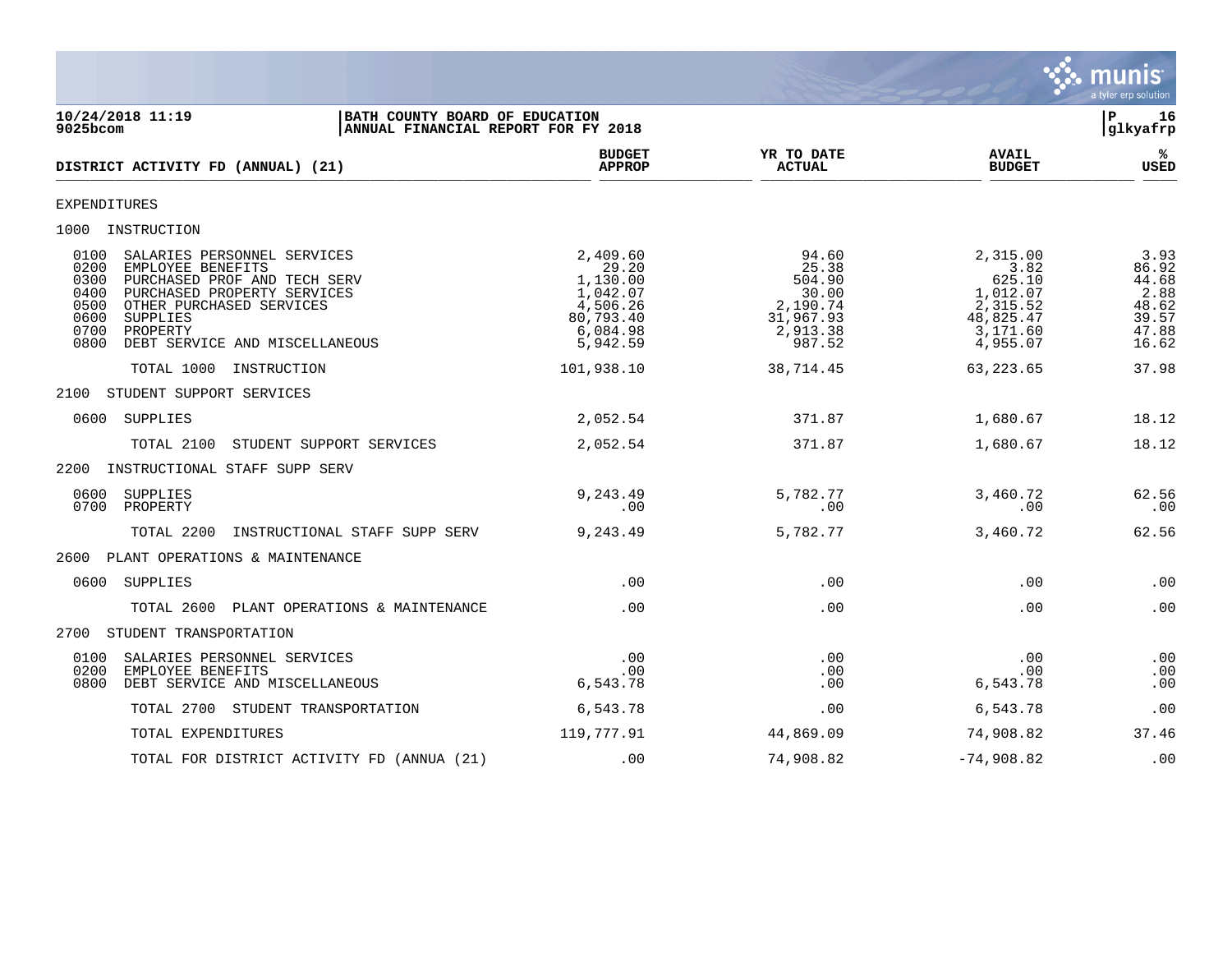|                 |                                  |                                                                       |                                |                             |                               | $\mathcal{C}$ munis<br>a tyler erp solution |
|-----------------|----------------------------------|-----------------------------------------------------------------------|--------------------------------|-----------------------------|-------------------------------|---------------------------------------------|
| 9025bcom        | 10/24/2018 11:19                 | BATH COUNTY BOARD OF EDUCATION<br>ANNUAL FINANCIAL REPORT FOR FY 2018 |                                |                             |                               | P<br>17<br>glkyafrp                         |
|                 | CAPITAL OUTLAY FUND (310)        |                                                                       | <b>BUDGET</b><br><b>APPROP</b> | YR TO DATE<br><b>ACTUAL</b> | <b>AVAIL</b><br><b>BUDGET</b> | ℁<br><b>USED</b>                            |
| <b>REVENUES</b> |                                  |                                                                       |                                |                             |                               |                                             |
|                 | 0999 BEGINNING BALANCE           |                                                                       |                                |                             |                               |                                             |
|                 | TOTAL 0999 BEGINNING BALANCE     |                                                                       | 88,146.00                      | 88,146.00                   | .00                           | 100.00                                      |
| RECEIPTS        |                                  |                                                                       |                                |                             |                               |                                             |
|                 | REVENUE FROM STATE SOURCES       |                                                                       |                                |                             |                               |                                             |
| RESTRICTED      |                                  |                                                                       |                                |                             |                               |                                             |
| 3200            | RESTRICTED STATE REVENUE         |                                                                       | 182,656.00                     | 182,656.00                  | .00                           | 100.00                                      |
|                 | TOTAL RESTRICTED                 |                                                                       | 182,656.00                     | 182,656.00                  | .00                           | 100.00                                      |
|                 | TOTAL REVENUE FROM STATE SOURCES |                                                                       | 182,656.00                     | 182,656.00                  | .00                           | 100.00                                      |
|                 | OTHER RECEIPTS                   |                                                                       |                                |                             |                               |                                             |
|                 | INTERFUND TRANSFERS              |                                                                       |                                |                             |                               |                                             |
| 5210            | <b>FUND TRANSFER</b>             |                                                                       | .00                            | .00                         | .00                           | .00                                         |
|                 | TOTAL INTERFUND TRANSFERS        |                                                                       | .00                            | .00                         | .00                           | .00                                         |
|                 | TOTAL OTHER RECEIPTS             |                                                                       | .00                            | .00                         | .00                           | .00                                         |
|                 | TOTAL RECEIPTS                   |                                                                       | 182,656.00                     | 182,656.00                  | .00                           | 100.00                                      |
|                 | <b>TOTAL REVENUES</b>            |                                                                       | 270,802.00                     | 270,802.00                  | .00                           | 100.00                                      |

 $\sim$   $\sim$   $\sim$   $\sim$   $\sim$   $\sim$   $\sim$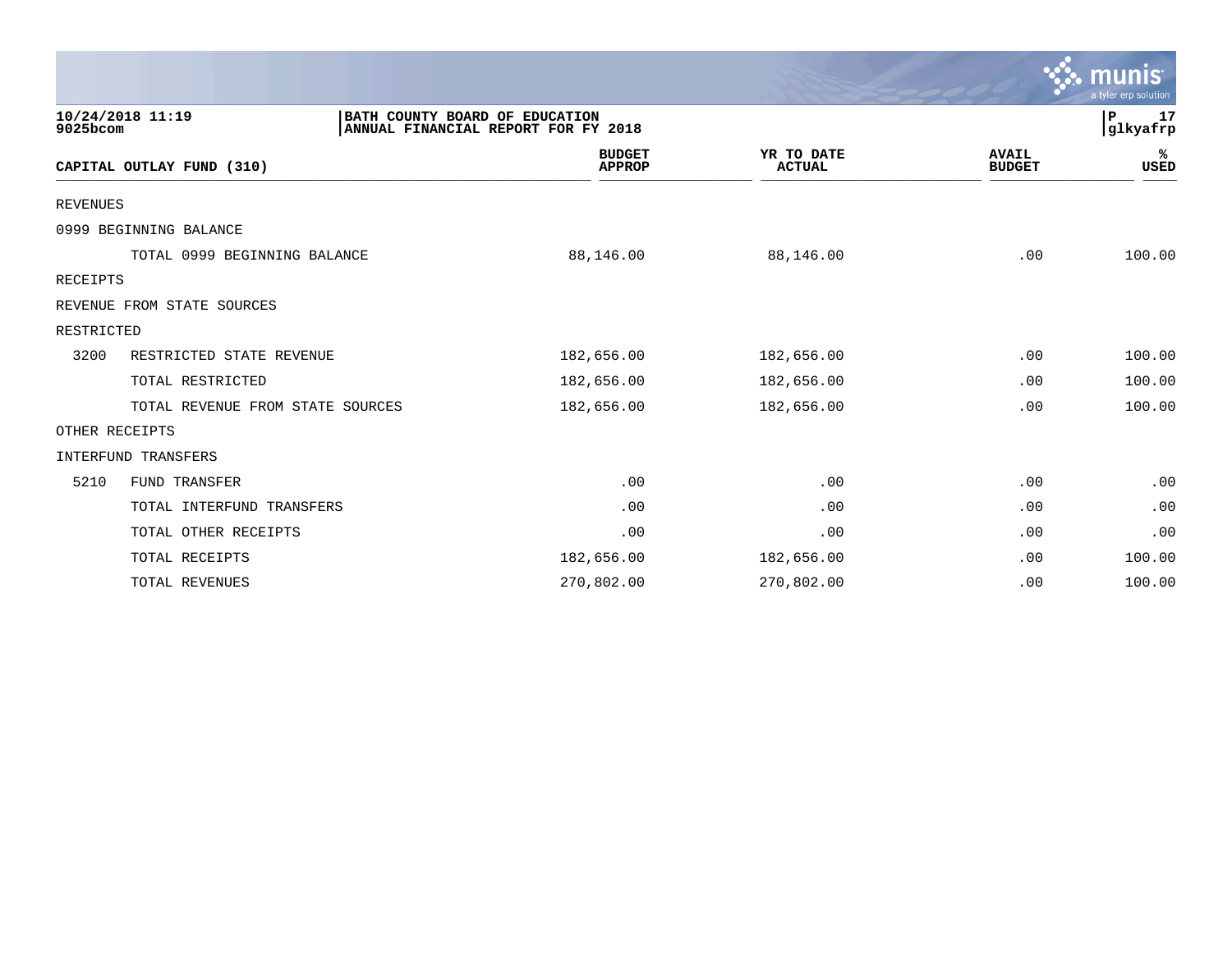

| 10/24/2018 11:19<br>9025bcom                                            | BATH COUNTY BOARD OF EDUCATION<br>ANNUAL FINANCIAL REPORT FOR FY 2018 |                                |                             |                               | 18<br>l P<br> glkyafrp |
|-------------------------------------------------------------------------|-----------------------------------------------------------------------|--------------------------------|-----------------------------|-------------------------------|------------------------|
| CAPITAL OUTLAY FUND (310)                                               |                                                                       | <b>BUDGET</b><br><b>APPROP</b> | YR TO DATE<br><b>ACTUAL</b> | <b>AVAIL</b><br><b>BUDGET</b> | %ะ<br>USED             |
| <b>EXPENDITURES</b>                                                     |                                                                       |                                |                             |                               |                        |
| 2600<br>PLANT OPERATIONS & MAINTENANCE                                  |                                                                       |                                |                             |                               |                        |
| 0400<br>PURCHASED PROPERTY SERVICES<br>0500<br>OTHER PURCHASED SERVICES |                                                                       | .00<br>.00                     | .00<br>.00                  | .00<br>.00                    | .00<br>.00             |
| TOTAL 2600                                                              | PLANT OPERATIONS & MAINTENANCE                                        | .00                            | .00                         | .00                           | .00                    |
| 5100<br>DEBT SERVICE                                                    |                                                                       |                                |                             |                               |                        |
| 0800<br>DEBT SERVICE AND MISCELLANEOUS<br>0840<br>CONTINGENCY           |                                                                       | .00<br>164, 179.86             | .00<br>.00                  | .00<br>164,179.86             | .00<br>.00             |
| TOTAL 5100                                                              | DEBT SERVICE                                                          | 164,179.86                     | .00                         | 164,179.86                    | .00                    |
| 5200<br>FUND TRANSFERS                                                  |                                                                       |                                |                             |                               |                        |
| 0900<br>OTHER ITEMS                                                     |                                                                       | 106,622.14                     | 106,622.14                  | .00                           | 100.00                 |
| TOTAL 5200                                                              | <b>FUND TRANSFERS</b>                                                 | 106,622.14                     | 106,622.14                  | .00                           | 100.00                 |
| TOTAL EXPENDITURES                                                      |                                                                       | 270,802.00                     | 106,622.14                  | 164,179.86                    | 39.37                  |
|                                                                         | TOTAL FOR CAPITAL OUTLAY FUND (310)                                   | .00                            | 164,179.86                  | $-164, 179.86$                | .00                    |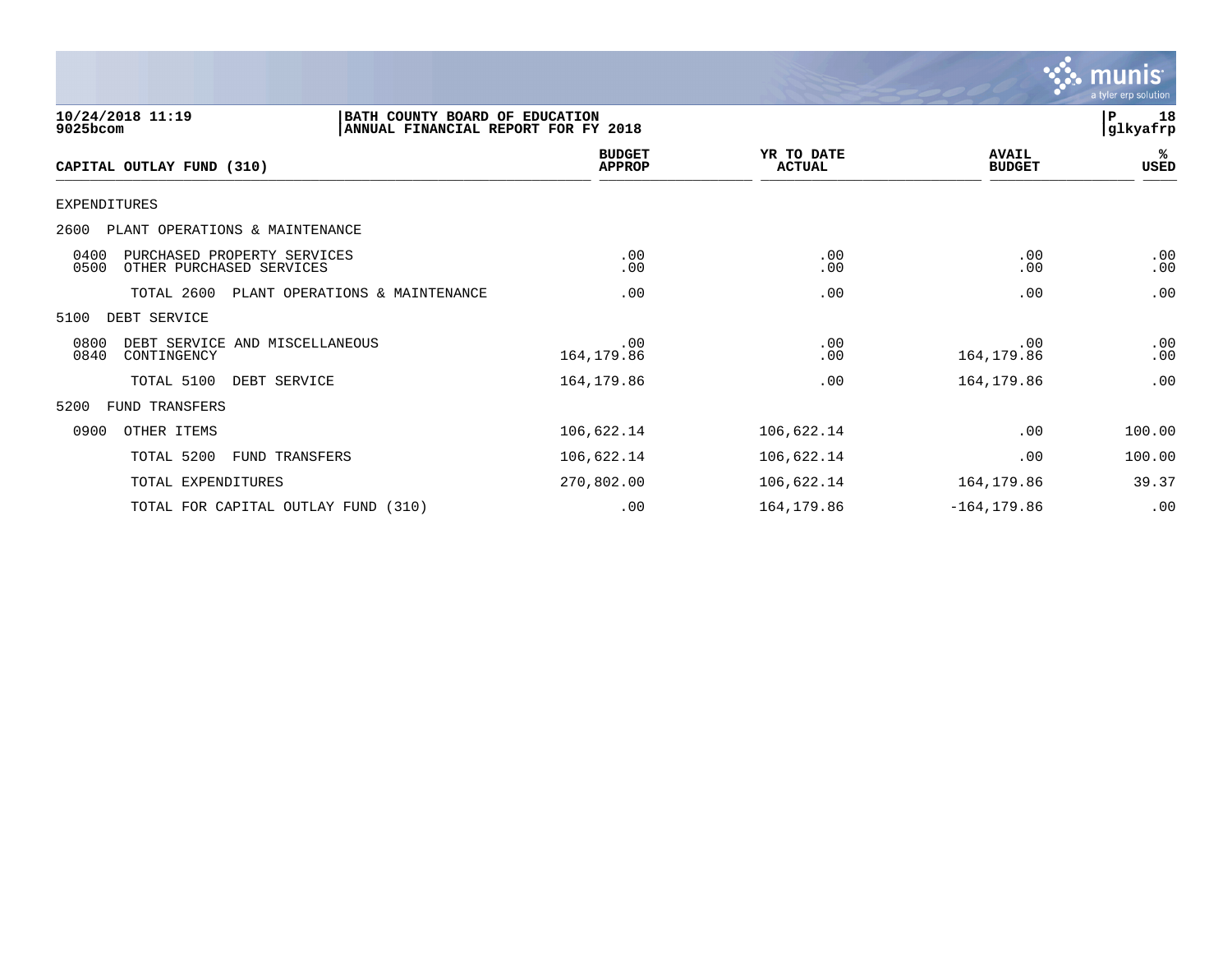|                                              |                                                                                                                                           |                                                                       |                                               |                                        | <b>nis</b><br>mu<br>a tyler erp solution  |
|----------------------------------------------|-------------------------------------------------------------------------------------------------------------------------------------------|-----------------------------------------------------------------------|-----------------------------------------------|----------------------------------------|-------------------------------------------|
| 9025bcom                                     | 10/24/2018 11:19                                                                                                                          | BATH COUNTY BOARD OF EDUCATION<br>ANNUAL FINANCIAL REPORT FOR FY 2018 |                                               |                                        | Þ<br>19<br> glkyafrp                      |
|                                              | BUILDING FUND (5 CENT LEVY) (320)                                                                                                         | <b>BUDGET</b><br><b>APPROP</b>                                        | YR TO DATE<br><b>ACTUAL</b>                   | <b>AVAIL</b><br><b>BUDGET</b>          | ℁<br><b>USED</b>                          |
| <b>REVENUES</b>                              |                                                                                                                                           |                                                                       |                                               |                                        |                                           |
|                                              | 0999 BEGINNING BALANCE                                                                                                                    |                                                                       |                                               |                                        |                                           |
|                                              | TOTAL 0999 BEGINNING BALANCE                                                                                                              | 603,769.58                                                            | 603,769.58                                    | .00                                    | 100.00                                    |
| RECEIPTS                                     |                                                                                                                                           |                                                                       |                                               |                                        |                                           |
|                                              | REVENUE FROM LOCAL SOURCES                                                                                                                |                                                                       |                                               |                                        |                                           |
|                                              | AD VALOREM TAXES                                                                                                                          |                                                                       |                                               |                                        |                                           |
| 1111<br>1113<br>1115<br>1116<br>1117<br>1118 | GENERAL PROPERTY TAX<br>PSC PROPERTY TAX<br>DELINQUENT PROPERTY TAX<br>DISTILLED SPIRITS TAX<br>MOTOR VEHICLE TAX<br>UNMINED MINERALS TAX | 514,368.00<br>.00<br>.00<br>.00<br>.00<br>.00                         | 514,368.00<br>.00<br>.00<br>.00<br>.00<br>.00 | .00<br>.00<br>.00<br>.00<br>.00<br>.00 | 100.00<br>.00<br>.00<br>.00<br>.00<br>.00 |
|                                              | TOTAL AD VALOREM TAXES                                                                                                                    | 514,368.00                                                            | 514,368.00                                    | .00                                    | 100.00                                    |
|                                              | PENALTIES & INTEREST ON TAXES                                                                                                             |                                                                       |                                               |                                        |                                           |
| 1140                                         | PENALTIES & INTEREST ON TAXES                                                                                                             | .00                                                                   | .00                                           | .00                                    | .00                                       |
|                                              | TOTAL PENALTIES & INTEREST ON TAXES                                                                                                       | .00                                                                   | .00                                           | .00                                    | .00                                       |
| OTHER TAXES                                  |                                                                                                                                           |                                                                       |                                               |                                        |                                           |
| 1191<br>1192                                 | OMITTED PROPERTY TAX<br>EXCISE TAX                                                                                                        | .00<br>.00                                                            | .00<br>.00                                    | .00<br>.00                             | .00<br>.00                                |
|                                              | TOTAL OTHER TAXES                                                                                                                         | .00                                                                   | .00                                           | .00                                    | .00                                       |
|                                              | EARNINGS ON INVESTMENTS                                                                                                                   |                                                                       |                                               |                                        |                                           |
| 1510                                         | INTEREST ON INVESTMENTS                                                                                                                   | .00                                                                   | .00                                           | .00                                    | .00                                       |
|                                              | TOTAL EARNINGS ON INVESTMENTS                                                                                                             | .00                                                                   | .00                                           | .00                                    | .00                                       |
|                                              | TOTAL REVENUE FROM LOCAL SOURCES                                                                                                          | 514,368.00                                                            | 514,368.00                                    | .00                                    | 100.00                                    |
|                                              | REVENUE FROM STATE SOURCES                                                                                                                |                                                                       |                                               |                                        |                                           |
| RESTRICTED                                   |                                                                                                                                           |                                                                       |                                               |                                        |                                           |
| 3200                                         | RESTRICTED STATE REVENUE                                                                                                                  | 915,828.00                                                            | 915,828.00                                    | .00                                    | 100.00                                    |
|                                              | TOTAL RESTRICTED                                                                                                                          | 915,828.00                                                            | 915,828.00                                    | .00                                    | 100.00                                    |
|                                              | TOTAL REVENUE FROM STATE SOURCES                                                                                                          | 915,828.00                                                            | 915,828.00                                    | .00                                    | 100.00                                    |

**Contract Contract Contract Contract** 

OTHER RECEIPTS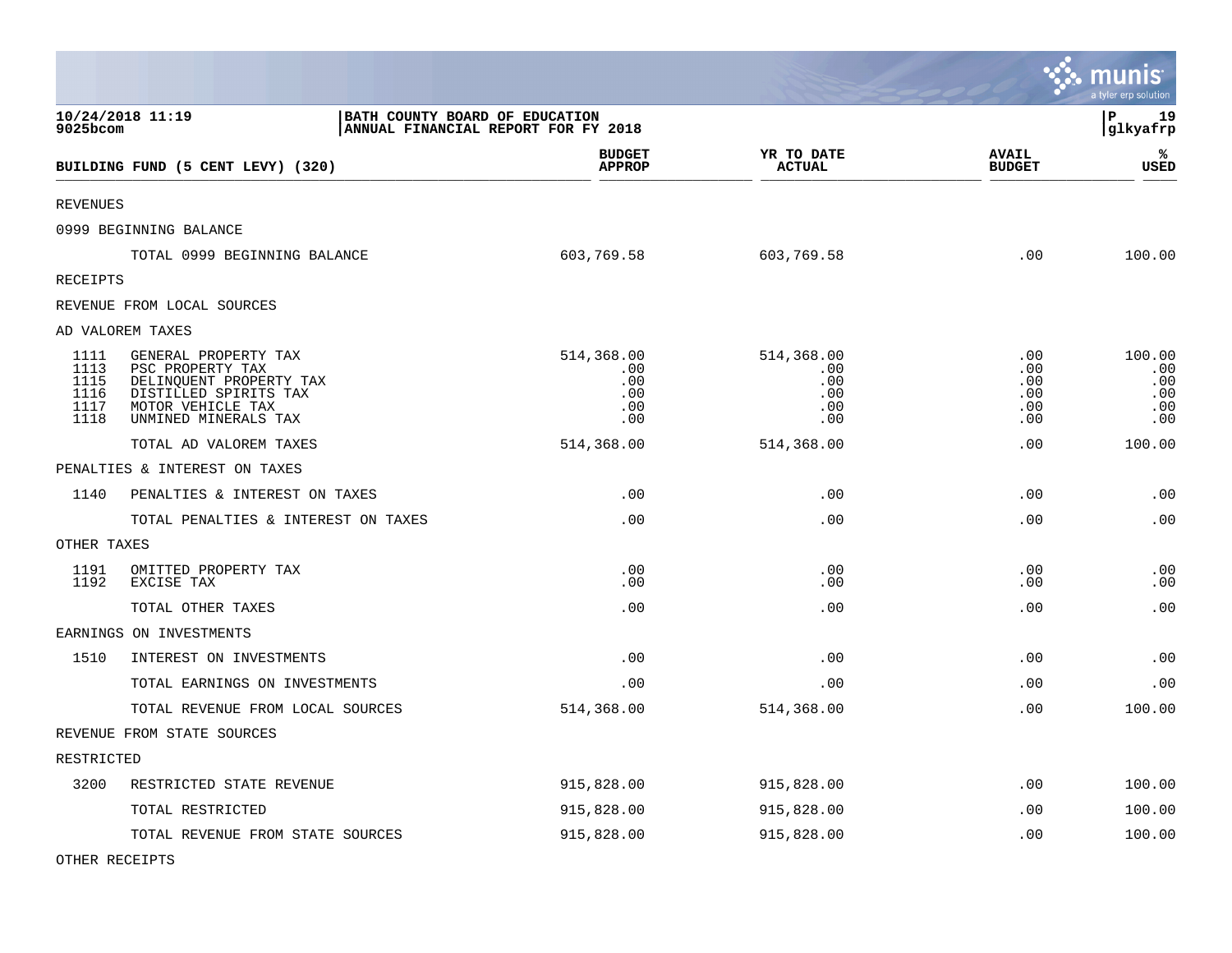

| 9025bcom                                     | 10/24/2018 11:19<br>BATH COUNTY BOARD OF EDUCATION<br>ANNUAL FINANCIAL REPORT FOR FY 2018                                                                         |                                        |                                        |                                        | 20<br>P<br> glkyafrp                   |
|----------------------------------------------|-------------------------------------------------------------------------------------------------------------------------------------------------------------------|----------------------------------------|----------------------------------------|----------------------------------------|----------------------------------------|
|                                              | BUILDING FUND (5 CENT LEVY) (320)                                                                                                                                 | <b>BUDGET</b><br><b>APPROP</b>         | YR TO DATE<br><b>ACTUAL</b>            | <b>AVAIL</b><br><b>BUDGET</b>          | %≽<br>USED                             |
|                                              | INTERFUND TRANSFERS                                                                                                                                               |                                        |                                        |                                        |                                        |
| 5210                                         | <b>FUND TRANSFER</b>                                                                                                                                              | .00                                    | .00                                    | .00                                    | .00                                    |
|                                              | TOTAL INTERFUND TRANSFERS                                                                                                                                         | .00                                    | .00                                    | .00                                    | .00                                    |
|                                              | SALE OR COMP FOR LOSS OF ASSETS                                                                                                                                   |                                        |                                        |                                        |                                        |
| 5311<br>5312<br>5331<br>5332<br>5341<br>5342 | SALE OF LAND & IMPROVEMENTS<br>LOSS COMP - LAND & IMPROVEMNTS<br>SALE OF BUILDINGS<br>LOSS COMP - BUILDINGS<br>SALE OF EQUIPMENT ETC<br>LOSS COMP - EOUIPMENT ETC | .00<br>.00<br>.00<br>.00<br>.00<br>.00 | .00<br>.00<br>.00<br>.00<br>.00<br>.00 | .00<br>.00<br>.00<br>.00<br>.00<br>.00 | .00<br>.00<br>.00<br>.00<br>.00<br>.00 |
|                                              | TOTAL SALE OR COMP FOR LOSS OF ASSETS                                                                                                                             | .00                                    | .00                                    | .00                                    | .00                                    |
|                                              | TOTAL OTHER RECEIPTS                                                                                                                                              | .00                                    | .00                                    | .00                                    | .00                                    |
|                                              | TOTAL RECEIPTS                                                                                                                                                    | 1,430,196.00                           | 1,430,196.00                           | .00                                    | 100.00                                 |
|                                              | TOTAL REVENUES                                                                                                                                                    | 2,033,965.58                           | 2,033,965.58                           | .00                                    | 100.00                                 |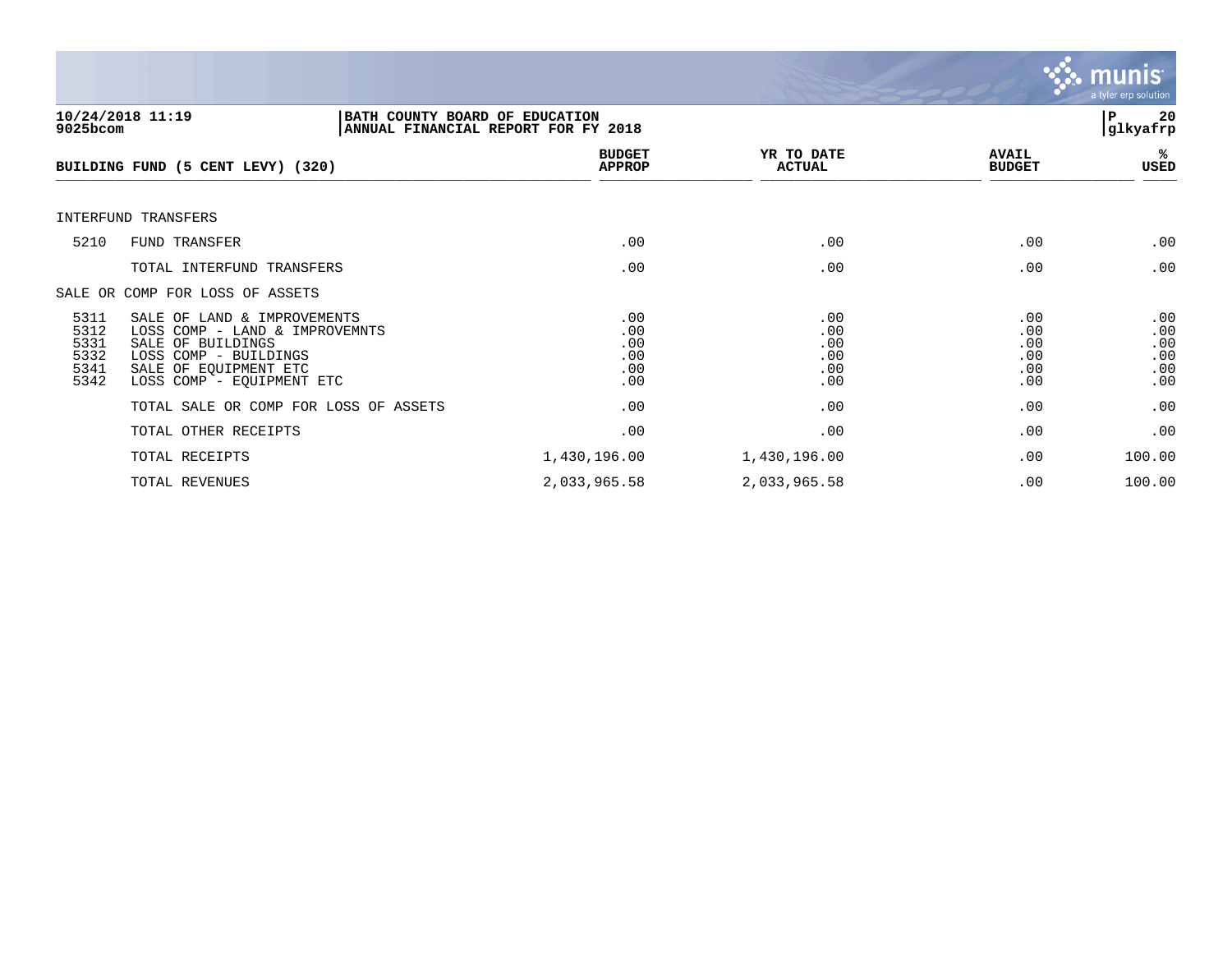

| 10/24/2018 11:19<br>BATH COUNTY BOARD OF EDUCATION<br>9025bcom<br>ANNUAL FINANCIAL REPORT FOR FY 2018 |                                |                             |                               | ΙP<br>21<br> glkyafrp |
|-------------------------------------------------------------------------------------------------------|--------------------------------|-----------------------------|-------------------------------|-----------------------|
| BUILDING FUND (5 CENT LEVY) (320)                                                                     | <b>BUDGET</b><br><b>APPROP</b> | YR TO DATE<br><b>ACTUAL</b> | <b>AVAIL</b><br><b>BUDGET</b> | %ร<br>USED            |
| <b>EXPENDITURES</b>                                                                                   |                                |                             |                               |                       |
| 4700<br>BUILDING IMPROVEMENTS                                                                         |                                |                             |                               |                       |
| 0400<br>PURCHASED PROPERTY SERVICES<br>0840<br>CONTINGENCY                                            | .00<br>.00                     | .00<br>.00                  | .00<br>.00                    | .00<br>.00            |
| TOTAL 4700<br>BUILDING IMPROVEMENTS                                                                   | .00                            | .00                         | .00                           | .00                   |
| 5100<br>DEBT SERVICE                                                                                  |                                |                             |                               |                       |
| 0300<br>PURCHASED PROF AND TECH SERV<br>0800<br>DEBT SERVICE AND MISCELLANEOUS                        | .00<br>.00                     | .00<br>.00                  | .00<br>$.00 \,$               | .00<br>.00            |
| TOTAL 5100<br>DEBT SERVICE                                                                            | .00                            | .00                         | .00                           | .00                   |
| 5200<br>FUND TRANSFERS                                                                                |                                |                             |                               |                       |
| 0900<br>OTHER ITEMS                                                                                   | 2,033,965.58                   | 2,033,898.52                | 67.06                         | 100.00                |
| TOTAL 5200<br>FUND TRANSFERS                                                                          | 2,033,965.58                   | 2,033,898.52                | 67.06                         | 100.00                |
| TOTAL EXPENDITURES                                                                                    | 2,033,965.58                   | 2,033,898.52                | 67.06                         | 100.00                |
| TOTAL FOR BUILDING FUND (5 CENT LEVY) (320)                                                           | .00                            | 67.06                       | $-67.06$                      | .00                   |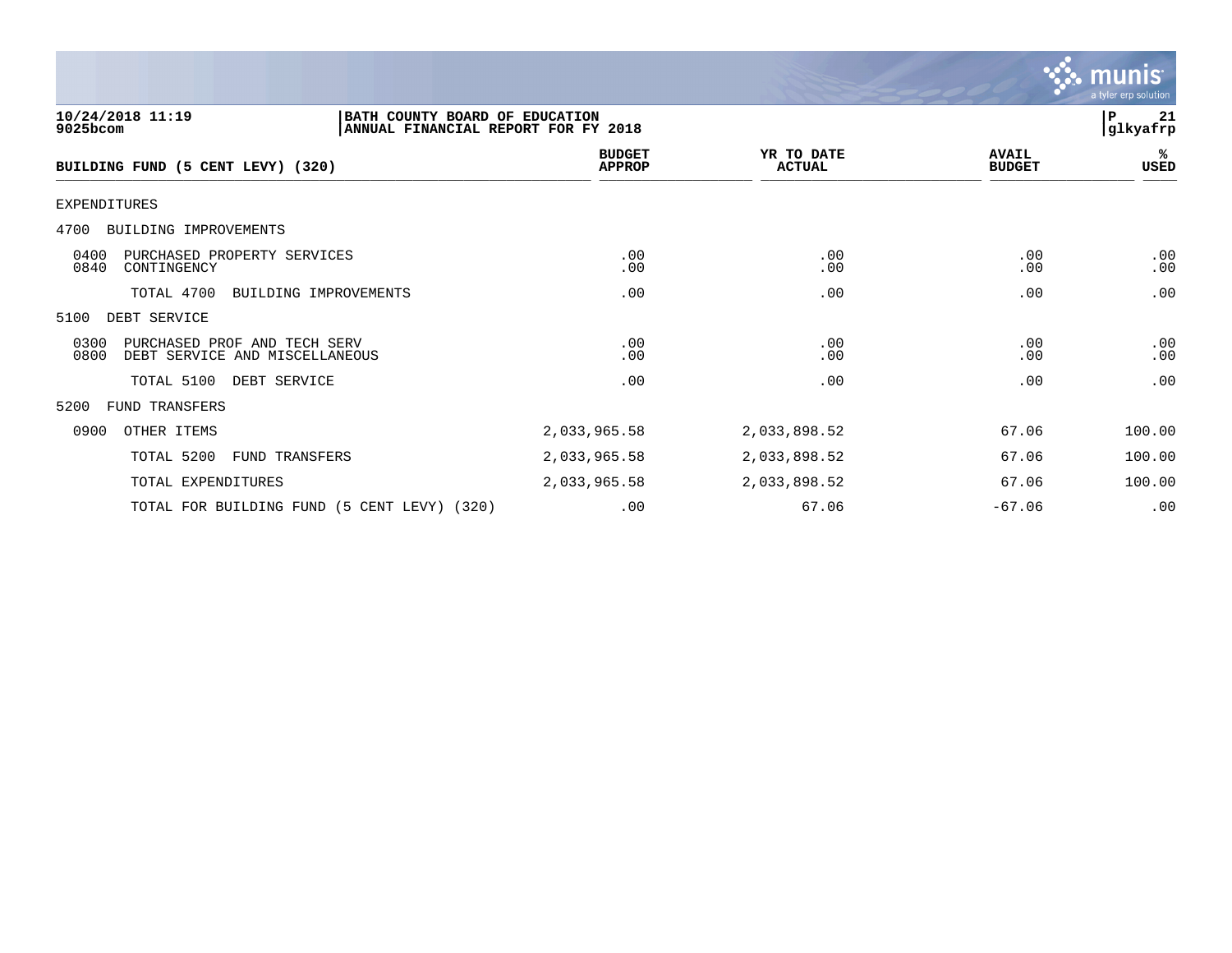|                 |                                  |                                                                       |                                |                             |                               | munis<br>a tyler erp solution |
|-----------------|----------------------------------|-----------------------------------------------------------------------|--------------------------------|-----------------------------|-------------------------------|-------------------------------|
| 9025bcom        | 10/24/2018 11:19                 | BATH COUNTY BOARD OF EDUCATION<br>ANNUAL FINANCIAL REPORT FOR FY 2018 |                                |                             |                               | 22<br>∣₽<br>glkyafrp          |
|                 | CONSTRUCTION FUND (360)          |                                                                       | <b>BUDGET</b><br><b>APPROP</b> | YR TO DATE<br><b>ACTUAL</b> | <b>AVAIL</b><br><b>BUDGET</b> | %ะ<br>USED                    |
| <b>REVENUES</b> |                                  |                                                                       |                                |                             |                               |                               |
| <b>RECEIPTS</b> |                                  |                                                                       |                                |                             |                               |                               |
|                 | REVENUE FROM LOCAL SOURCES       |                                                                       |                                |                             |                               |                               |
|                 | EARNINGS ON INVESTMENTS          |                                                                       |                                |                             |                               |                               |
| 1510            | INTEREST ON INVESTMENTS          |                                                                       | .00                            | .00                         | .00                           | .00                           |
|                 | TOTAL EARNINGS ON INVESTMENTS    |                                                                       | .00                            | .00                         | .00                           | .00                           |
|                 | TOTAL REVENUE FROM LOCAL SOURCES |                                                                       | .00                            | .00                         | .00                           | .00                           |
| OTHER RECEIPTS  |                                  |                                                                       |                                |                             |                               |                               |
| BOND ISSUANCE   |                                  |                                                                       |                                |                             |                               |                               |
| 5110            | BOND PRINCIPAL PROCEEDS          |                                                                       | .00                            | 11,221,061.60               | $-11, 221, 061.60$            | .00                           |
|                 | TOTAL BOND ISSUANCE              |                                                                       | .00                            | 11,221,061.60               | $-11, 221, 061.60$            | .00                           |
|                 | INTERFUND TRANSFERS              |                                                                       |                                |                             |                               |                               |
| 5210            | <b>FUND TRANSFER</b>             |                                                                       | .00                            | 1,084,536.58                | $-1,084,536.58$               | .00                           |
|                 | TOTAL INTERFUND TRANSFERS        |                                                                       | .00                            | 1,084,536.58                | $-1,084,536.58$               | .00                           |
|                 | TOTAL OTHER RECEIPTS             |                                                                       | .00                            | 12,305,598.18               | $-12, 305, 598.18$            | .00                           |
|                 | TOTAL RECEIPTS                   |                                                                       | .00                            | 12,305,598.18               | $-12, 305, 598.18$            | .00                           |
|                 | TOTAL REVENUES                   |                                                                       | .00                            | 12,305,598.18               | $-12, 305, 598.18$            | .00                           |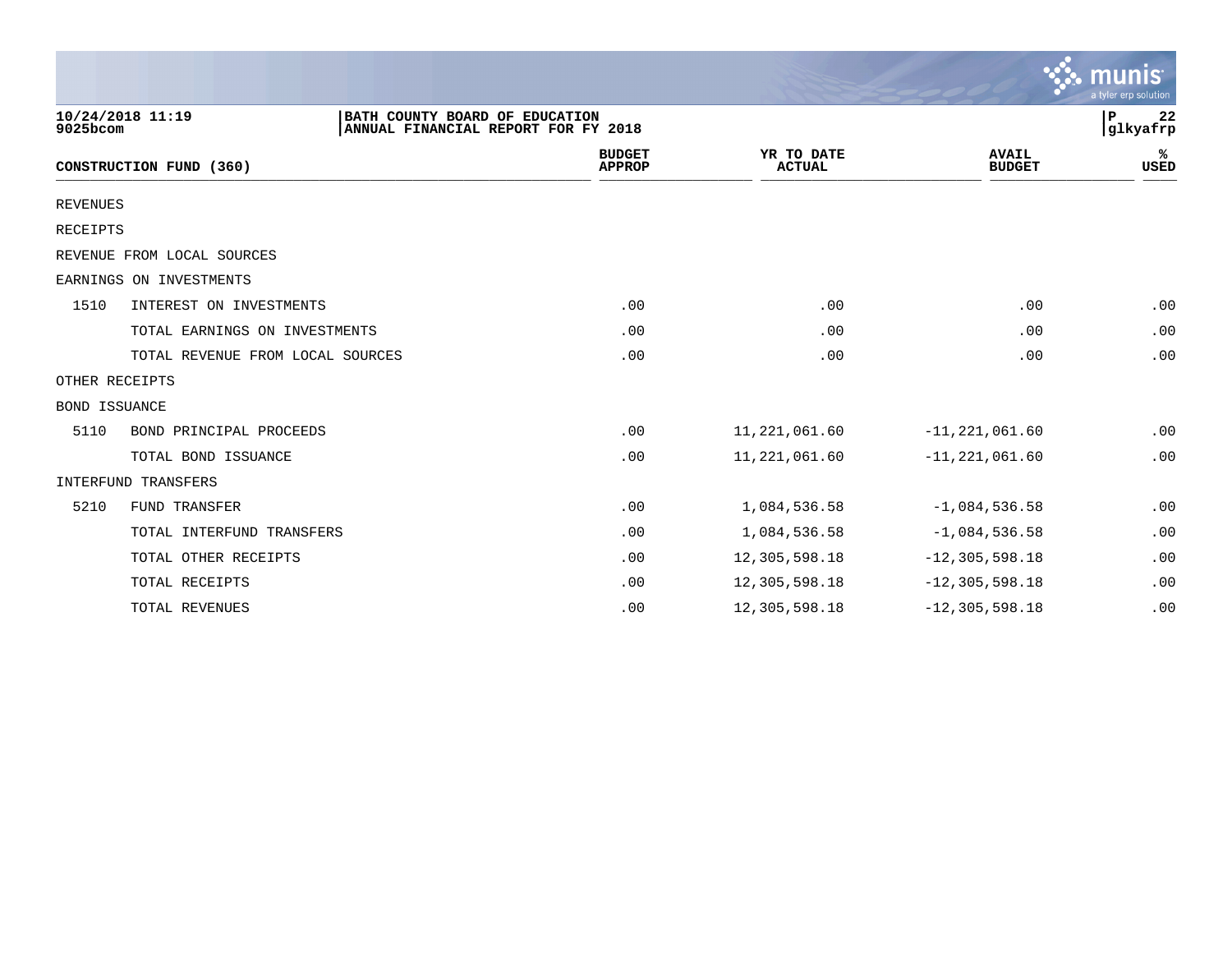|                                                                                                                                                                                                                                                 |                                                      |                                                                           |                                                                                    | a tyler erp solution                                 |
|-------------------------------------------------------------------------------------------------------------------------------------------------------------------------------------------------------------------------------------------------|------------------------------------------------------|---------------------------------------------------------------------------|------------------------------------------------------------------------------------|------------------------------------------------------|
| 10/24/2018 11:19<br>BATH COUNTY BOARD OF EDUCATION<br>9025bcom<br>ANNUAL FINANCIAL REPORT FOR FY 2018                                                                                                                                           |                                                      |                                                                           |                                                                                    | ΙP<br>23<br>glkyafrp                                 |
| CONSTRUCTION FUND (360)                                                                                                                                                                                                                         | <b>BUDGET</b><br><b>APPROP</b>                       | YR TO DATE<br><b>ACTUAL</b>                                               | <b>AVAIL</b><br><b>BUDGET</b>                                                      | ℁<br><b>USED</b>                                     |
| EXPENDITURES                                                                                                                                                                                                                                    |                                                      |                                                                           |                                                                                    |                                                      |
| 0000<br>RESTRICT TO REV & BAL SHT ONLY                                                                                                                                                                                                          |                                                      |                                                                           |                                                                                    |                                                      |
| 0900 OTHER ITEMS                                                                                                                                                                                                                                | .00                                                  | .00                                                                       | .00                                                                                | .00                                                  |
| TOTAL 0000<br>RESTRICT TO REV & BAL SHT ONLY                                                                                                                                                                                                    | .00                                                  | .00                                                                       | .00                                                                                | .00                                                  |
| 4300 ARCHITECTURAL/ENGIN                                                                                                                                                                                                                        |                                                      |                                                                           |                                                                                    |                                                      |
| PURCHASED PROF AND TECH SERV<br>0300                                                                                                                                                                                                            | .00                                                  | .00                                                                       | .00                                                                                | .00                                                  |
| TOTAL 4300 ARCHITECTURAL/ENGIN                                                                                                                                                                                                                  | .00                                                  | .00                                                                       | .00                                                                                | .00                                                  |
| 4500 BUILDING ACQUISTIONS & CONSTRUCTION                                                                                                                                                                                                        |                                                      |                                                                           |                                                                                    |                                                      |
| PURCHASED PROF AND TECH SERV<br>0300<br>0400<br>PURCHASED PROPERTY SERVICES<br>0600<br>SUPPLIES<br>0700<br>PROPERTY<br>0800<br>DEBT SERVICE AND MISCELLANEOUS<br>0840<br>CONTINGENCY                                                            | .00<br>.00<br>.00<br>.00<br>.00<br>.00               | .00<br>.00<br>.00<br>.00<br>.00<br>.00                                    | .00<br>.00<br>.00<br>.00<br>.00<br>.00                                             | .00<br>.00<br>.00<br>.00<br>.00<br>.00               |
| BUILDING ACQUISTIONS & CONSTRUCTION<br>TOTAL 4500                                                                                                                                                                                               | .00                                                  | .00                                                                       | .00                                                                                | .00                                                  |
| 4700 BUILDING IMPROVEMENTS                                                                                                                                                                                                                      |                                                      |                                                                           |                                                                                    |                                                      |
| 0300<br>PURCHASED PROF AND TECH SERV<br>0400<br>PURCHASED PROPERTY SERVICES<br>OTHER PURCHASED SERVICES<br>0500<br>0600<br>SUPPLIES<br>0700<br>PROPERTY<br>0800<br>DEBT SERVICE AND MISCELLANEOUS<br>0840<br>CONTINGENCY<br>OTHER ITEMS<br>0900 | .00<br>.00<br>.00<br>.00<br>.00<br>.00<br>.00<br>.00 | 3,517,794.39<br>95,988.44<br>.00<br>.00<br>.00<br>85,780.00<br>.00<br>.00 | $-3,517,794.39$<br>$-95,988.44$<br>.00<br>.00<br>.00<br>$-85,780.00$<br>.00<br>.00 | .00<br>.00<br>.00<br>.00<br>.00<br>.00<br>.00<br>.00 |
| TOTAL 4700<br>BUILDING IMPROVEMENTS                                                                                                                                                                                                             | .00                                                  | 3,699,562.83                                                              | $-3,699,562.83$                                                                    | .00                                                  |
| <b>FUND TRANSFERS</b><br>5200                                                                                                                                                                                                                   |                                                      |                                                                           |                                                                                    |                                                      |
| 0900<br>OTHER ITEMS                                                                                                                                                                                                                             | .00                                                  | .00                                                                       | .00                                                                                | .00                                                  |
| FUND TRANSFERS<br>TOTAL 5200                                                                                                                                                                                                                    | .00                                                  | .00                                                                       | .00                                                                                | .00                                                  |
| TOTAL EXPENDITURES                                                                                                                                                                                                                              | .00                                                  | 3,699,562.83                                                              | $-3,699,562.83$                                                                    | .00                                                  |
| TOTAL FOR CONSTRUCTION FUND (360)                                                                                                                                                                                                               | .00                                                  | 8,606,035.35                                                              | $-8,606,035.35$                                                                    | .00                                                  |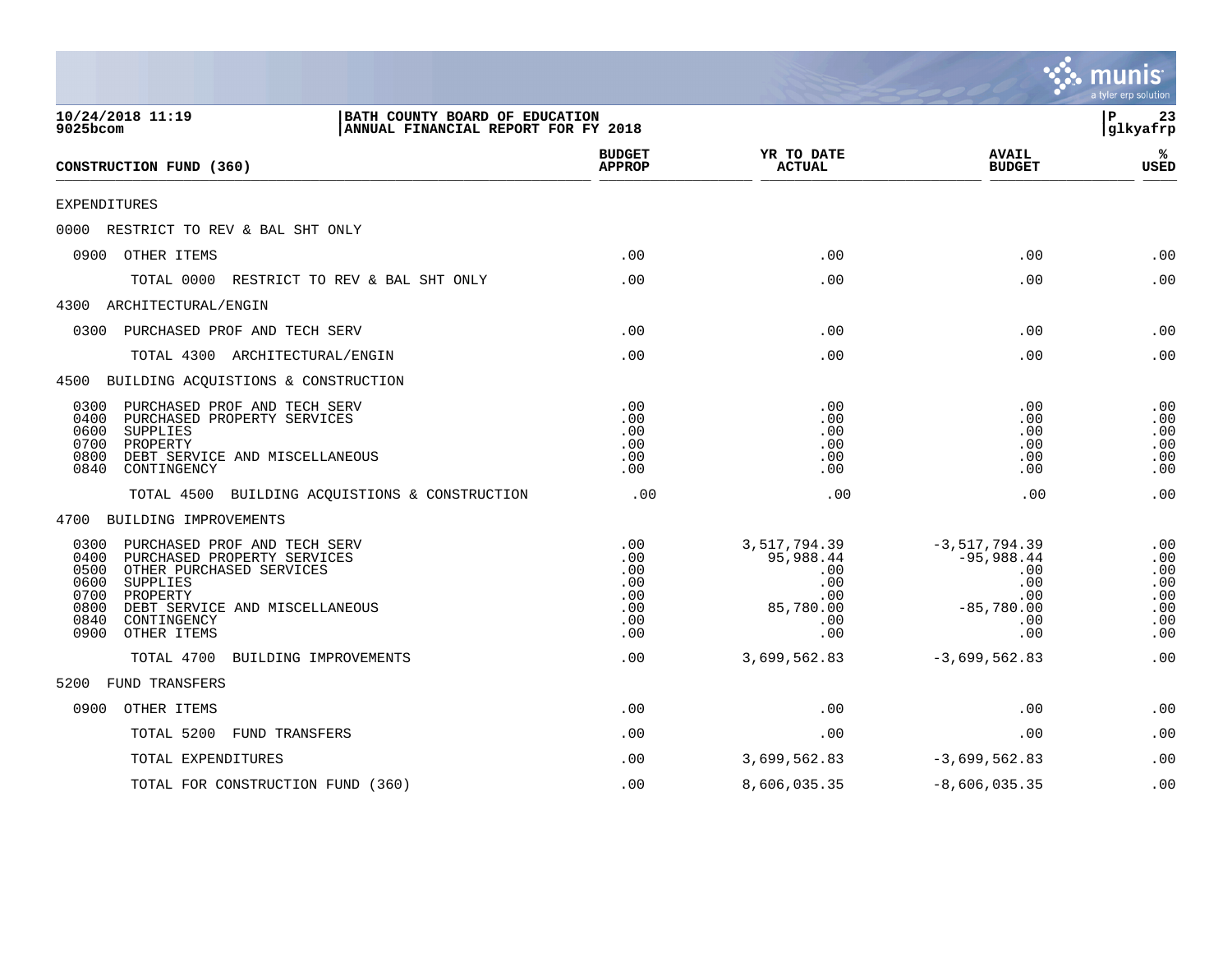|                 |                                                    |                                     |                             |                               | a tyler erp solution |
|-----------------|----------------------------------------------------|-------------------------------------|-----------------------------|-------------------------------|----------------------|
| 9025bcom        | 10/24/2018 11:19<br>BATH COUNTY BOARD OF EDUCATION | ANNUAL FINANCIAL REPORT FOR FY 2018 |                             |                               | P<br>24<br>glkyafrp  |
|                 | DEBT SERVICE FUND (400)                            | <b>BUDGET</b><br><b>APPROP</b>      | YR TO DATE<br><b>ACTUAL</b> | <b>AVAIL</b><br><b>BUDGET</b> | USED                 |
| <b>REVENUES</b> |                                                    |                                     |                             |                               |                      |
| <b>RECEIPTS</b> |                                                    |                                     |                             |                               |                      |
|                 | REVENUE FROM LOCAL SOURCES                         |                                     |                             |                               |                      |
|                 | EARNINGS ON INVESTMENTS                            |                                     |                             |                               |                      |
| 1510            | INTEREST ON INVESTMENTS                            | .00                                 | .00                         | .00                           | .00                  |
|                 | TOTAL EARNINGS ON INVESTMENTS                      | .00                                 | .00                         | .00                           | .00                  |
|                 | TOTAL REVENUE FROM LOCAL SOURCES                   | .00                                 | .00                         | .00                           | .00                  |
|                 | REVENUE FROM STATE SOURCES                         |                                     |                             |                               |                      |
|                 | REVENUE FOR ON BEHALF PAYMENTS                     |                                     |                             |                               |                      |
| 3900            | ON-BEHALF PAYMENTS/STATE                           | .00                                 | 746,284.43                  | $-746, 284.43$                | .00                  |
|                 | TOTAL REVENUE FOR ON BEHALF PAYMENTS               | .00                                 | 746,284.43                  | $-746, 284.43$                | .00                  |
|                 | TOTAL REVENUE FROM STATE SOURCES                   | .00                                 | 746,284.43                  | $-746, 284.43$                | .00                  |
| OTHER RECEIPTS  |                                                    |                                     |                             |                               |                      |
| BOND ISSUANCE   |                                                    |                                     |                             |                               |                      |
| 5110            | BOND PRINCIPAL PROCEEDS                            | .00                                 | .00                         | .00                           | .00                  |
|                 | TOTAL BOND ISSUANCE                                | .00                                 | .00                         | .00                           | .00                  |
|                 | INTERFUND TRANSFERS                                |                                     |                             |                               |                      |
| 5210            | FUND TRANSFER                                      | 829, 773. 24                        | 829,706.18                  | 67.06                         | 99.99                |
|                 | TOTAL INTERFUND TRANSFERS                          | 829, 773. 24                        | 829,706.18                  | 67.06                         | 99.99                |
|                 | TOTAL OTHER RECEIPTS                               | 829, 773. 24                        | 829,706.18                  | 67.06                         | 99.99                |
|                 | TOTAL RECEIPTS                                     | 829, 773. 24                        | 1,575,990.61                | $-746, 217.37$                | 189.93               |
|                 | TOTAL REVENUES                                     | 829, 773. 24                        | 1,575,990.61                | $-746, 217.37$                | 189.93               |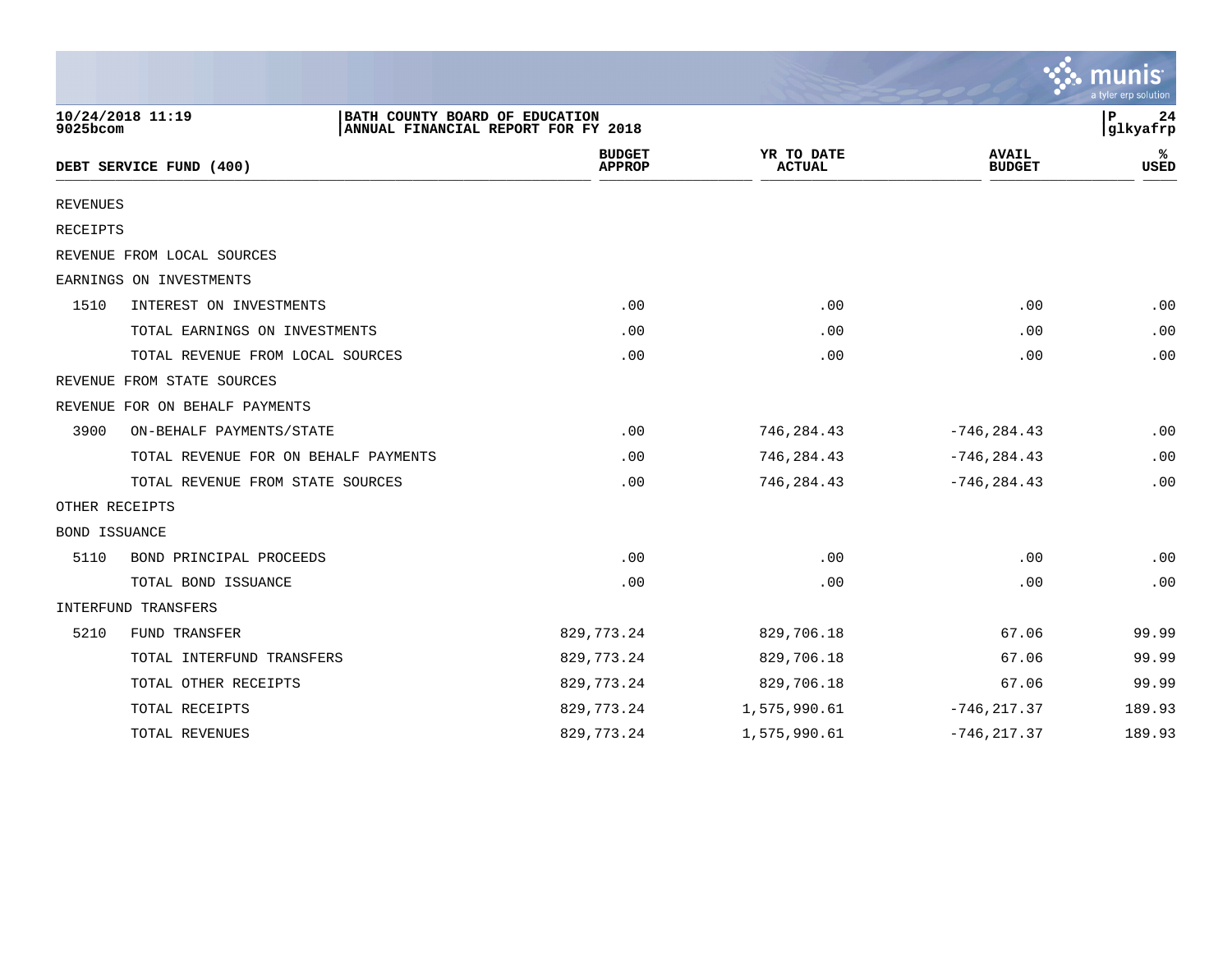

| $9025$ bcom  | 10/24/2018 11:19        |                                   | BATH COUNTY BOARD OF EDUCATION<br>ANNUAL FINANCIAL REPORT FOR FY 2018 |                             |                               |               |
|--------------|-------------------------|-----------------------------------|-----------------------------------------------------------------------|-----------------------------|-------------------------------|---------------|
|              | DEBT SERVICE FUND (400) |                                   | <b>BUDGET</b><br><b>APPROP</b>                                        | YR TO DATE<br><b>ACTUAL</b> | <b>AVAIL</b><br><b>BUDGET</b> | ℁<br>USED     |
| EXPENDITURES |                         |                                   |                                                                       |                             |                               |               |
| 5100         | DEBT SERVICE            |                                   |                                                                       |                             |                               |               |
| 0800<br>0900 | OTHER ITEMS             | DEBT SERVICE AND MISCELLANEOUS    | 829,773.24<br>$.00 \ \rm$                                             | 1,575,990.61<br>.00         | $-746, 217.37$<br>.00         | 189.93<br>.00 |
|              | TOTAL 5100              | DEBT SERVICE                      | 829,773.24                                                            | 1,575,990.61                | $-746, 217.37$                | 189.93        |
| 5200         | FUND TRANSFERS          |                                   |                                                                       |                             |                               |               |
| 0900         | OTHER ITEMS             |                                   | .00                                                                   | .00                         | .00                           | .00           |
|              | TOTAL 5200              | FUND TRANSFERS                    | .00                                                                   | .00                         | .00                           | .00           |
|              | TOTAL EXPENDITURES      |                                   | 829,773.24                                                            | 1,575,990.61                | $-746, 217.37$                | 189.93        |
|              |                         | TOTAL FOR DEBT SERVICE FUND (400) | .00                                                                   | .00                         | .00                           | .00           |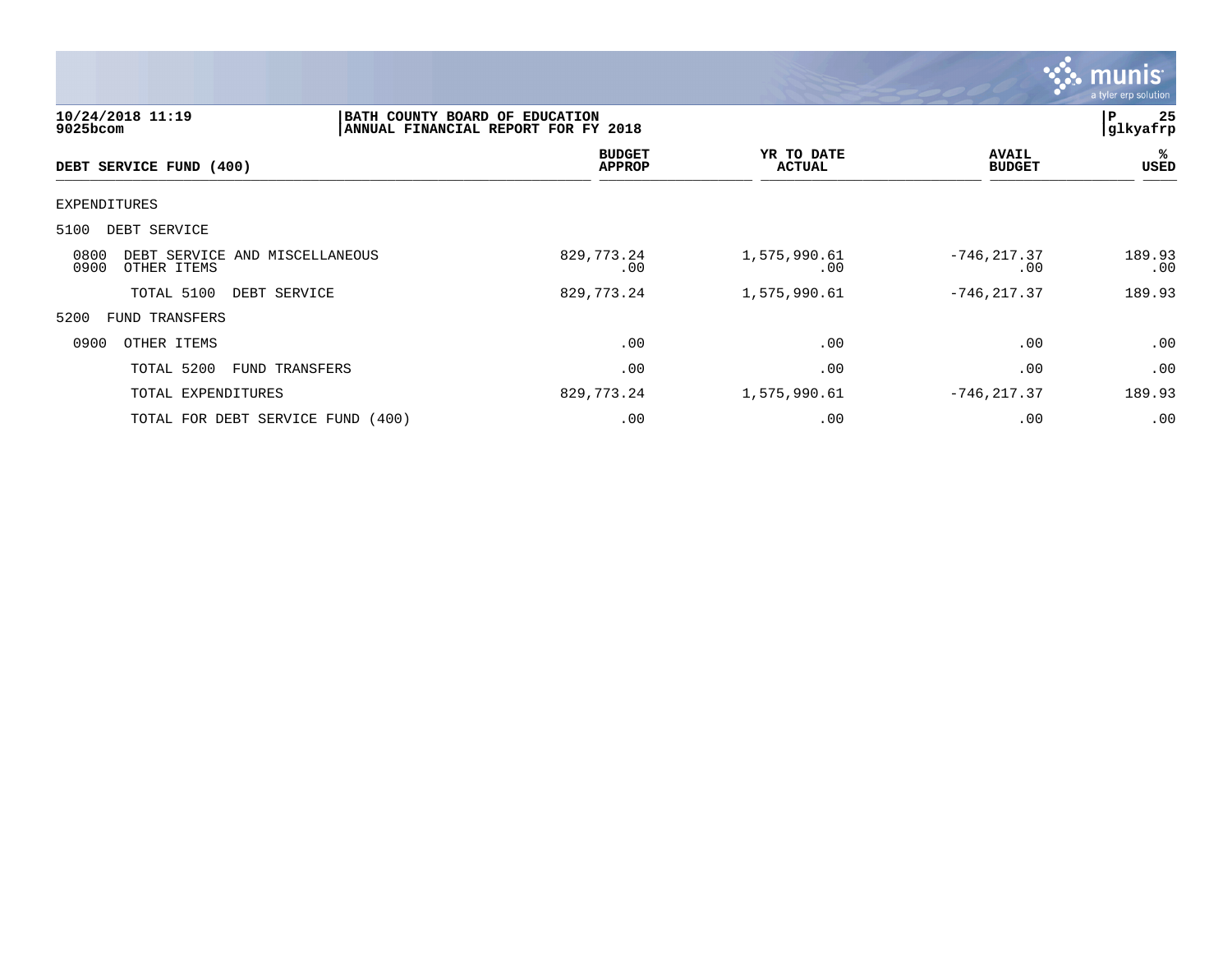|                                                                                                      |                                                                                                                                                                                                                                                                                                                                                                                    |                                                                                                                |                                                                                               |                                                                                                                       | <b>W. munis</b><br>a tyler erp solution                                                   |
|------------------------------------------------------------------------------------------------------|------------------------------------------------------------------------------------------------------------------------------------------------------------------------------------------------------------------------------------------------------------------------------------------------------------------------------------------------------------------------------------|----------------------------------------------------------------------------------------------------------------|-----------------------------------------------------------------------------------------------|-----------------------------------------------------------------------------------------------------------------------|-------------------------------------------------------------------------------------------|
| 9025bcom                                                                                             | 10/24/2018 11:19<br>BATH COUNTY BOARD OF EDUCATION<br>ANNUAL FINANCIAL REPORT FOR FY 2018                                                                                                                                                                                                                                                                                          |                                                                                                                |                                                                                               |                                                                                                                       | l P<br>26<br> glkyafrp                                                                    |
|                                                                                                      | FOOD SERVICE FUND (51)                                                                                                                                                                                                                                                                                                                                                             | <b>BUDGET</b><br><b>APPROP</b>                                                                                 | YR TO DATE<br><b>ACTUAL</b>                                                                   | <b>AVAIL</b><br><b>BUDGET</b>                                                                                         | ℁<br>USED                                                                                 |
| <b>REVENUES</b>                                                                                      |                                                                                                                                                                                                                                                                                                                                                                                    |                                                                                                                |                                                                                               |                                                                                                                       |                                                                                           |
|                                                                                                      | 0999 BEGINNING BALANCE                                                                                                                                                                                                                                                                                                                                                             |                                                                                                                |                                                                                               |                                                                                                                       |                                                                                           |
|                                                                                                      | TOTAL 0999 BEGINNING BALANCE                                                                                                                                                                                                                                                                                                                                                       | 970,676.39                                                                                                     | 970,676.39                                                                                    | .00                                                                                                                   | 100.00                                                                                    |
| <b>RECEIPTS</b>                                                                                      |                                                                                                                                                                                                                                                                                                                                                                                    |                                                                                                                |                                                                                               |                                                                                                                       |                                                                                           |
|                                                                                                      | REVENUE FROM LOCAL SOURCES                                                                                                                                                                                                                                                                                                                                                         |                                                                                                                |                                                                                               |                                                                                                                       |                                                                                           |
|                                                                                                      | EARNINGS ON INVESTMENTS                                                                                                                                                                                                                                                                                                                                                            |                                                                                                                |                                                                                               |                                                                                                                       |                                                                                           |
| 1510                                                                                                 | INTEREST ON INVESTMENTS                                                                                                                                                                                                                                                                                                                                                            | .00                                                                                                            | 881.82                                                                                        | $-881.82$                                                                                                             | .00                                                                                       |
|                                                                                                      | TOTAL EARNINGS ON INVESTMENTS                                                                                                                                                                                                                                                                                                                                                      | .00                                                                                                            | 881.82                                                                                        | $-881.82$                                                                                                             | .00                                                                                       |
| FOOD SERVICE                                                                                         |                                                                                                                                                                                                                                                                                                                                                                                    |                                                                                                                |                                                                                               |                                                                                                                       |                                                                                           |
| 1611<br>1612<br>1613<br>1621<br>1622<br>1623<br>1624<br>1627<br>1628<br>1629<br>1630<br>1631<br>1637 | REIMBURSABLE SCHOOL LUNCH PROG<br>REIMBURSABLE SCH BREAKFAST PRG<br>REIMBURSABLE SPECIAL MILK PROG<br>NON-REIMBURSABLE LUNCH PROG<br>NON-REIMBURSABLE BREAKFAST PRG<br>NON-REIMBURSABLE MILK PROGRAM<br>NON-REIMBURSBLE A LA CARTE PRG<br>NON-REIMB VENDING MACH PROG<br>NON-REIMB VENDING MACH PROG<br>NON-REIMBURSBLE OTHER FOOD PRG<br>SPECIAL FUNCTIONS<br>CATERING<br>VENDING | 88,000.00<br>600.00<br>.00<br>.00<br>.00<br>.00<br>209.00<br>.00<br>.00<br>.00<br>900.00<br>900.00<br>1,000.00 | 69,561.54<br>.00<br>.00<br>.00<br>.00<br>.00<br>.00<br>.00<br>.00<br>.00<br>.00<br>.00<br>.00 | 18,438.46<br>600.00<br>.00<br>.00<br>.00<br>.00<br>209.00<br>$\cdot$ 00<br>.00<br>.00<br>900.00<br>900.00<br>1,000.00 | 79.05<br>.00<br>.00<br>.00<br>.00<br>.00<br>.00<br>.00<br>.00<br>.00<br>.00<br>.00<br>.00 |
|                                                                                                      | TOTAL FOOD SERVICE                                                                                                                                                                                                                                                                                                                                                                 | 91,609.00                                                                                                      | 69,561.54                                                                                     | 22,047.46                                                                                                             | 75.93                                                                                     |
|                                                                                                      | OTHER REVENUE FROM LOCAL SOURCES                                                                                                                                                                                                                                                                                                                                                   |                                                                                                                |                                                                                               |                                                                                                                       |                                                                                           |
| 1920<br>1980<br>1990<br>1993<br>1994                                                                 | CONTRIBUTIONS/DONATIONS<br>REFUND OF PRIOR YR EXPENDITURE<br>MISCELLANEOUS REVENUE<br>OTHER REBATES<br>RETURN FOR INSUFFICIENT CHECKS                                                                                                                                                                                                                                              | .00<br>.00<br>2,000.00<br>.00<br>.00                                                                           | .00<br>.00<br>2,300.00<br>.00<br>.00                                                          | .00<br>.00<br>$-300.00$<br>.00<br>.00                                                                                 | .00<br>.00<br>115.00<br>.00<br>.00                                                        |
|                                                                                                      | TOTAL OTHER REVENUE FROM LOCAL SOURCES                                                                                                                                                                                                                                                                                                                                             | 2,000.00                                                                                                       | 2,300.00                                                                                      | $-300.00$                                                                                                             | 115.00                                                                                    |
|                                                                                                      | TOTAL REVENUE FROM LOCAL SOURCES                                                                                                                                                                                                                                                                                                                                                   | 93,609.00                                                                                                      | 72,743.36                                                                                     | 20,865.64                                                                                                             | 77.71                                                                                     |
|                                                                                                      | REVENUE FROM STATE SOURCES                                                                                                                                                                                                                                                                                                                                                         |                                                                                                                |                                                                                               |                                                                                                                       |                                                                                           |
| RESTRICTED                                                                                           |                                                                                                                                                                                                                                                                                                                                                                                    |                                                                                                                |                                                                                               |                                                                                                                       |                                                                                           |
| 3200                                                                                                 | RESTRICTED STATE REVENUE                                                                                                                                                                                                                                                                                                                                                           | 35,500.00                                                                                                      | 12,989.97                                                                                     | 22,510.03                                                                                                             | 36.59                                                                                     |
|                                                                                                      | TOTAL RESTRICTED                                                                                                                                                                                                                                                                                                                                                                   | 35,500.00                                                                                                      | 12,989.97                                                                                     | 22,510.03                                                                                                             | 36.59                                                                                     |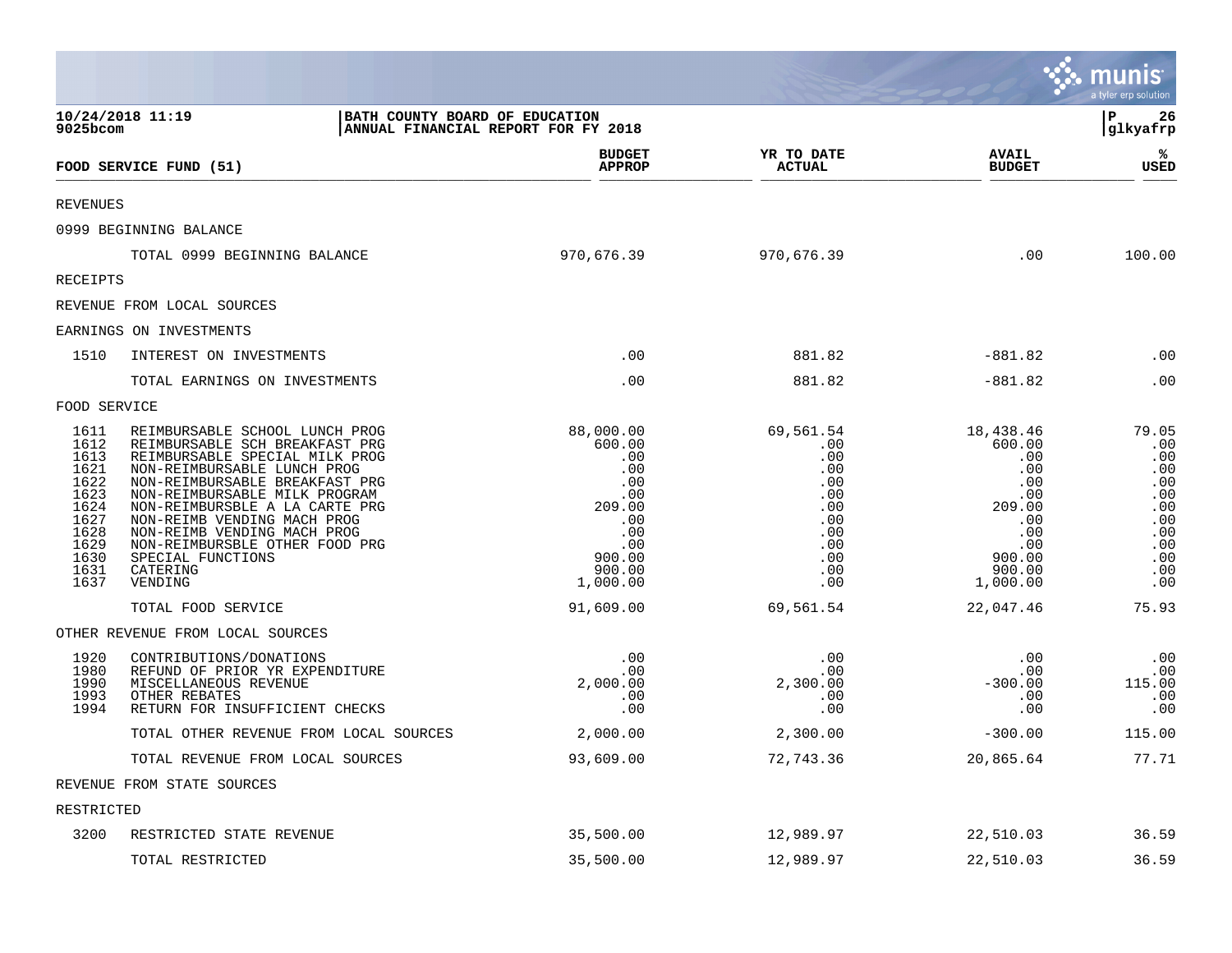

| $9025$ bcom            | 10/24/2018 11:19<br>BATH COUNTY BOARD OF EDUCATION<br>ANNUAL FINANCIAL REPORT FOR FY 2018 |                                |                             |                               | 27<br> P<br> glkyafrp |
|------------------------|-------------------------------------------------------------------------------------------|--------------------------------|-----------------------------|-------------------------------|-----------------------|
| FOOD SERVICE FUND (51) |                                                                                           | <b>BUDGET</b><br><b>APPROP</b> | YR TO DATE<br><b>ACTUAL</b> | <b>AVAIL</b><br><b>BUDGET</b> | ℁<br><b>USED</b>      |
|                        |                                                                                           |                                |                             |                               |                       |
|                        | REVENUE FOR ON BEHALF PAYMENTS                                                            |                                |                             |                               |                       |
| 3900                   | ON-BEHALF PAYMENTS/STATE                                                                  | .00                            | 86,717.20                   | $-86, 717.20$                 | .00                   |
|                        | TOTAL REVENUE FOR ON BEHALF PAYMENTS                                                      | .00                            | 86,717.20                   | $-86, 717.20$                 | .00                   |
|                        | TOTAL REVENUE FROM STATE SOURCES                                                          | 35,500.00                      | 99,707.17                   | $-64, 207.17$                 | 280.87                |
|                        | REVENUE FROM FEDERAL SOURCES                                                              |                                |                             |                               |                       |
|                        | RESTRICTED THROUGH THE STATE                                                              |                                |                             |                               |                       |
| 4500                   | RESTRICTED FED THRU STATE                                                                 | 1,241,790.00                   | 1,543,844.76                | $-302,054.76$                 | 124.32                |
|                        | TOTAL RESTRICTED THROUGH THE STATE                                                        | 1,241,790.00                   | 1,543,844.76                | $-302,054.76$                 | 124.32                |
|                        | CHILD NUTRITION PROGRAM DONATED COMMODIT                                                  |                                |                             |                               |                       |
| 4950                   | CHILD NUTR PRG DONATED COMMOD                                                             | .00                            | 109,631.14                  | $-109,631.14$                 | .00                   |
|                        | TOTAL CHILD NUTRITION PROGRAM DONATED COMMODIT                                            | .00                            | 109,631.14                  | $-109,631.14$                 | .00                   |
|                        | TOTAL REVENUE FROM FEDERAL SOURCES                                                        | 1,241,790.00                   | 1,653,475.90                | $-411,685.90$                 | 133.15                |
|                        | OTHER RECEIPTS                                                                            |                                |                             |                               |                       |
|                        | INTERFUND TRANSFERS                                                                       |                                |                             |                               |                       |
| 5210                   | FUND TRANSFER                                                                             | .00                            | .00                         | .00                           | .00                   |
|                        | TOTAL INTERFUND TRANSFERS                                                                 | .00                            | .00                         | .00                           | .00                   |
|                        | SALE OR COMP FOR LOSS OF ASSETS                                                           |                                |                             |                               |                       |
| 5341<br>5342           | SALE OF EOUIPMENT ETC<br>LOSS COMP - EOUIPMENT ETC                                        | .00<br>.00                     | .00<br>$.00 \,$             | .00<br>.00                    | .00<br>.00            |
|                        | TOTAL SALE OR COMP FOR LOSS OF ASSETS                                                     | .00                            | .00                         | .00                           | .00                   |
|                        | TOTAL OTHER RECEIPTS                                                                      | .00                            | .00                         | .00                           | .00                   |
|                        | TOTAL RECEIPTS                                                                            | 1,370,899.00                   | 1,825,926.43                | $-455,027.43$                 | 133.19                |
|                        | TOTAL REVENUES                                                                            | 2,341,575.39                   | 2,796,602.82                | $-455,027.43$                 | 119.43                |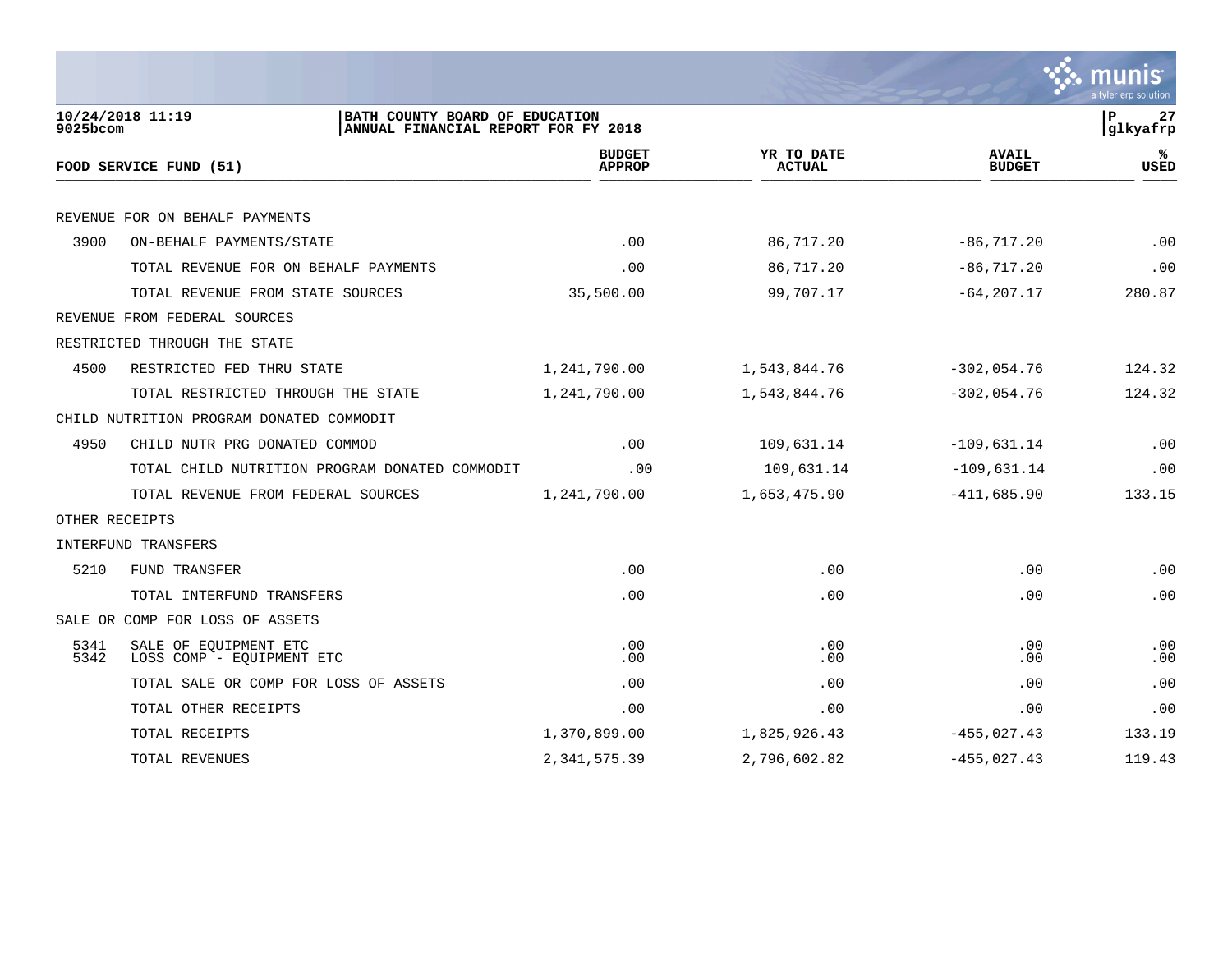

| 10/24/2018 11:19<br>9025bcom                                                                                                                                                                                                                                                               | BATH COUNTY BOARD OF EDUCATION<br>ANNUAL FINANCIAL REPORT FOR FY 2018                                       |                                                                                                             |                                                                                                                        | ΙP<br>28<br> glkyafrp                                                    |
|--------------------------------------------------------------------------------------------------------------------------------------------------------------------------------------------------------------------------------------------------------------------------------------------|-------------------------------------------------------------------------------------------------------------|-------------------------------------------------------------------------------------------------------------|------------------------------------------------------------------------------------------------------------------------|--------------------------------------------------------------------------|
| FOOD SERVICE FUND (51)                                                                                                                                                                                                                                                                     | <b>BUDGET</b><br><b>APPROP</b>                                                                              | YR TO DATE<br><b>ACTUAL</b>                                                                                 | <b>AVAIL</b><br><b>BUDGET</b>                                                                                          | ℁<br><b>USED</b>                                                         |
| <b>EXPENDITURES</b>                                                                                                                                                                                                                                                                        |                                                                                                             |                                                                                                             |                                                                                                                        |                                                                          |
| 0000<br>RESTRICT TO REV & BAL SHT ONLY                                                                                                                                                                                                                                                     |                                                                                                             |                                                                                                             |                                                                                                                        |                                                                          |
| PURCHASED PROF AND TECH SERV<br>0300                                                                                                                                                                                                                                                       | .00                                                                                                         | .00                                                                                                         | .00                                                                                                                    | .00                                                                      |
| TOTAL 0000<br>RESTRICT TO REV & BAL SHT ONLY                                                                                                                                                                                                                                               | .00                                                                                                         | .00                                                                                                         | .00                                                                                                                    | .00                                                                      |
| STUDENT TRANSPORTATION<br>2700                                                                                                                                                                                                                                                             |                                                                                                             |                                                                                                             |                                                                                                                        |                                                                          |
| 0100<br>SALARIES PERSONNEL SERVICES<br>0200<br>EMPLOYEE BENEFITS                                                                                                                                                                                                                           | 151.00<br>47.00                                                                                             | .00<br>.00                                                                                                  | 151.00<br>47.00                                                                                                        | .00<br>.00                                                               |
| TOTAL 2700 STUDENT TRANSPORTATION                                                                                                                                                                                                                                                          | 198.00                                                                                                      | .00                                                                                                         | 198.00                                                                                                                 | .00                                                                      |
| FOOD SERVICE OPERATION<br>3100                                                                                                                                                                                                                                                             |                                                                                                             |                                                                                                             |                                                                                                                        |                                                                          |
| 0100<br>SALARIES PERSONNEL SERVICES<br>0200<br>EMPLOYEE BENEFITS<br>0280<br>ON-BEHALF<br>0300<br>PURCHASED PROF AND TECH SERV<br>0400<br>PURCHASED PROPERTY SERVICES<br>0500<br>OTHER PURCHASED SERVICES<br>0600<br>SUPPLIES<br>0700<br>PROPERTY<br>0800<br>DEBT SERVICE AND MISCELLANEOUS | 405,796.00<br>109,018.00<br>.00<br>14,050.00<br>230,799.00<br>5,723.00<br>1,237,522.39<br>298,469.00<br>.00 | 398,726.06<br>237,871.58<br>86,717.20<br>300.00<br>2,586.75<br>1,164.99<br>896, 322. 23<br>44,209.42<br>.00 | 7,069.94<br>$-128,853.58$<br>$-86,717.20$<br>13,750.00<br>228, 212. 25<br>4,558.01<br>341,200.16<br>254, 259.58<br>.00 | 98.26<br>218.19<br>.00<br>2.14<br>1.12<br>20.36<br>72.43<br>14.81<br>.00 |
| FOOD SERVICE OPERATION<br>TOTAL 3100                                                                                                                                                                                                                                                       | 2,301,377.39                                                                                                | 1,667,898.23                                                                                                | 633,479.16                                                                                                             | 72.47                                                                    |
| FUND TRANSFERS<br>5200                                                                                                                                                                                                                                                                     |                                                                                                             |                                                                                                             |                                                                                                                        |                                                                          |
| 0900<br>OTHER ITEMS                                                                                                                                                                                                                                                                        | 40,000.00                                                                                                   | 55,933.68                                                                                                   | $-15,933.68$                                                                                                           | 139.83                                                                   |
| FUND TRANSFERS<br>TOTAL 5200                                                                                                                                                                                                                                                               | 40,000.00                                                                                                   | 55,933.68                                                                                                   | $-15,933.68$                                                                                                           | 139.83                                                                   |
| TOTAL EXPENDITURES                                                                                                                                                                                                                                                                         | 2,341,575.39                                                                                                | 1,723,831.91                                                                                                | 617,743.48                                                                                                             | 73.62                                                                    |
| TOTAL FOR FOOD SERVICE FUND (51)                                                                                                                                                                                                                                                           | .00                                                                                                         | 1,072,770.91                                                                                                | $-1,072,770.91$                                                                                                        | .00                                                                      |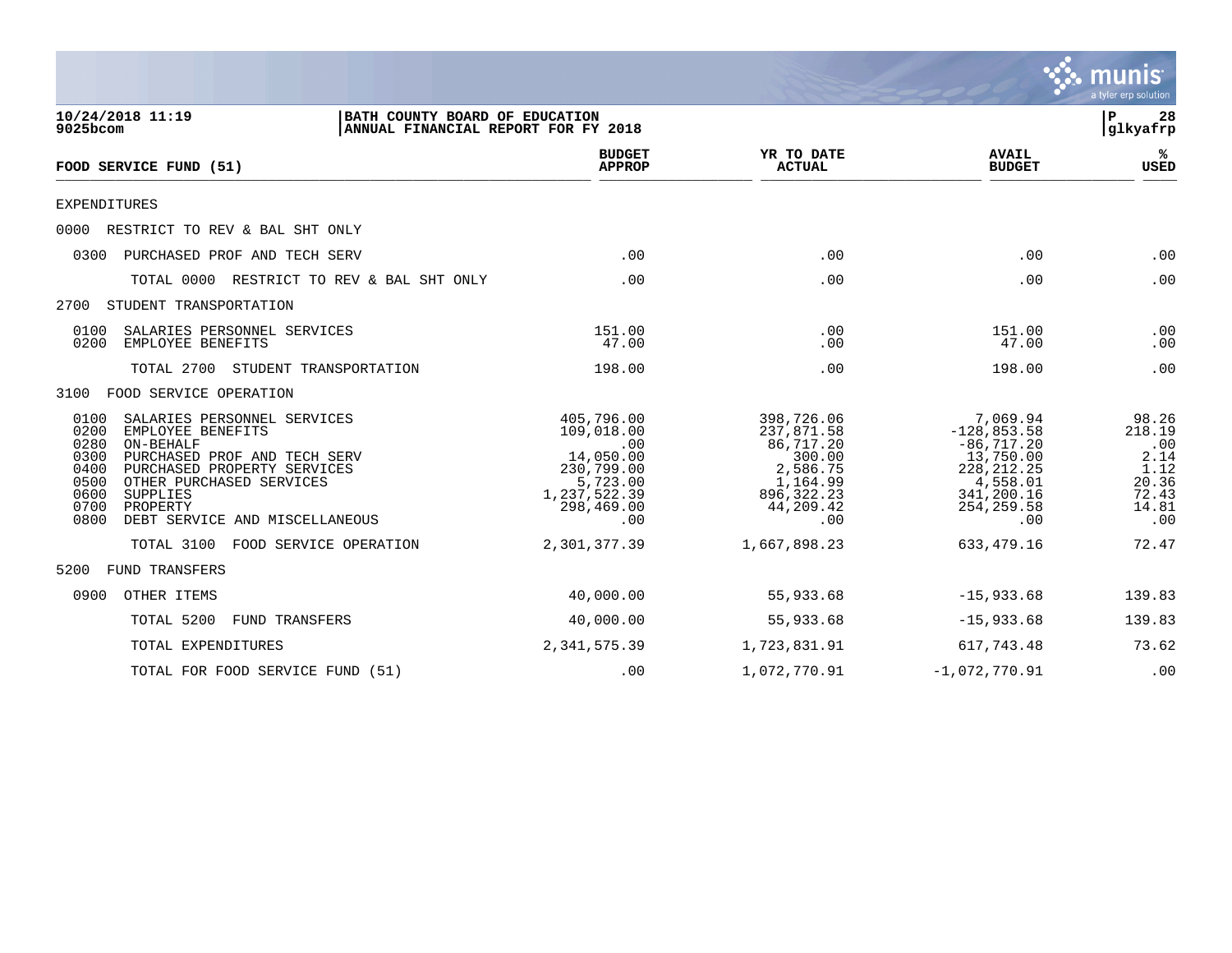|                 |                                                                                           |                                |                             |                               | munis<br>a tyler erp solution |
|-----------------|-------------------------------------------------------------------------------------------|--------------------------------|-----------------------------|-------------------------------|-------------------------------|
| 9025bcom        | 10/24/2018 11:19<br>BATH COUNTY BOARD OF EDUCATION<br>ANNUAL FINANCIAL REPORT FOR FY 2018 |                                |                             |                               | P<br>29<br> glkyafrp          |
|                 | CHILD CARE (52)                                                                           | <b>BUDGET</b><br><b>APPROP</b> | YR TO DATE<br><b>ACTUAL</b> | <b>AVAIL</b><br><b>BUDGET</b> | ℁<br>USED                     |
| <b>REVENUES</b> |                                                                                           |                                |                             |                               |                               |
|                 | 0999 BEGINNING BALANCE                                                                    |                                |                             |                               |                               |
|                 | TOTAL 0999 BEGINNING BALANCE                                                              | 9,837.61                       | 9,837.61                    | .00                           | 100.00                        |
| <b>RECEIPTS</b> |                                                                                           |                                |                             |                               |                               |
|                 | REVENUE FROM LOCAL SOURCES                                                                |                                |                             |                               |                               |
| TUITION         |                                                                                           |                                |                             |                               |                               |
| 1310            | TUITION FROM INDIVIDUALS                                                                  | 109,000.00                     | 88,740.00                   | 20,260.00                     | 81.41                         |
|                 | TOTAL TUITION                                                                             | 109,000.00                     | 88,740.00                   | 20,260.00                     | 81.41                         |
|                 | OTHER REVENUE FROM LOCAL SOURCES                                                          |                                |                             |                               |                               |
| 1920<br>1990    | CONTRIBUTIONS/DONATIONS<br>MISCELLANEOUS REVENUE                                          | .00<br>.00                     | .00<br>.00                  | .00<br>.00                    | .00<br>.00                    |
|                 | TOTAL OTHER REVENUE FROM LOCAL SOURCES                                                    | .00                            | .00                         | .00                           | .00                           |
|                 | TOTAL REVENUE FROM LOCAL SOURCES                                                          | 109,000.00                     | 88,740.00                   | 20,260.00                     | 81.41                         |
|                 | REVENUE FROM STATE SOURCES                                                                |                                |                             |                               |                               |
|                 | EXPENDITURE REIMBURSEMENTS                                                                |                                |                             |                               |                               |
| 3131            | MISCELLANEOUS REIMBURSEMENTS                                                              | 40,000.00                      | 47,620.00                   | $-7,620.00$                   | 119.05                        |
|                 | TOTAL EXPENDITURE REIMBURSEMENTS                                                          | 40,000.00                      | 47,620.00                   | $-7,620.00$                   | 119.05                        |
|                 | REVENUE FOR ON BEHALF PAYMENTS                                                            |                                |                             |                               |                               |
| 3900            | ON-BEHALF PAYMENTS/STATE                                                                  | .00                            | 6,529.74                    | $-6,529.74$                   | .00                           |
|                 | TOTAL REVENUE FOR ON BEHALF PAYMENTS                                                      | .00                            | 6,529.74                    | $-6,529.74$                   | .00                           |
|                 | TOTAL REVENUE FROM STATE SOURCES                                                          | 40,000.00                      | 54,149.74                   | $-14, 149.74$                 | 135.37                        |
|                 | REVENUE FROM FEDERAL SOURCES                                                              |                                |                             |                               |                               |
|                 | RESTRICTED THROUGH THE STATE                                                              |                                |                             |                               |                               |
| 4500            | RESTRICTED FED THRU STATE                                                                 | 5,300.00                       | 7,662.76                    | $-2,362.76$                   | 144.58                        |
|                 | TOTAL RESTRICTED THROUGH THE STATE                                                        | 5,300.00                       | 7,662.76                    | $-2,362.76$                   | 144.58                        |
|                 | TOTAL REVENUE FROM FEDERAL SOURCES                                                        | 5,300.00                       | 7,662.76                    | $-2, 362.76$                  | 144.58                        |

 $\mathcal{L}$ 

OTHER RECEIPTS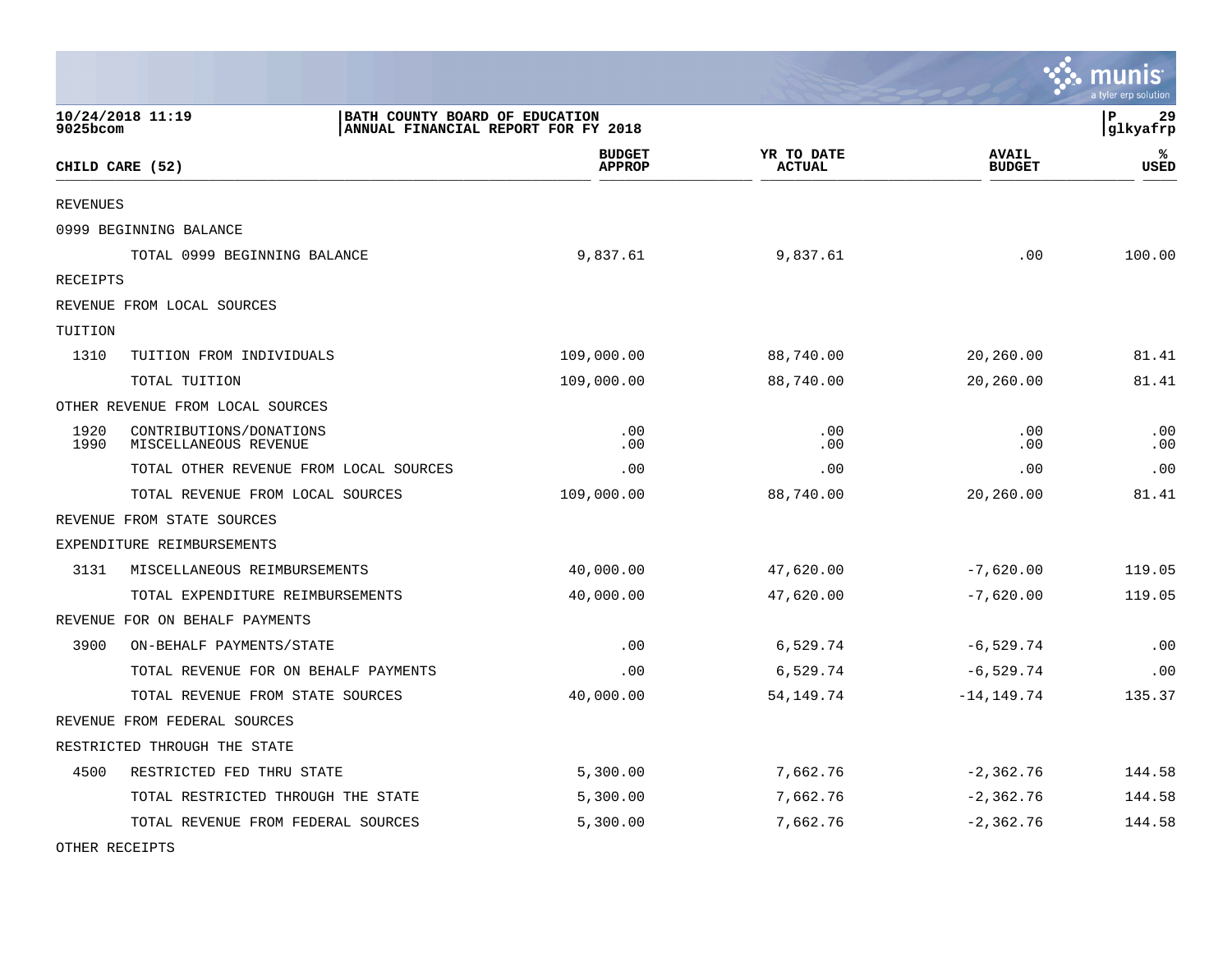

| 10/24/2018 11:19<br>9025bcom |                           | BATH COUNTY BOARD OF EDUCATION<br>ANNUAL FINANCIAL REPORT FOR FY 2018 |                             |                               |            |  |
|------------------------------|---------------------------|-----------------------------------------------------------------------|-----------------------------|-------------------------------|------------|--|
|                              | CHILD CARE (52)           | <b>BUDGET</b><br><b>APPROP</b>                                        | YR TO DATE<br><b>ACTUAL</b> | <b>AVAIL</b><br><b>BUDGET</b> | %ะ<br>USED |  |
|                              | INTERFUND TRANSFERS       |                                                                       |                             |                               |            |  |
| 5210                         | FUND TRANSFER             | .00                                                                   | .00                         | .00                           | .00        |  |
|                              | TOTAL INTERFUND TRANSFERS | .00                                                                   | .00                         | .00                           | .00        |  |
|                              | TOTAL OTHER RECEIPTS      | .00                                                                   | .00                         | .00                           | .00        |  |
|                              | TOTAL RECEIPTS            | 154,300.00                                                            | 150,552.50                  | 3,747.50                      | 97.57      |  |
|                              | TOTAL REVENUES            | 164, 137.61                                                           | 160,390.11                  | 3,747.50                      | 97.72      |  |
|                              |                           |                                                                       |                             |                               |            |  |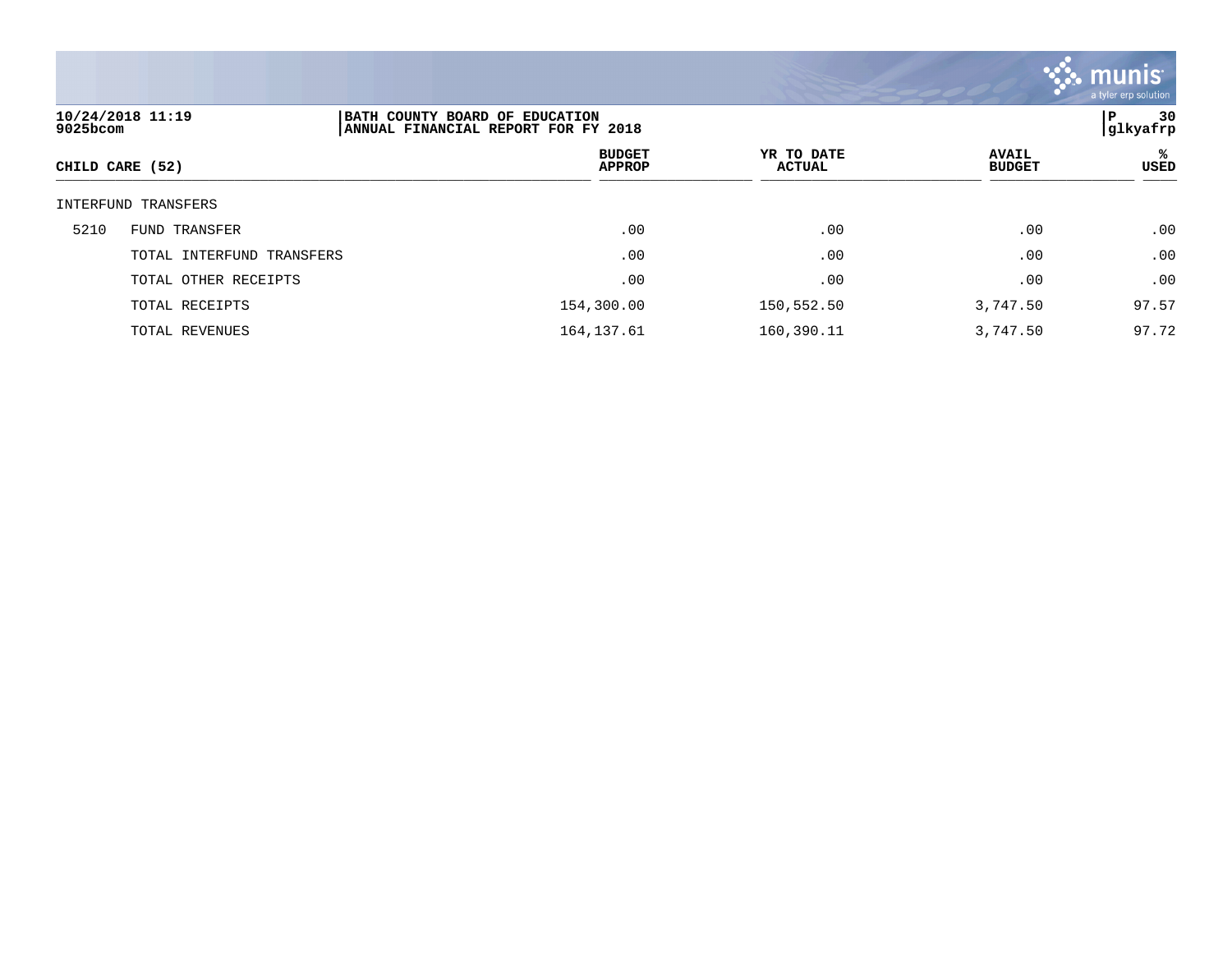|                                                                                                                                                                                                                                                                                                   |                                                                                         |                                                                                                |                                                                                                               | munis<br>a tyler erp solution                                              |
|---------------------------------------------------------------------------------------------------------------------------------------------------------------------------------------------------------------------------------------------------------------------------------------------------|-----------------------------------------------------------------------------------------|------------------------------------------------------------------------------------------------|---------------------------------------------------------------------------------------------------------------|----------------------------------------------------------------------------|
| 10/24/2018 11:19<br>9025bcom                                                                                                                                                                                                                                                                      | BATH COUNTY BOARD OF EDUCATION<br>ANNUAL FINANCIAL REPORT FOR FY 2018                   |                                                                                                |                                                                                                               | l P<br>31<br>glkyafrp                                                      |
| CHILD CARE (52)                                                                                                                                                                                                                                                                                   | <b>BUDGET</b><br><b>APPROP</b>                                                          | YR TO DATE<br><b>ACTUAL</b>                                                                    | <b>AVAIL</b><br><b>BUDGET</b>                                                                                 | ℁<br><b>USED</b>                                                           |
| <b>EXPENDITURES</b>                                                                                                                                                                                                                                                                               |                                                                                         |                                                                                                |                                                                                                               |                                                                            |
| 2600 PLANT OPERATIONS & MAINTENANCE                                                                                                                                                                                                                                                               |                                                                                         |                                                                                                |                                                                                                               |                                                                            |
| SALARIES PERSONNEL SERVICES<br>0100<br>0200<br>EMPLOYEE BENEFITS                                                                                                                                                                                                                                  | .00<br>.00.                                                                             | .00<br>.00                                                                                     | .00<br>.00                                                                                                    | .00<br>.00                                                                 |
| TOTAL 2600 PLANT OPERATIONS & MAINTENANCE                                                                                                                                                                                                                                                         | .00                                                                                     | .00                                                                                            | .00                                                                                                           | .00                                                                        |
| 3200 DAY CARE OPERATIONS                                                                                                                                                                                                                                                                          |                                                                                         |                                                                                                |                                                                                                               |                                                                            |
| 0100<br>SALARIES PERSONNEL SERVICES<br>0200<br>EMPLOYEE BENEFITS<br>0280<br>ON-BEHALF<br>0300<br>PURCHASED PROF AND TECH SERV<br>0400<br>PURCHASED PROPERTY SERVICES<br>0500<br>OTHER PURCHASED SERVICES<br>0600<br><b>SUPPLIES</b><br>0700<br>PROPERTY                                           | 44,000.00<br>12,650.00<br>.00<br>500.00<br>1,500.00<br>500.00<br>8,380.61<br>.00        | 30,023.78<br>8,010.28<br>$-766.75$<br>.00<br>.00<br>16.80<br>64.82<br>185.28                   | 13,976.22<br>4,639.72<br>766.75<br>500.00<br>1,500.00<br>483.20<br>8,315.79<br>$-185.28$                      | 68.24<br>63.32<br>.00<br>.00<br>.00<br>3.36<br>.77<br>.00                  |
| TOTAL 3200<br>DAY CARE OPERATIONS                                                                                                                                                                                                                                                                 | 67,530.61                                                                               | 37,534.21                                                                                      | 29,996.40                                                                                                     | 55.58                                                                      |
| 3300<br>COMMUNITY SERVICES                                                                                                                                                                                                                                                                        |                                                                                         |                                                                                                |                                                                                                               |                                                                            |
| 0100<br>SALARIES PERSONNEL SERVICES<br>0200<br>EMPLOYEE BENEFITS<br>0280<br>ON-BEHALF<br>0300<br>PURCHASED PROF AND TECH SERV<br>0400<br>PURCHASED PROPERTY SERVICES<br>0500<br>OTHER PURCHASED SERVICES<br>0600<br><b>SUPPLIES</b><br>0700<br>PROPERTY<br>DEBT SERVICE AND MISCELLANEOUS<br>0800 | 70,030.00<br>18,802.00<br>.00<br>500.00<br>1,500.00<br>500.00<br>5,275.00<br>.00<br>.00 | 72,268.28<br>52, 273.65<br>7,296.49<br>205.00<br>945.00<br>191.52<br>8,655.09<br>.00<br>566.27 | $-2, 238.28$<br>$-33,471.65$<br>$-7, 296.49$<br>295.00<br>555.00<br>308.48<br>$-3,380.09$<br>.00<br>$-566.27$ | 103.20<br>278.02<br>.00<br>41.00<br>63.00<br>38.30<br>164.08<br>.00<br>.00 |
| TOTAL 3300<br>COMMUNITY SERVICES                                                                                                                                                                                                                                                                  | 96,607.00                                                                               | 142,401.30                                                                                     | $-45,794.30$                                                                                                  | 147.40                                                                     |
| TOTAL EXPENDITURES                                                                                                                                                                                                                                                                                | 164, 137.61                                                                             | 179,935.51                                                                                     | $-15,797.90$                                                                                                  | 109.62                                                                     |
| TOTAL FOR CHILD CARE (52)                                                                                                                                                                                                                                                                         | .00                                                                                     | $-19,545.40$                                                                                   | 19,545.40                                                                                                     | .00                                                                        |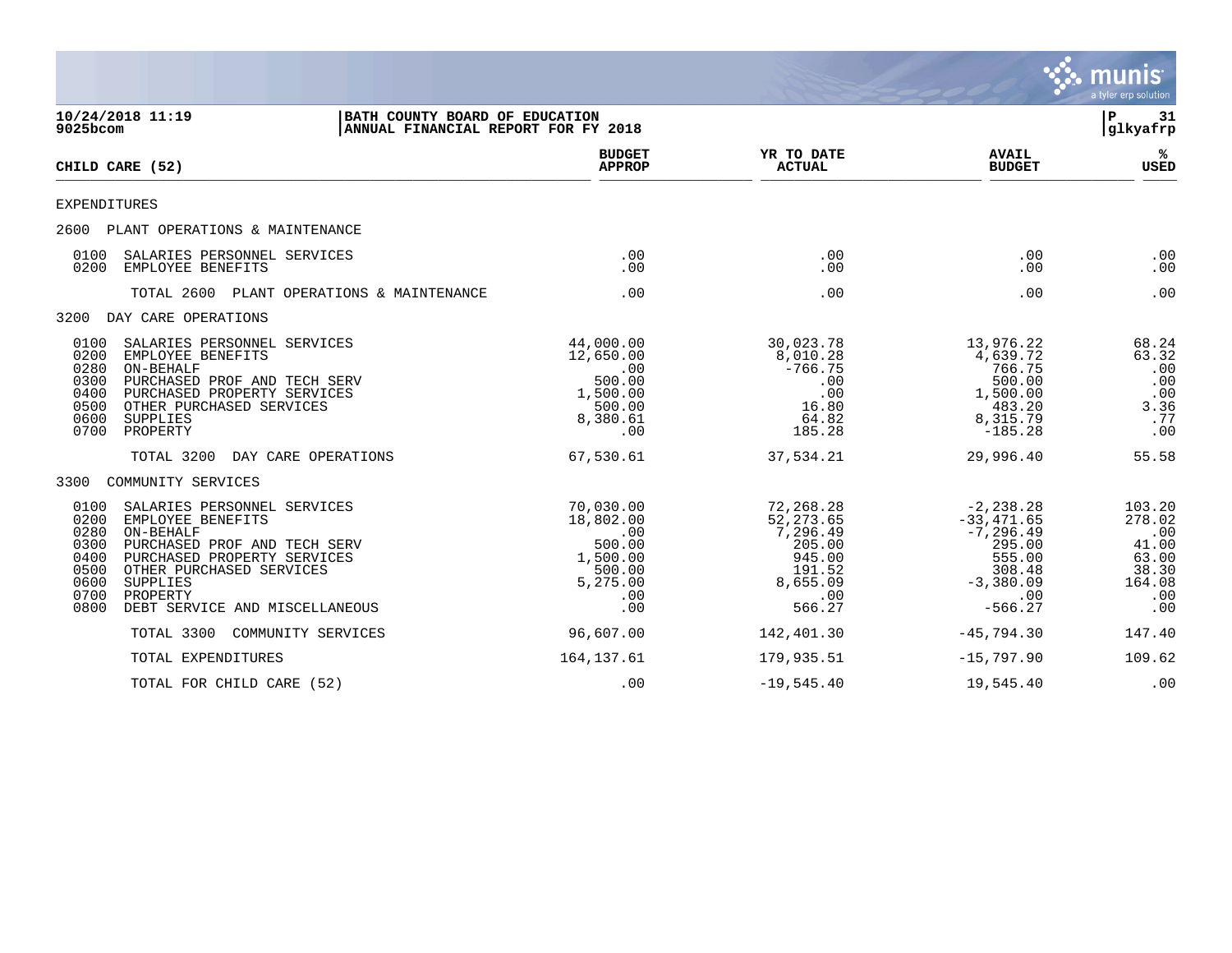|                                      |                                                                       |                             |                               | $\mathbf{\mathcal{C}}$ . munis<br>a tyler erp solution |
|--------------------------------------|-----------------------------------------------------------------------|-----------------------------|-------------------------------|--------------------------------------------------------|
| 10/24/2018 11:19<br>$9025$ bcom      | BATH COUNTY BOARD OF EDUCATION<br>ANNUAL FINANCIAL REPORT FOR FY 2018 |                             |                               | 32<br>$\mathbf P$<br>glkyafrp                          |
| PRESCHOOL (53)                       | <b>BUDGET</b><br><b>APPROP</b>                                        | YR TO DATE<br><b>ACTUAL</b> | <b>AVAIL</b><br><b>BUDGET</b> | ℁<br>USED                                              |
| <b>REVENUES</b>                      |                                                                       |                             |                               |                                                        |
| 0999 BEGINNING BALANCE               |                                                                       |                             |                               |                                                        |
| TOTAL 0999 BEGINNING BALANCE         | 13,086.29                                                             | 13,086.29                   | .00                           | 100.00                                                 |
| RECEIPTS                             |                                                                       |                             |                               |                                                        |
| REVENUE FROM LOCAL SOURCES           |                                                                       |                             |                               |                                                        |
| TUITION                              |                                                                       |                             |                               |                                                        |
| 1310<br>TUITION FROM INDIVIDUALS     | 13, 157. 23                                                           | 10,200.00                   | 2,957.23                      | 77.52                                                  |
| TOTAL TUITION                        | 13, 157. 23                                                           | 10,200.00                   | 2,957.23                      | 77.52                                                  |
| TOTAL REVENUE FROM LOCAL SOURCES     | 13, 157. 23                                                           | 10,200.00                   | 2,957.23                      | 77.52                                                  |
| FROM STATE SOURCES<br>REVENUE        |                                                                       |                             |                               |                                                        |
| REVENUE<br>FOR ON BEHALF PAYMENTS    |                                                                       |                             |                               |                                                        |
| 3900<br>ON-BEHALF PAYMENTS/STATE     | .00                                                                   | .00                         | .00                           | .00                                                    |
| TOTAL REVENUE FOR ON BEHALF PAYMENTS | .00                                                                   | .00                         | .00                           | .00                                                    |
| TOTAL REVENUE FROM STATE SOURCES     | .00                                                                   | .00                         | .00                           | .00                                                    |
| TOTAL RECEIPTS                       | 13, 157. 23                                                           | 10,200.00                   | 2,957.23                      | 77.52                                                  |
| TOTAL REVENUES                       | 26, 243.52                                                            | 23, 286. 29                 | 2,957.23                      | 88.73                                                  |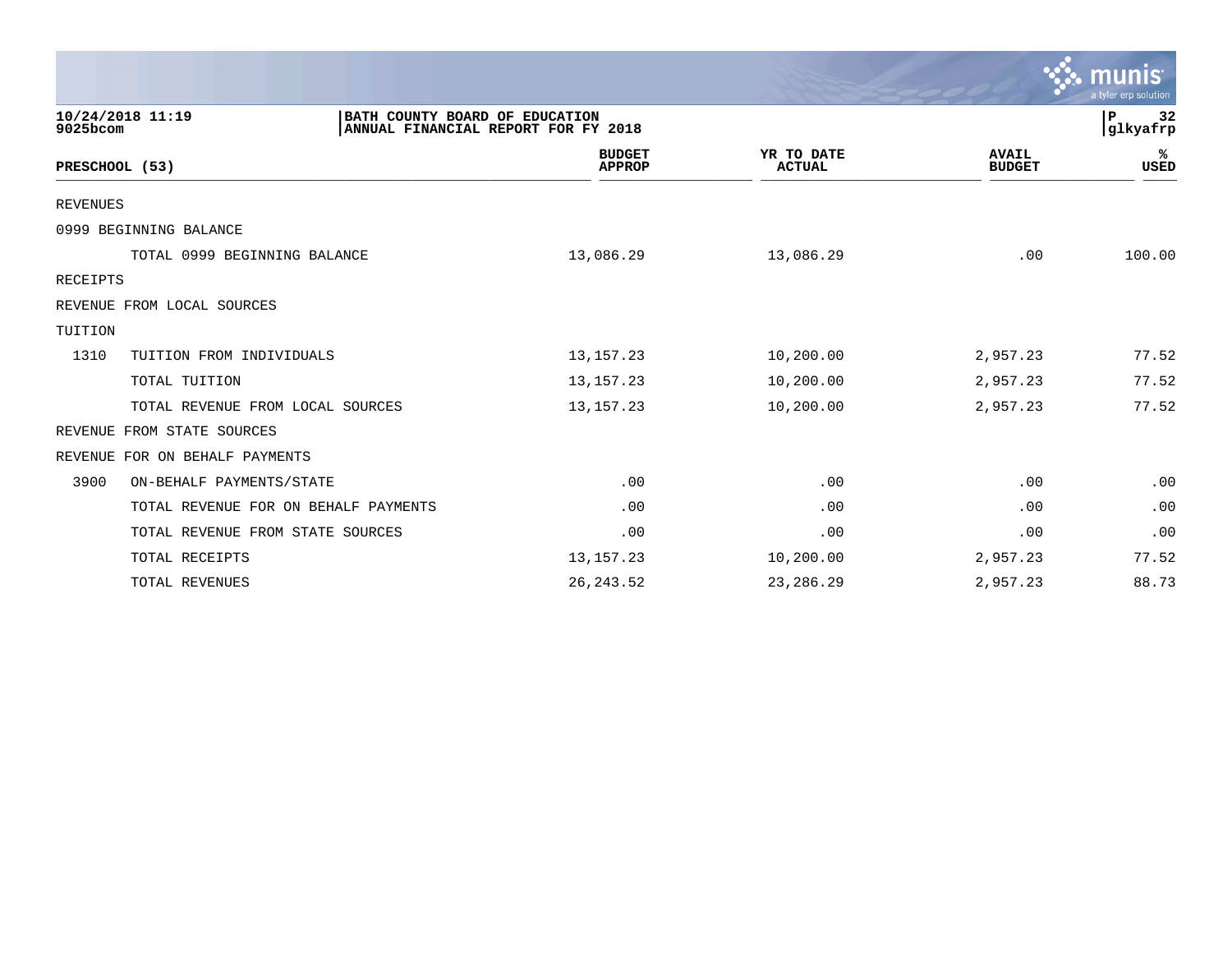|                                                                                                                                                                                                                                                                                            |                                                                                            |                                                                                           |                                                                                                        | <b>munis</b><br>a tyler erp solution                                         |
|--------------------------------------------------------------------------------------------------------------------------------------------------------------------------------------------------------------------------------------------------------------------------------------------|--------------------------------------------------------------------------------------------|-------------------------------------------------------------------------------------------|--------------------------------------------------------------------------------------------------------|------------------------------------------------------------------------------|
| 10/24/2018 11:19<br>BATH COUNTY BOARD OF EDUCATION<br>9025bcom<br>ANNUAL FINANCIAL REPORT FOR FY 2018                                                                                                                                                                                      |                                                                                            |                                                                                           |                                                                                                        | 33<br>P<br> glkyafrp                                                         |
| PRESCHOOL (53)                                                                                                                                                                                                                                                                             | <b>BUDGET</b><br><b>APPROP</b>                                                             | YR TO DATE<br><b>ACTUAL</b>                                                               | <b>AVAIL</b><br><b>BUDGET</b>                                                                          | ℁<br><b>USED</b>                                                             |
| <b>EXPENDITURES</b>                                                                                                                                                                                                                                                                        |                                                                                            |                                                                                           |                                                                                                        |                                                                              |
| 0000<br>RESTRICT TO REV & BAL SHT ONLY                                                                                                                                                                                                                                                     |                                                                                            |                                                                                           |                                                                                                        |                                                                              |
| ON-BEHALF<br>0280                                                                                                                                                                                                                                                                          | .00                                                                                        | .00                                                                                       | .00                                                                                                    | .00                                                                          |
| RESTRICT TO REV & BAL SHT ONLY<br>TOTAL 0000                                                                                                                                                                                                                                               | .00                                                                                        | .00                                                                                       | .00                                                                                                    | .00                                                                          |
| 1000<br>INSTRUCTION                                                                                                                                                                                                                                                                        |                                                                                            |                                                                                           |                                                                                                        |                                                                              |
| 0100<br>SALARIES PERSONNEL SERVICES<br>0200<br>EMPLOYEE BENEFITS<br>0280<br>ON-BEHALF<br>0300<br>PURCHASED PROF AND TECH SERV<br>0400<br>PURCHASED PROPERTY SERVICES<br>OTHER PURCHASED SERVICES<br>0500<br>0600<br>SUPPLIES<br>0700<br>PROPERTY<br>0800<br>DEBT SERVICE AND MISCELLANEOUS | 2,200.00<br>2,000.00<br>.00<br>.00<br>5,680.00<br>863.52<br>5,400.00<br>10,050.00<br>50.00 | 710.00<br>237.70<br>.00<br>495.00<br>1,125.04<br>992.77<br>4,042.66<br>10,439.93<br>84.00 | 1,490.00<br>1,762.30<br>.00<br>$-495.00$<br>4,554.96<br>$-129.25$<br>1,357.34<br>$-389.93$<br>$-34.00$ | 32.27<br>11.89<br>.00<br>.00<br>19.81<br>114.97<br>74.86<br>103.88<br>168.00 |
| TOTAL 1000<br>INSTRUCTION                                                                                                                                                                                                                                                                  | 26, 243.52                                                                                 | 18,127.10                                                                                 | 8,116.42                                                                                               | 69.07                                                                        |
| STUDENT TRANSPORTATION<br>2700                                                                                                                                                                                                                                                             |                                                                                            |                                                                                           |                                                                                                        |                                                                              |
| 0100<br>SALARIES PERSONNEL SERVICES<br>0200<br>EMPLOYEE BENEFITS                                                                                                                                                                                                                           | .00<br>.00                                                                                 | .00<br>.00                                                                                | .00<br>.00                                                                                             | .00<br>.00                                                                   |
| TOTAL 2700<br>STUDENT TRANSPORTATION                                                                                                                                                                                                                                                       | .00                                                                                        | .00                                                                                       | .00                                                                                                    | .00                                                                          |
| TOTAL EXPENDITURES                                                                                                                                                                                                                                                                         | 26, 243.52                                                                                 | 18,127.10                                                                                 | 8,116.42                                                                                               | 69.07                                                                        |
| TOTAL FOR PRESCHOOL (53)                                                                                                                                                                                                                                                                   | .00                                                                                        | 5,159.19                                                                                  | $-5, 159.19$                                                                                           | .00                                                                          |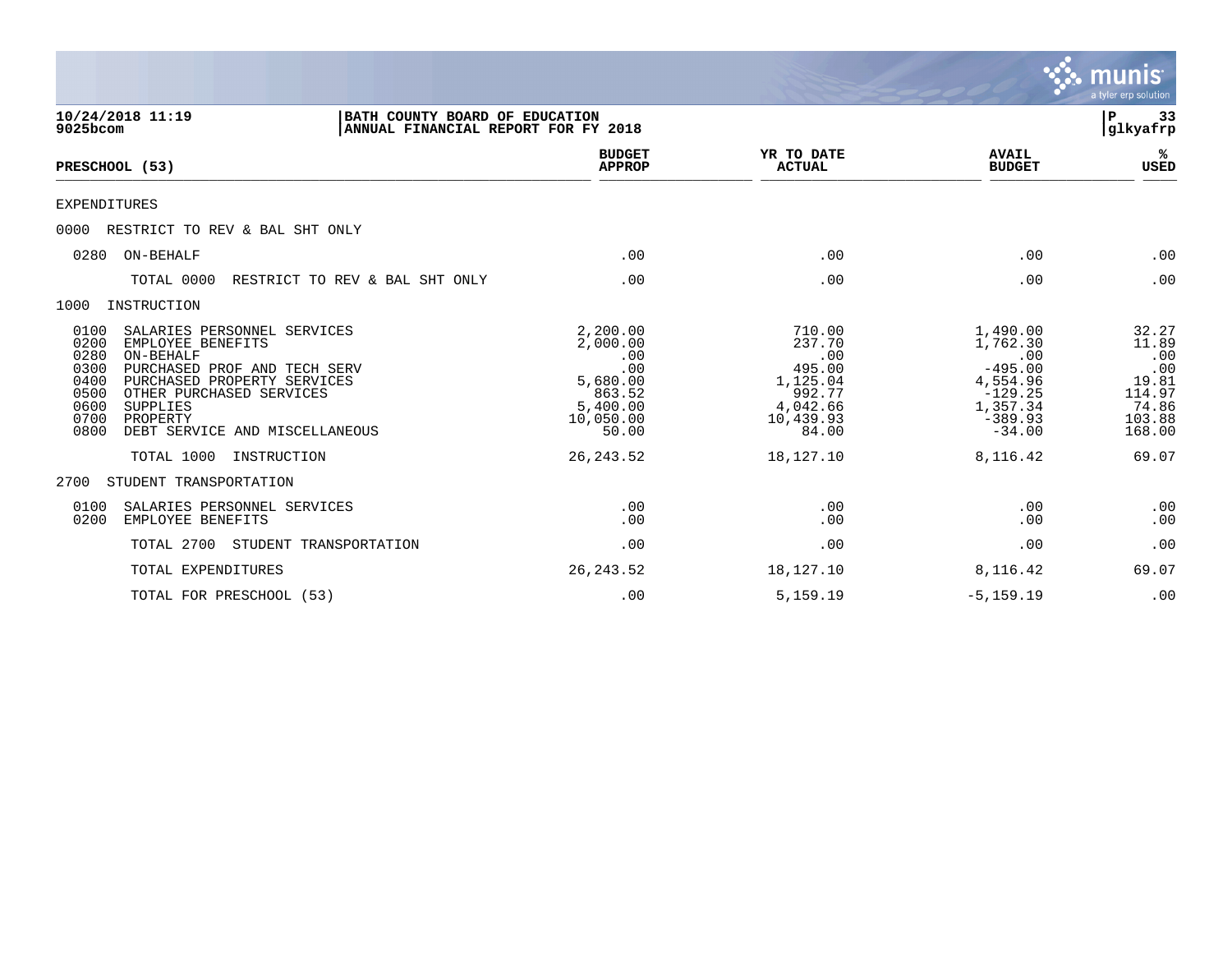|                 |                                                                                           |                                |                             |                               | $\mathbb{Z}$ munis<br>a tyler erp solution |
|-----------------|-------------------------------------------------------------------------------------------|--------------------------------|-----------------------------|-------------------------------|--------------------------------------------|
| 9025bcom        | 10/24/2018 11:19<br>BATH COUNTY BOARD OF EDUCATION<br>ANNUAL FINANCIAL REPORT FOR FY 2018 |                                |                             |                               | l P<br>34<br>glkyafrp                      |
|                 | CHILD CARE (61)                                                                           | <b>BUDGET</b><br><b>APPROP</b> | YR TO DATE<br><b>ACTUAL</b> | <b>AVAIL</b><br><b>BUDGET</b> | ℁<br><b>USED</b>                           |
| <b>REVENUES</b> |                                                                                           |                                |                             |                               |                                            |
| RECEIPTS        |                                                                                           |                                |                             |                               |                                            |
|                 | REVENUE FROM LOCAL SOURCES                                                                |                                |                             |                               |                                            |
|                 | COMMUNITY SERVICE ACTIVITIES                                                              |                                |                             |                               |                                            |
| 1810            | CHILD CARE FEES                                                                           | .00                            | .00                         | .00                           | .00                                        |
|                 | TOTAL COMMUNITY SERVICE ACTIVITIES                                                        | .00                            | .00                         | .00                           | .00                                        |
|                 | TOTAL REVENUE FROM LOCAL SOURCES                                                          | .00                            | .00                         | .00                           | .00                                        |
|                 | REVENUE FROM STATE SOURCES                                                                |                                |                             |                               |                                            |
|                 | EXPENDITURE REIMBURSEMENTS                                                                |                                |                             |                               |                                            |
| 3131            | MISCELLANEOUS REIMBURSEMENTS                                                              | .00                            | .00                         | .00                           | .00                                        |
|                 | TOTAL EXPENDITURE REIMBURSEMENTS                                                          | .00                            | .00                         | .00                           | .00                                        |
| RESTRICTED      |                                                                                           |                                |                             |                               |                                            |
| 3200            | RESTRICTED STATE REVENUE                                                                  | .00                            | .00                         | .00                           | .00                                        |
|                 | TOTAL RESTRICTED                                                                          | .00                            | .00                         | .00                           | .00                                        |
|                 | TOTAL REVENUE FROM STATE SOURCES                                                          | .00                            | .00                         | .00                           | .00                                        |
|                 | OTHER RECEIPTS                                                                            |                                |                             |                               |                                            |
|                 | INTERFUND TRANSFERS                                                                       |                                |                             |                               |                                            |
| 5210            | FUND TRANSFER                                                                             | .00                            | .00                         | .00                           | .00                                        |
|                 | TOTAL INTERFUND TRANSFERS                                                                 | .00                            | .00                         | .00                           | .00                                        |
|                 | TOTAL OTHER RECEIPTS                                                                      | .00                            | .00                         | .00                           | .00                                        |
|                 | TOTAL RECEIPTS                                                                            | .00                            | .00                         | .00                           | .00                                        |
|                 | TOTAL REVENUES                                                                            | .00                            | .00                         | .00                           | .00                                        |

the contract of the contract of the contract of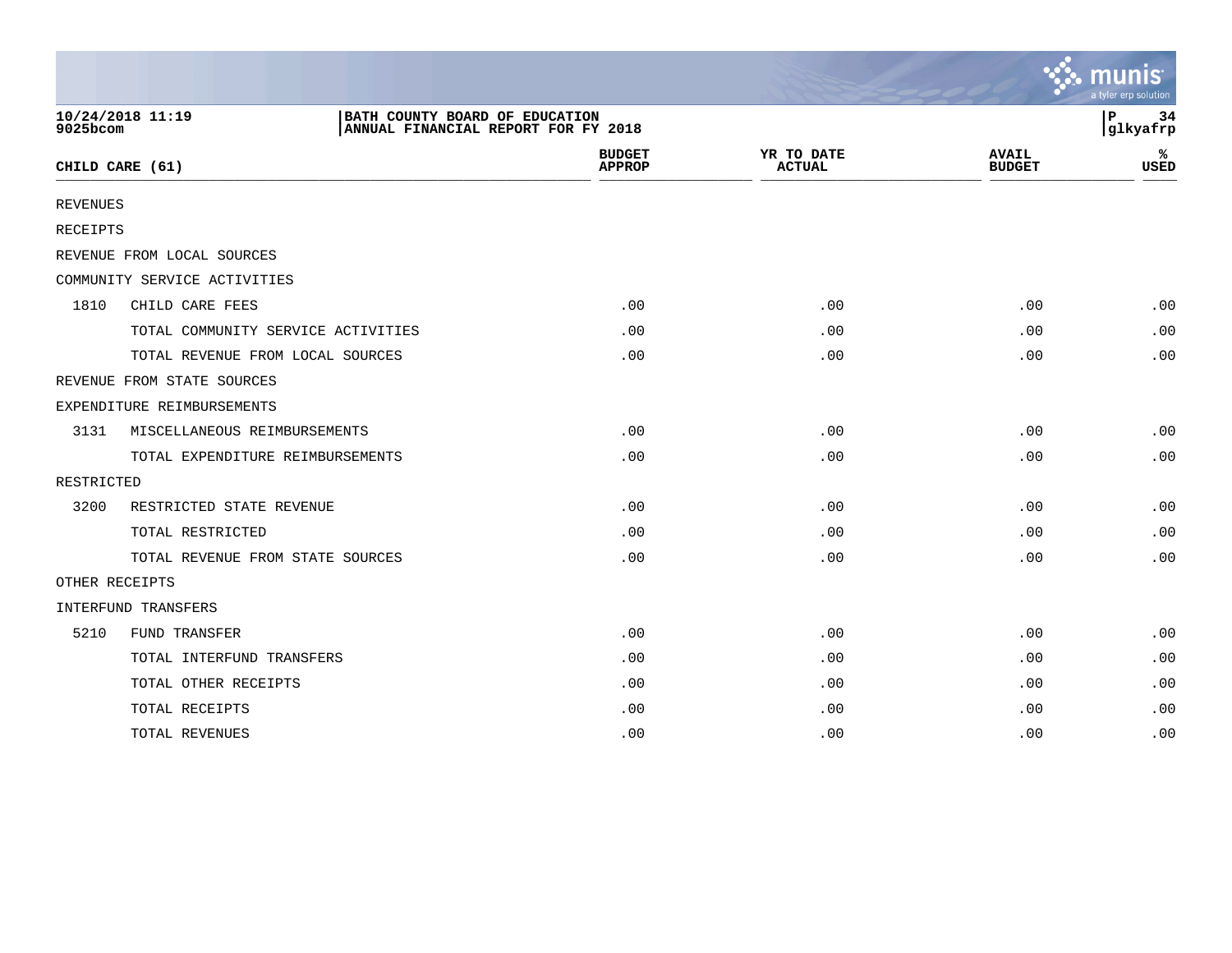

| 10/24/2018 11:19<br>9025bcom                 |                                                                                                                                      |                    | BATH COUNTY BOARD OF EDUCATION<br>ANNUAL FINANCIAL REPORT FOR FY 2018 |                                        |                                        |                                        |
|----------------------------------------------|--------------------------------------------------------------------------------------------------------------------------------------|--------------------|-----------------------------------------------------------------------|----------------------------------------|----------------------------------------|----------------------------------------|
|                                              | CHILD CARE (61)                                                                                                                      |                    | <b>BUDGET</b><br><b>APPROP</b>                                        | YR TO DATE<br><b>ACTUAL</b>            | <b>AVAIL</b><br><b>BUDGET</b>          | ℁<br>USED                              |
| EXPENDITURES                                 |                                                                                                                                      |                    |                                                                       |                                        |                                        |                                        |
| 3300                                         | COMMUNITY SERVICES                                                                                                                   |                    |                                                                       |                                        |                                        |                                        |
| 0100<br>0200<br>0300<br>0500<br>0600<br>0700 | SALARIES PERSONNEL SERVICES<br>EMPLOYEE BENEFITS<br>PURCHASED PROF AND TECH SERV<br>OTHER PURCHASED SERVICES<br>SUPPLIES<br>PROPERTY |                    | .00<br>.00<br>.00<br>.00<br>.00<br>.00                                | .00<br>.00<br>.00<br>.00<br>.00<br>.00 | .00<br>.00<br>.00<br>.00<br>.00<br>.00 | .00<br>.00<br>.00<br>.00<br>.00<br>.00 |
|                                              | TOTAL 3300                                                                                                                           | COMMUNITY SERVICES | .00                                                                   | .00                                    | .00                                    | .00                                    |
|                                              | TOTAL EXPENDITURES                                                                                                                   |                    | .00                                                                   | .00                                    | .00                                    | .00                                    |
|                                              | TOTAL FOR CHILD CARE (61)                                                                                                            |                    | .00                                                                   | .00                                    | .00                                    | .00                                    |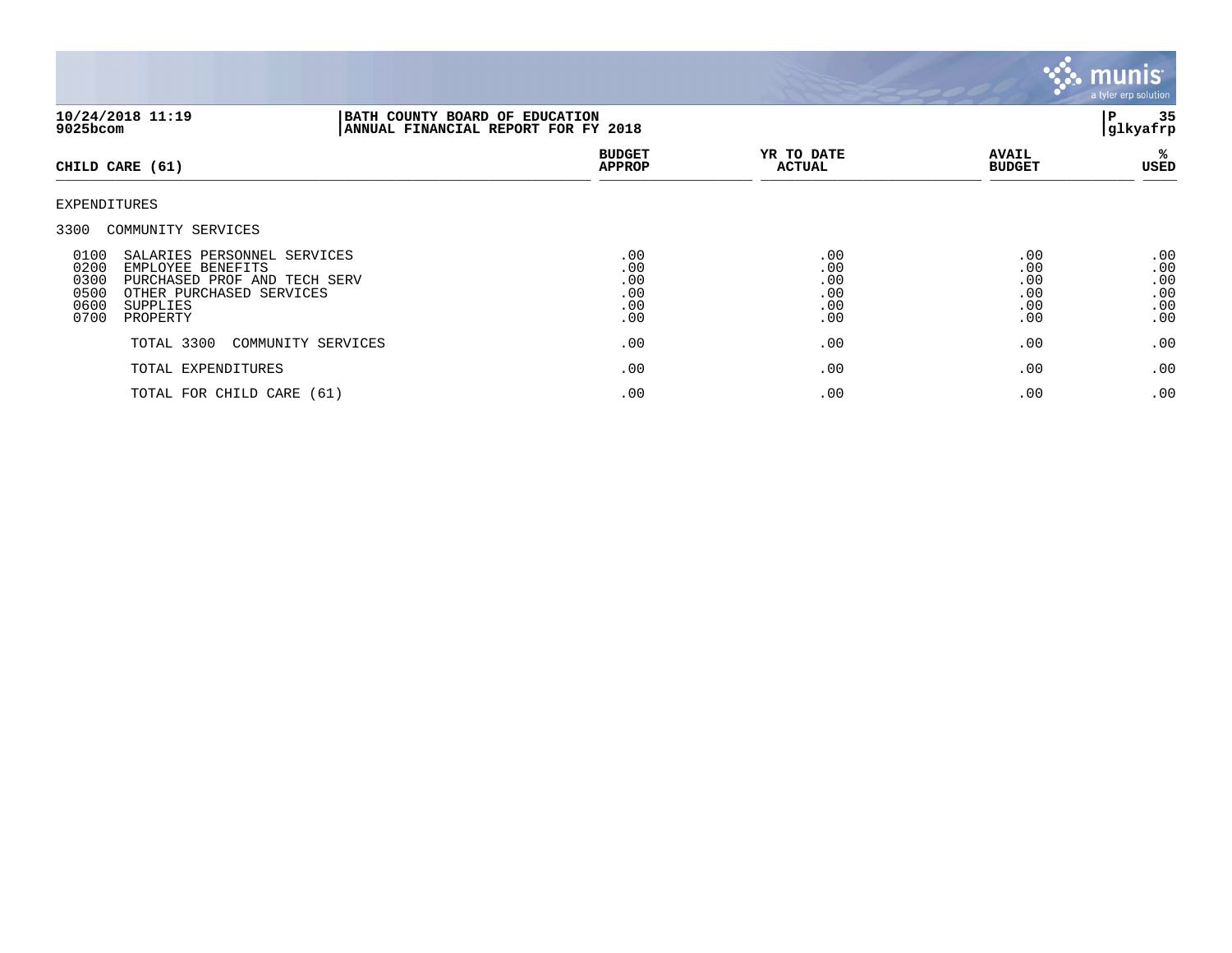|                 |                                                                                           |                                |                             |                               | $\sim$ munis<br>a tyler erp solution |
|-----------------|-------------------------------------------------------------------------------------------|--------------------------------|-----------------------------|-------------------------------|--------------------------------------|
| 9025bcom        | 10/24/2018 11:19<br>BATH COUNTY BOARD OF EDUCATION<br>ANNUAL FINANCIAL REPORT FOR FY 2018 |                                | 36<br>Р<br>glkyafrp         |                               |                                      |
| PRESCHOOL (62)  |                                                                                           | <b>BUDGET</b><br><b>APPROP</b> | YR TO DATE<br><b>ACTUAL</b> | <b>AVAIL</b><br><b>BUDGET</b> | %ะ<br>USED                           |
| <b>REVENUES</b> |                                                                                           |                                |                             |                               |                                      |
|                 | 0999 BEGINNING BALANCE                                                                    |                                |                             |                               |                                      |
|                 | TOTAL 0999 BEGINNING BALANCE                                                              | .00                            | .00                         | .00                           | .00                                  |
| RECEIPTS        |                                                                                           |                                |                             |                               |                                      |
|                 | REVENUE FROM LOCAL SOURCES                                                                |                                |                             |                               |                                      |
| TUITION         |                                                                                           |                                |                             |                               |                                      |
| 1310            | TUITION FROM INDIVIDUALS                                                                  | .00                            | .00                         | .00                           | .00                                  |
|                 | TOTAL TUITION                                                                             | .00                            | .00                         | .00                           | .00                                  |
|                 | TOTAL REVENUE FROM LOCAL SOURCES                                                          | .00                            | .00                         | .00                           | .00                                  |
|                 | TOTAL RECEIPTS                                                                            | .00                            | .00                         | .00                           | .00                                  |
|                 | TOTAL REVENUES                                                                            | .00                            | .00                         | .00                           | .00                                  |

the contract of the contract of the contract of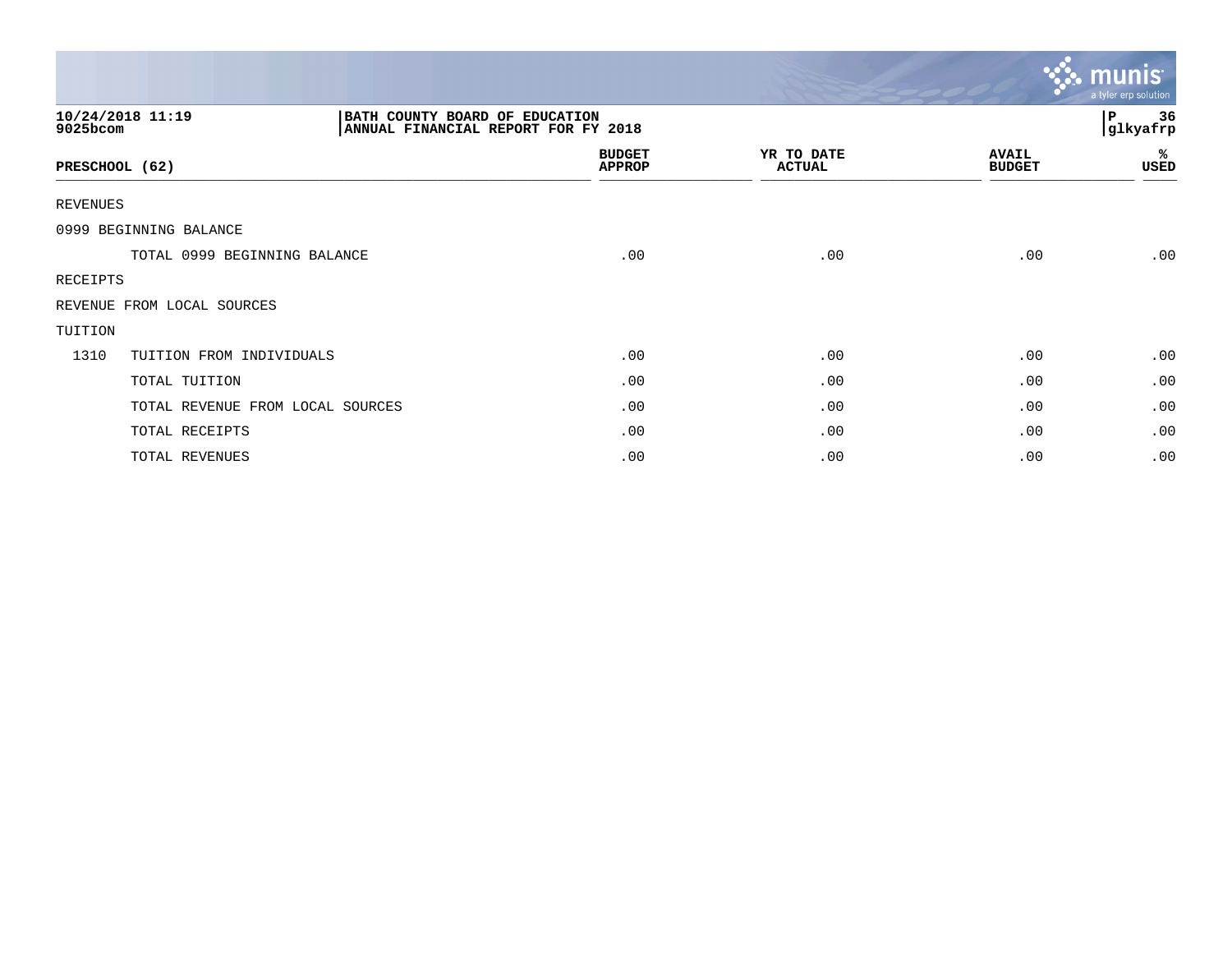

| 10/24/2018 11:19<br>9025bcom | BATH COUNTY BOARD OF EDUCATION<br>ANNUAL FINANCIAL REPORT FOR FY 2018 | 37<br>P<br> glkyafrp        |                               |           |
|------------------------------|-----------------------------------------------------------------------|-----------------------------|-------------------------------|-----------|
| PRESCHOOL (62)               | <b>BUDGET</b><br><b>APPROP</b>                                        | YR TO DATE<br><b>ACTUAL</b> | <b>AVAIL</b><br><b>BUDGET</b> | ℁<br>USED |
| EXPENDITURES                 |                                                                       |                             |                               |           |
| 1000<br>INSTRUCTION          |                                                                       |                             |                               |           |
| 0600<br>SUPPLIES             | .00                                                                   | .00                         | .00                           | .00       |
| TOTAL 1000<br>INSTRUCTION    | .00                                                                   | .00                         | .00                           | .00       |
| TOTAL EXPENDITURES           | .00                                                                   | .00                         | .00                           | .00       |
| TOTAL FOR PRESCHOOL (62)     | .00                                                                   | .00                         | .00                           | .00       |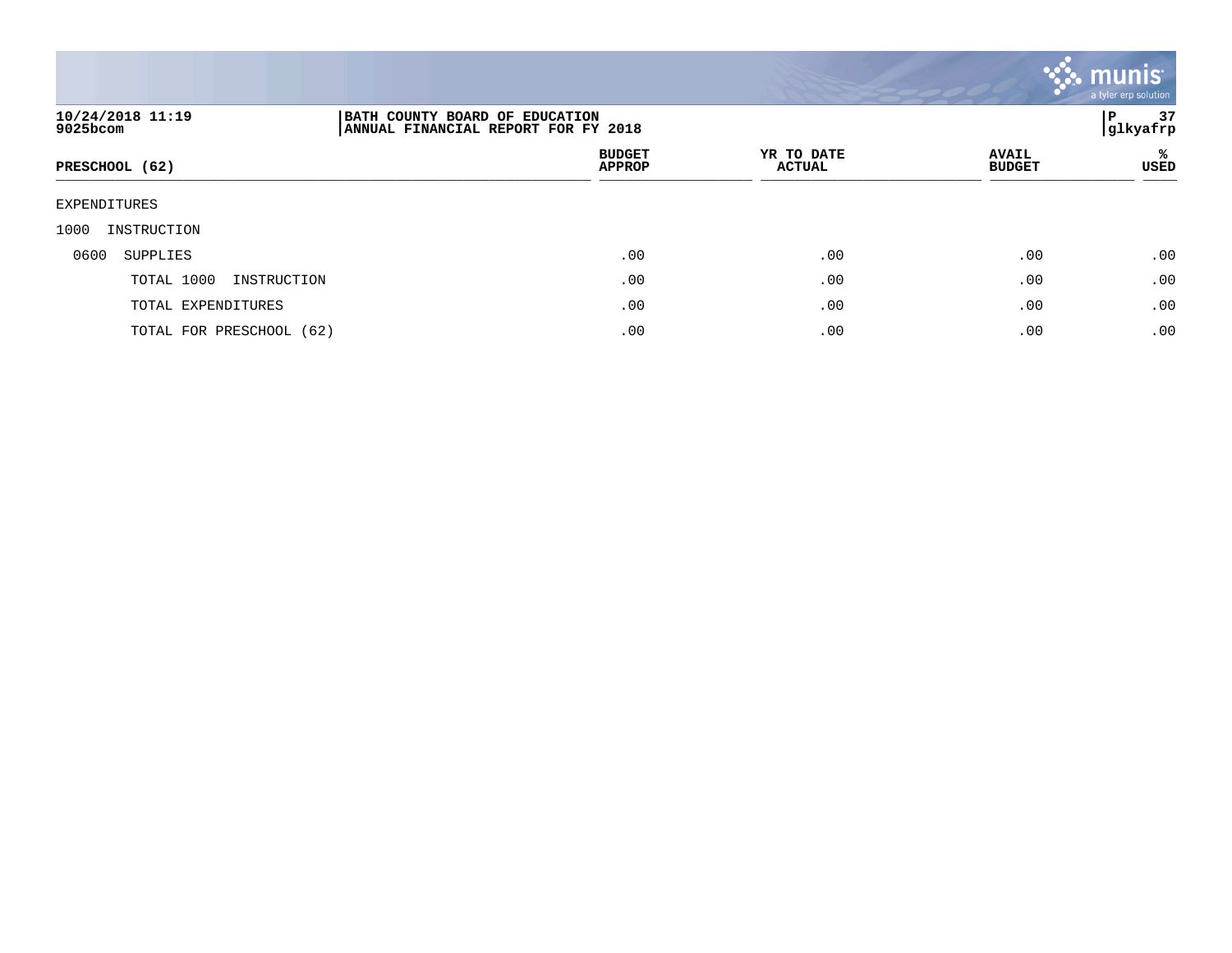|                 |                                                                                           |                                |                             |                               | mun<br>a tyler erp solution |
|-----------------|-------------------------------------------------------------------------------------------|--------------------------------|-----------------------------|-------------------------------|-----------------------------|
| 9025bcom        | 10/24/2018 11:19<br>BATH COUNTY BOARD OF EDUCATION<br>ANNUAL FINANCIAL REPORT FOR FY 2018 |                                |                             |                               | P<br>38<br>glkyafrp         |
|                 | TRUST/AGENCY FUNDS (7000)                                                                 | <b>BUDGET</b><br><b>APPROP</b> | YR TO DATE<br><b>ACTUAL</b> | <b>AVAIL</b><br><b>BUDGET</b> | ℁<br><b>USED</b>            |
| <b>REVENUES</b> |                                                                                           |                                |                             |                               |                             |
|                 | 0999 BEGINNING BALANCE                                                                    |                                |                             |                               |                             |
|                 | TOTAL 0999 BEGINNING BALANCE                                                              | .00                            | .00                         | .00                           | .00                         |
| RECEIPTS        |                                                                                           |                                |                             |                               |                             |
|                 | REVENUE FROM LOCAL SOURCES                                                                |                                |                             |                               |                             |
|                 | OTHER REVENUE FROM LOCAL SOURCES                                                          |                                |                             |                               |                             |
| 1920            | CONTRIBUTIONS/DONATIONS                                                                   | .00                            | 70.14                       | $-70.14$                      | .00                         |
|                 | TOTAL OTHER REVENUE FROM LOCAL SOURCES                                                    | .00                            | 70.14                       | $-70.14$                      | .00                         |
|                 | TOTAL REVENUE FROM LOCAL SOURCES                                                          | .00                            | 70.14                       | $-70.14$                      | .00                         |
|                 | OTHER RECEIPTS                                                                            |                                |                             |                               |                             |
|                 | <b>INTERFUND TRANSFERS</b>                                                                |                                |                             |                               |                             |
| 5210            | <b>FUND TRANSFER</b>                                                                      | .00                            | .00                         | .00                           | .00                         |
|                 | TOTAL INTERFUND TRANSFERS                                                                 | .00                            | .00                         | .00                           | .00                         |
|                 | TOTAL OTHER RECEIPTS                                                                      | .00                            | .00                         | .00                           | .00                         |
|                 | TOTAL RECEIPTS                                                                            | .00                            | 70.14                       | $-70.14$                      | .00                         |
|                 | TOTAL REVENUES                                                                            | .00                            | 70.14                       | $-70.14$                      | .00                         |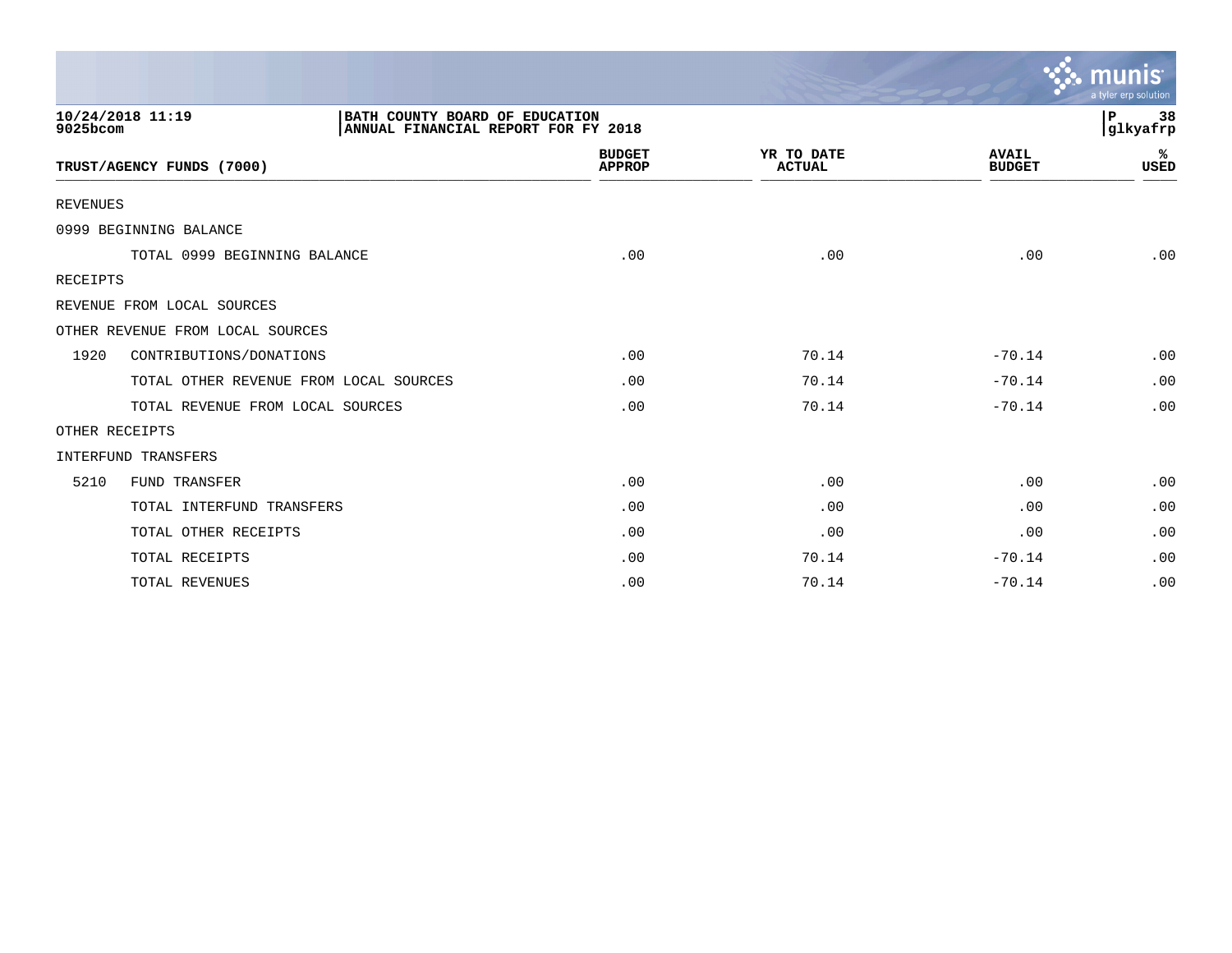

| 10/24/2018 11:19<br>9025bcom        | BATH COUNTY BOARD OF EDUCATION<br>ANNUAL FINANCIAL REPORT FOR FY 2018 |                                |                             |                               | 39<br>P<br> glkyafrp |  |
|-------------------------------------|-----------------------------------------------------------------------|--------------------------------|-----------------------------|-------------------------------|----------------------|--|
| TRUST/AGENCY FUNDS (7000)           |                                                                       | <b>BUDGET</b><br><b>APPROP</b> | YR TO DATE<br><b>ACTUAL</b> | <b>AVAIL</b><br><b>BUDGET</b> | %ะ<br>USED           |  |
| EXPENDITURES                        |                                                                       |                                |                             |                               |                      |  |
| 3300<br>COMMUNITY SERVICES          |                                                                       |                                |                             |                               |                      |  |
| 0600<br>SUPPLIES                    |                                                                       | .00                            | 1,000.00                    | $-1,000.00$                   | .00                  |  |
| TOTAL 3300<br>COMMUNITY SERVICES    |                                                                       | .00                            | 1,000.00                    | $-1,000.00$                   | .00                  |  |
| TOTAL EXPENDITURES                  |                                                                       | .00                            | 1,000.00                    | $-1,000.00$                   | .00                  |  |
| TOTAL FOR TRUST/AGENCY FUNDS (7000) |                                                                       | .00                            | $-929.86$                   | 929.86                        | .00                  |  |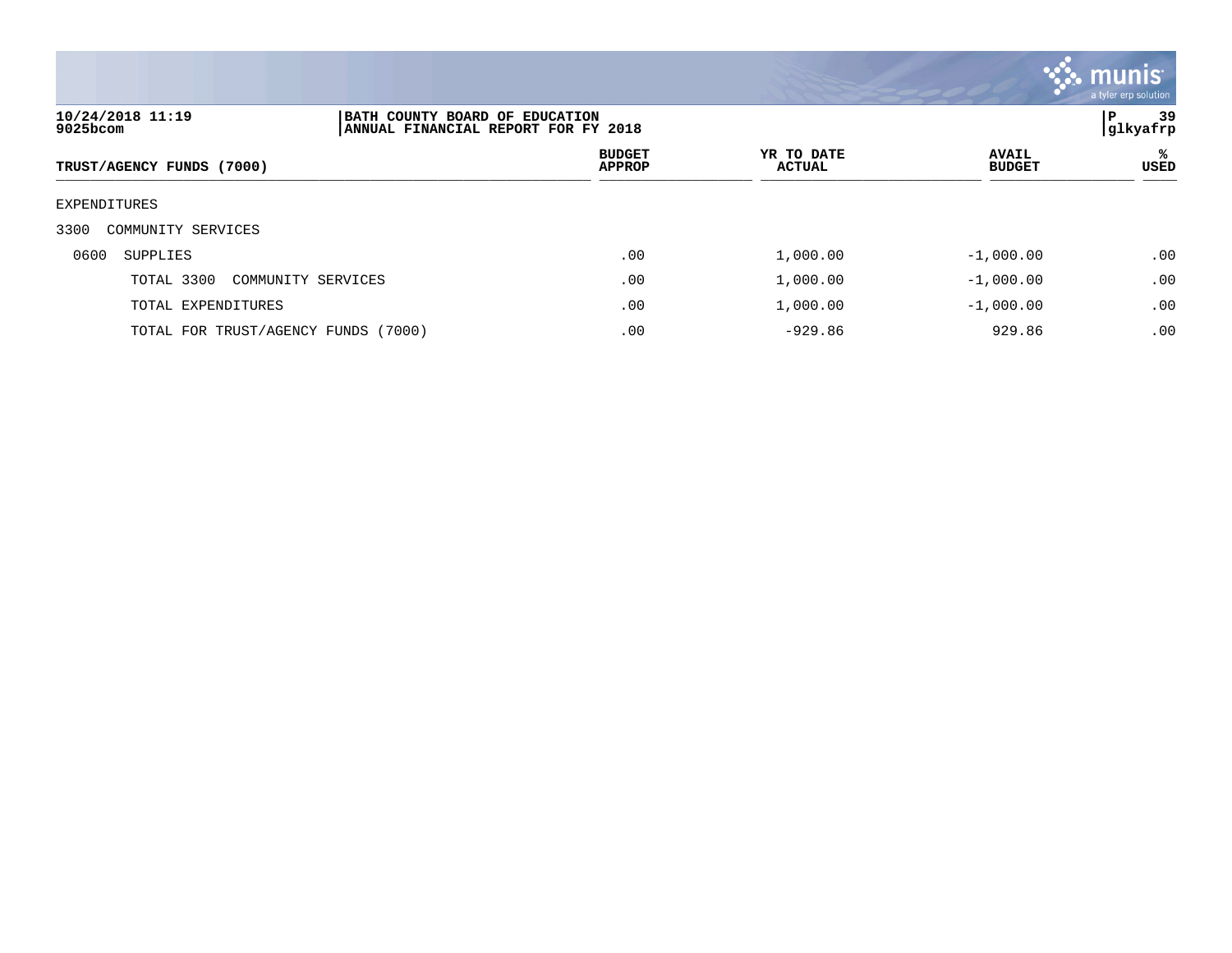|                      |                                                                                           |                                |                             |                               | $\sim$ munis<br>a tyler erp solution |
|----------------------|-------------------------------------------------------------------------------------------|--------------------------------|-----------------------------|-------------------------------|--------------------------------------|
| 9025bcom             | 10/24/2018 11:19<br>BATH COUNTY BOARD OF EDUCATION<br>ANNUAL FINANCIAL REPORT FOR FY 2018 |                                |                             |                               | l P<br>40<br>glkyafrp                |
|                      | GOVERNMENTAL ASSETS (8)                                                                   | <b>BUDGET</b><br><b>APPROP</b> | YR TO DATE<br><b>ACTUAL</b> | <b>AVAIL</b><br><b>BUDGET</b> | ℁<br><b>USED</b>                     |
| <b>REVENUES</b>      |                                                                                           |                                |                             |                               |                                      |
| RECEIPTS             |                                                                                           |                                |                             |                               |                                      |
|                      | REVENUE FROM LOCAL SOURCES                                                                |                                |                             |                               |                                      |
|                      | OTHER REVENUE FROM LOCAL SOURCES                                                          |                                |                             |                               |                                      |
| 1930                 | GAIN/LOSS ON SALE OF ASSETS                                                               | .00                            | .00                         | .00                           | .00                                  |
|                      | TOTAL OTHER REVENUE FROM LOCAL SOURCES                                                    | .00                            | .00                         | .00                           | .00                                  |
|                      | TOTAL REVENUE FROM LOCAL SOURCES                                                          | .00                            | .00                         | .00                           | .00                                  |
|                      | OTHER RECEIPTS                                                                            |                                |                             |                               |                                      |
|                      | SALE OR COMP FOR LOSS OF ASSETS                                                           |                                |                             |                               |                                      |
| 5311<br>5331<br>5341 | SALE OF LAND & IMPROVEMENTS<br>SALE OF BUILDINGS<br>SALE OF EOUIPMENT ETC                 | .00<br>.00<br>.00              | .00<br>.00<br>.00           | .00<br>.00<br>.00             | .00<br>.00<br>.00                    |
|                      | TOTAL SALE OR COMP FOR LOSS OF ASSETS                                                     | .00                            | .00                         | .00                           | .00                                  |
|                      | TOTAL OTHER RECEIPTS                                                                      | .00                            | .00                         | .00                           | .00                                  |
|                      | TOTAL RECEIPTS                                                                            | .00                            | .00                         | .00                           | .00                                  |
|                      | TOTAL REVENUES                                                                            | .00                            | .00                         | .00                           | .00                                  |

 $\sim$   $\sim$   $\sim$   $\sim$   $\sim$   $\sim$   $\sim$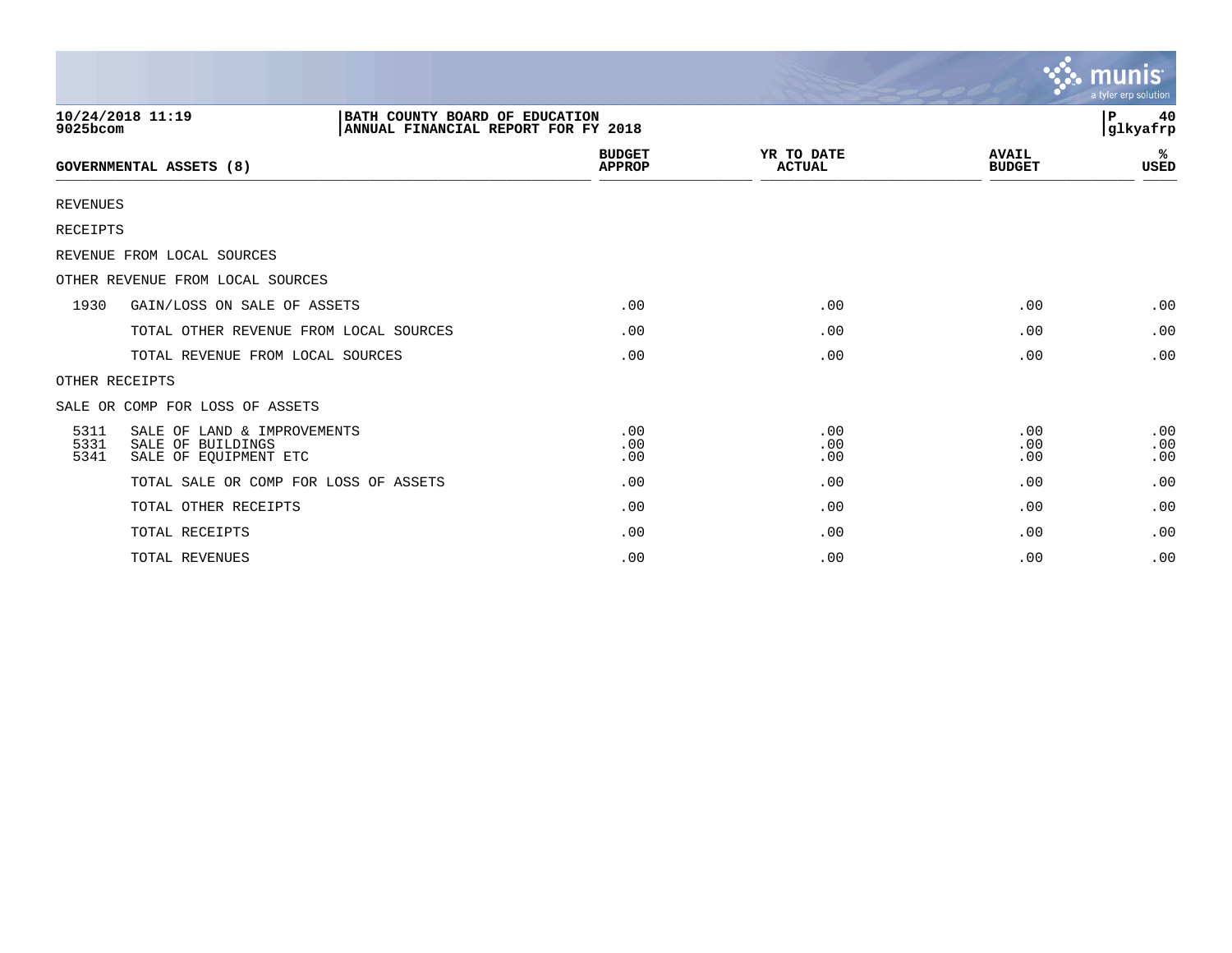

| 10/24/2018 11:19<br>$9025$ bcom       | BATH COUNTY BOARD OF EDUCATION<br>ANNUAL FINANCIAL REPORT FOR FY 2018 |                                |                             |                               | ∣P<br>41<br> glkyafrp |
|---------------------------------------|-----------------------------------------------------------------------|--------------------------------|-----------------------------|-------------------------------|-----------------------|
| <b>GOVERNMENTAL ASSETS (8)</b>        |                                                                       | <b>BUDGET</b><br><b>APPROP</b> | YR TO DATE<br><b>ACTUAL</b> | <b>AVAIL</b><br><b>BUDGET</b> | ℁<br>USED             |
| <b>EXPENDITURES</b>                   |                                                                       |                                |                             |                               |                       |
| 1000 INSTRUCTION                      |                                                                       |                                |                             |                               |                       |
| 0700 PROPERTY                         |                                                                       | .00                            | 305, 222.47                 | $-305, 222.47$                | .00                   |
| TOTAL 1000<br>INSTRUCTION             |                                                                       | .00                            | 305, 222.47                 | $-305, 222.47$                | .00                   |
| 2100 STUDENT SUPPORT SERVICES         |                                                                       |                                |                             |                               |                       |
| 0700 PROPERTY                         |                                                                       | .00                            | 8,035.69                    | $-8,035.69$                   | .00                   |
| TOTAL 2100                            | STUDENT SUPPORT SERVICES                                              | .00                            | 8,035.69                    | $-8,035.69$                   | .00                   |
| 2200<br>INSTRUCTIONAL STAFF SUPP SERV |                                                                       |                                |                             |                               |                       |
| 0700 PROPERTY                         |                                                                       | .00                            | 23,439.92                   | $-23, 439.92$                 | .00                   |
| TOTAL 2200                            | INSTRUCTIONAL STAFF SUPP SERV                                         | .00                            | 23,439.92                   | $-23, 439.92$                 | .00                   |
| 2300 DISTRICT ADMIN SUPPORT           |                                                                       |                                |                             |                               |                       |
| 0700 PROPERTY                         |                                                                       | .00                            | 26,752.54                   | $-26,752.54$                  | .00                   |
| TOTAL 2300 DISTRICT ADMIN SUPPORT     |                                                                       | .00                            | 26,752.54                   | $-26,752.54$                  | .00                   |
| 2400 SCHOOL ADMIN SUPPORT             |                                                                       |                                |                             |                               |                       |
| 0700 PROPERTY                         |                                                                       | .00                            | 5,417.60                    | $-5,417.60$                   | .00                   |
| TOTAL 2400 SCHOOL ADMIN SUPPORT       |                                                                       | .00                            | 5,417.60                    | $-5,417.60$                   | .00                   |
| 2500 BUSINESS SUPPORT SERVICES        |                                                                       |                                |                             |                               |                       |
| 0700 PROPERTY                         |                                                                       | .00                            | 2,037.81                    | $-2,037.81$                   | .00                   |
|                                       | TOTAL 2500 BUSINESS SUPPORT SERVICES                                  | .00                            | 2,037.81                    | $-2,037.81$                   | .00                   |
| 2600 PLANT OPERATIONS & MAINTENANCE   |                                                                       |                                |                             |                               |                       |
| 0700 PROPERTY                         |                                                                       | .00                            | 611,239.25                  | $-611, 239.25$                | .00                   |
|                                       | TOTAL 2600 PLANT OPERATIONS & MAINTENANCE                             | .00                            | 611,239.25                  | $-611, 239.25$                | .00                   |
| STUDENT TRANSPORTATION<br>2700        |                                                                       |                                |                             |                               |                       |
| 0700 PROPERTY                         |                                                                       | .00                            | 192,573.40                  | $-192, 573.40$                | .00                   |
| TOTAL 2700 STUDENT TRANSPORTATION     |                                                                       | .00                            | 192,573.40                  | $-192, 573.40$                | .00                   |
| 3300 COMMUNITY SERVICES               |                                                                       |                                |                             |                               |                       |
| 0700 PROPERTY                         |                                                                       | .00                            | .00                         | .00                           | .00                   |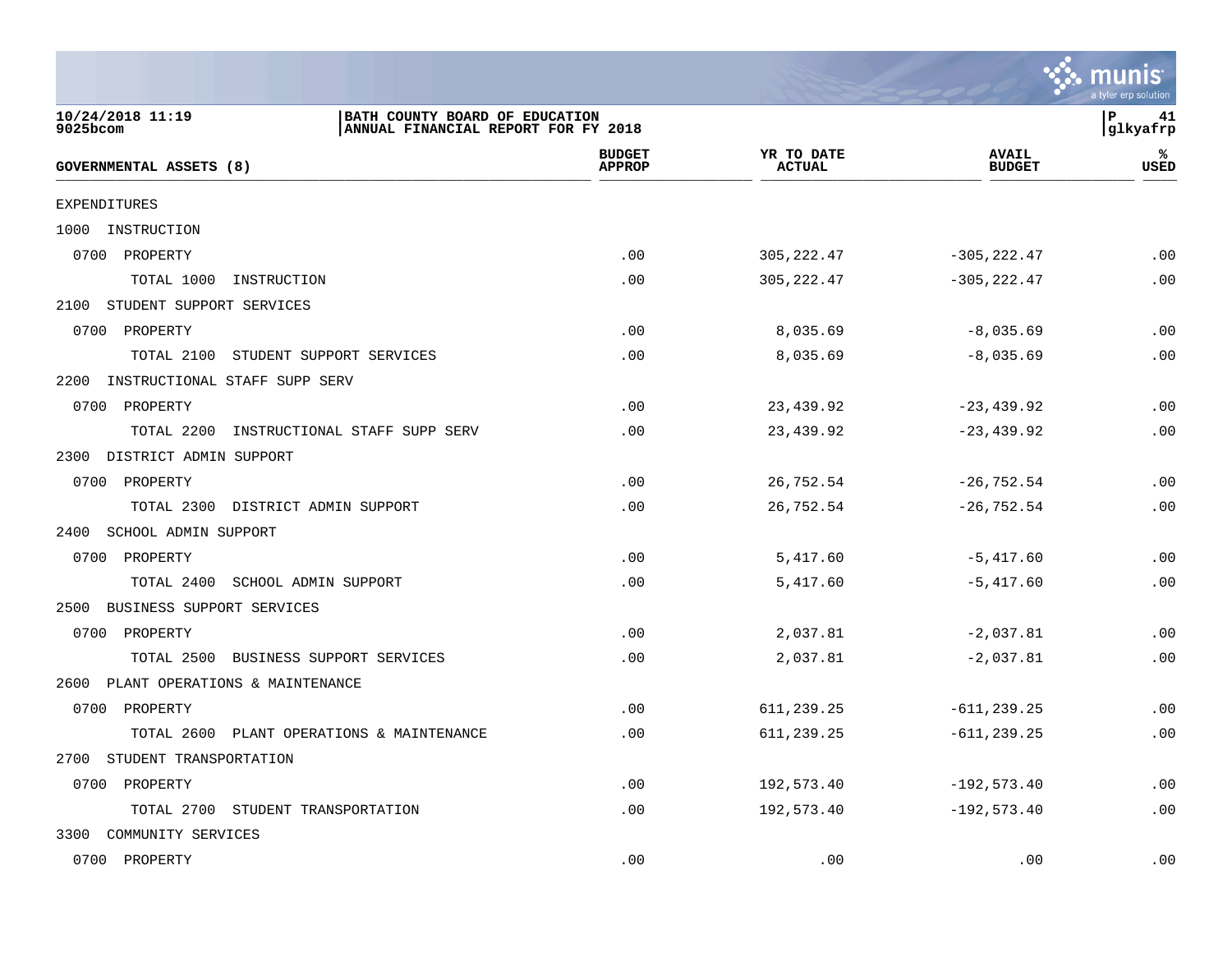|                                   |                                                                       |                                |                      |                               | a tyler erp solution |
|-----------------------------------|-----------------------------------------------------------------------|--------------------------------|----------------------|-------------------------------|----------------------|
| 10/24/2018 11:19<br>9025bcom      | BATH COUNTY BOARD OF EDUCATION<br>ANNUAL FINANCIAL REPORT FOR FY 2018 |                                |                      |                               | 42<br>P<br> glkyafrp |
| GOVERNMENTAL ASSETS (8)           |                                                                       | <b>BUDGET</b><br><b>APPROP</b> | YR TO DATE<br>ACTUAL | <b>AVAIL</b><br><b>BUDGET</b> | ℁<br>USED            |
| TOTAL 3300<br>COMMUNITY SERVICES  |                                                                       | .00                            | .00                  | .00                           | .00                  |
| TOTAL EXPENDITURES                |                                                                       | .00                            | 1,174,718.68         | $-1, 174, 718.68$             | .00                  |
| TOTAL FOR GOVERNMENTAL ASSETS (8) |                                                                       | .00                            | $-1, 174, 718.68$    | 1,174,718.68                  | .00                  |

and the contract of the contract of the contract of the contract of the contract of the contract of the contract of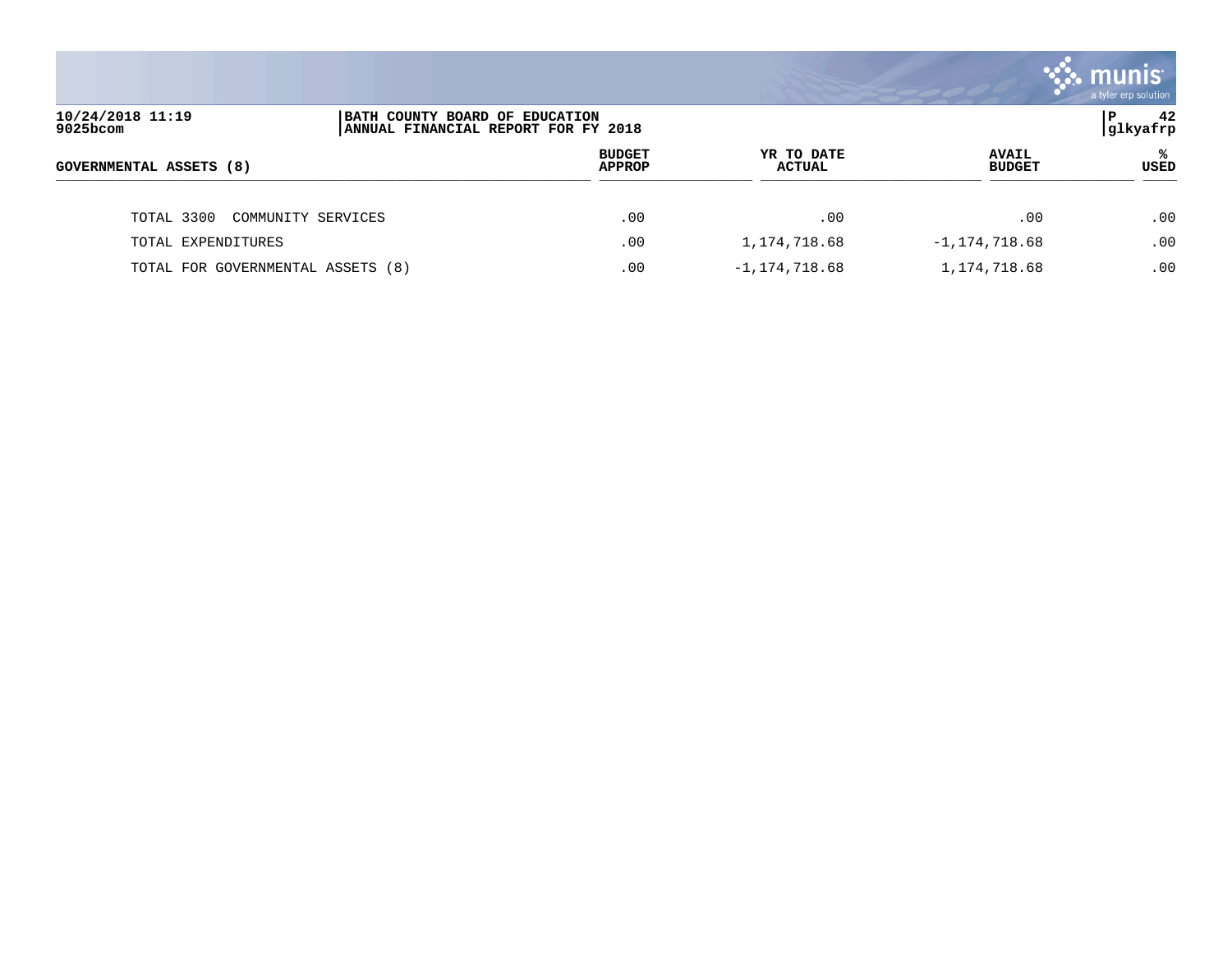|          |                                                                                           |                                |                             |                               | $\mathbf{\ddot{\cdot}}\mathbf{\ddot{\cdot}}\mathbf{m}$ unis $\mathbf{\ddot{\cdot}}$<br>a tyler erp solution |
|----------|-------------------------------------------------------------------------------------------|--------------------------------|-----------------------------|-------------------------------|-------------------------------------------------------------------------------------------------------------|
| 9025bcom | 10/24/2018 11:19<br>BATH COUNTY BOARD OF EDUCATION<br>ANNUAL FINANCIAL REPORT FOR FY 2018 |                                |                             |                               | 43<br>P<br>glkyafrp                                                                                         |
|          | FOOD SERVICE ASSETS (81)                                                                  | <b>BUDGET</b><br><b>APPROP</b> | YR TO DATE<br><b>ACTUAL</b> | <b>AVAIL</b><br><b>BUDGET</b> | ℁<br>USED                                                                                                   |
| REVENUES |                                                                                           |                                |                             |                               |                                                                                                             |
| RECEIPTS |                                                                                           |                                |                             |                               |                                                                                                             |
|          | REVENUE FROM LOCAL SOURCES                                                                |                                |                             |                               |                                                                                                             |
|          | OTHER REVENUE FROM LOCAL SOURCES                                                          |                                |                             |                               |                                                                                                             |
| 1930     | GAIN/LOSS ON SALE OF ASSETS                                                               | .00                            | .00                         | .00                           | .00                                                                                                         |
|          | TOTAL OTHER REVENUE FROM LOCAL SOURCES                                                    | .00                            | .00                         | .00                           | .00                                                                                                         |
|          | TOTAL REVENUE FROM LOCAL SOURCES                                                          | .00                            | .00                         | .00                           | .00                                                                                                         |
|          | TOTAL RECEIPTS                                                                            | .00                            | .00                         | .00                           | .00                                                                                                         |
|          | TOTAL REVENUES                                                                            | .00                            | .00                         | .00                           | .00                                                                                                         |

and the contract of the contract of the contract of the contract of the contract of the contract of the contract of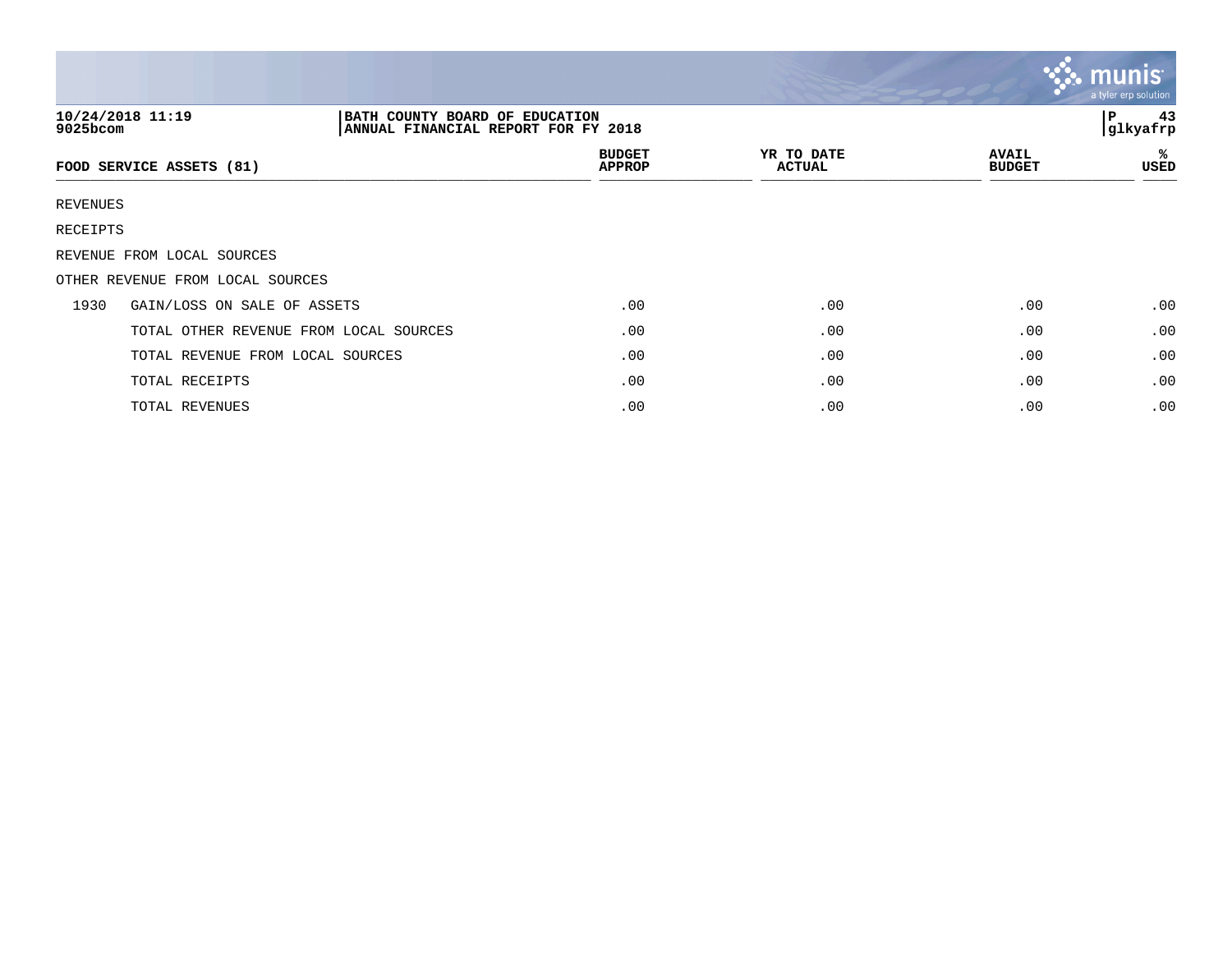

| 10/24/2018 11:19<br>9025bcom         | BATH COUNTY BOARD OF EDUCATION<br>ANNUAL FINANCIAL REPORT FOR FY 2018 |                                |                             |                               | 44<br>P<br> glkyafrp |
|--------------------------------------|-----------------------------------------------------------------------|--------------------------------|-----------------------------|-------------------------------|----------------------|
| FOOD SERVICE ASSETS (81)             |                                                                       | <b>BUDGET</b><br><b>APPROP</b> | YR TO DATE<br><b>ACTUAL</b> | <b>AVAIL</b><br><b>BUDGET</b> | ℁<br><b>USED</b>     |
| EXPENDITURES                         |                                                                       |                                |                             |                               |                      |
| 3100<br>FOOD SERVICE OPERATION       |                                                                       |                                |                             |                               |                      |
| 0700<br>PROPERTY                     |                                                                       | .00                            | 39,551.60                   | $-39,551.60$                  | .00                  |
| TOTAL 3100<br>FOOD SERVICE OPERATION |                                                                       | .00                            | 39,551.60                   | $-39,551.60$                  | .00                  |
| TOTAL EXPENDITURES                   |                                                                       | .00                            | 39,551.60                   | $-39,551.60$                  | .00                  |
| TOTAL FOR FOOD SERVICE ASSETS (81)   |                                                                       | .00                            | $-39,551.60$                | 39,551.60                     | .00                  |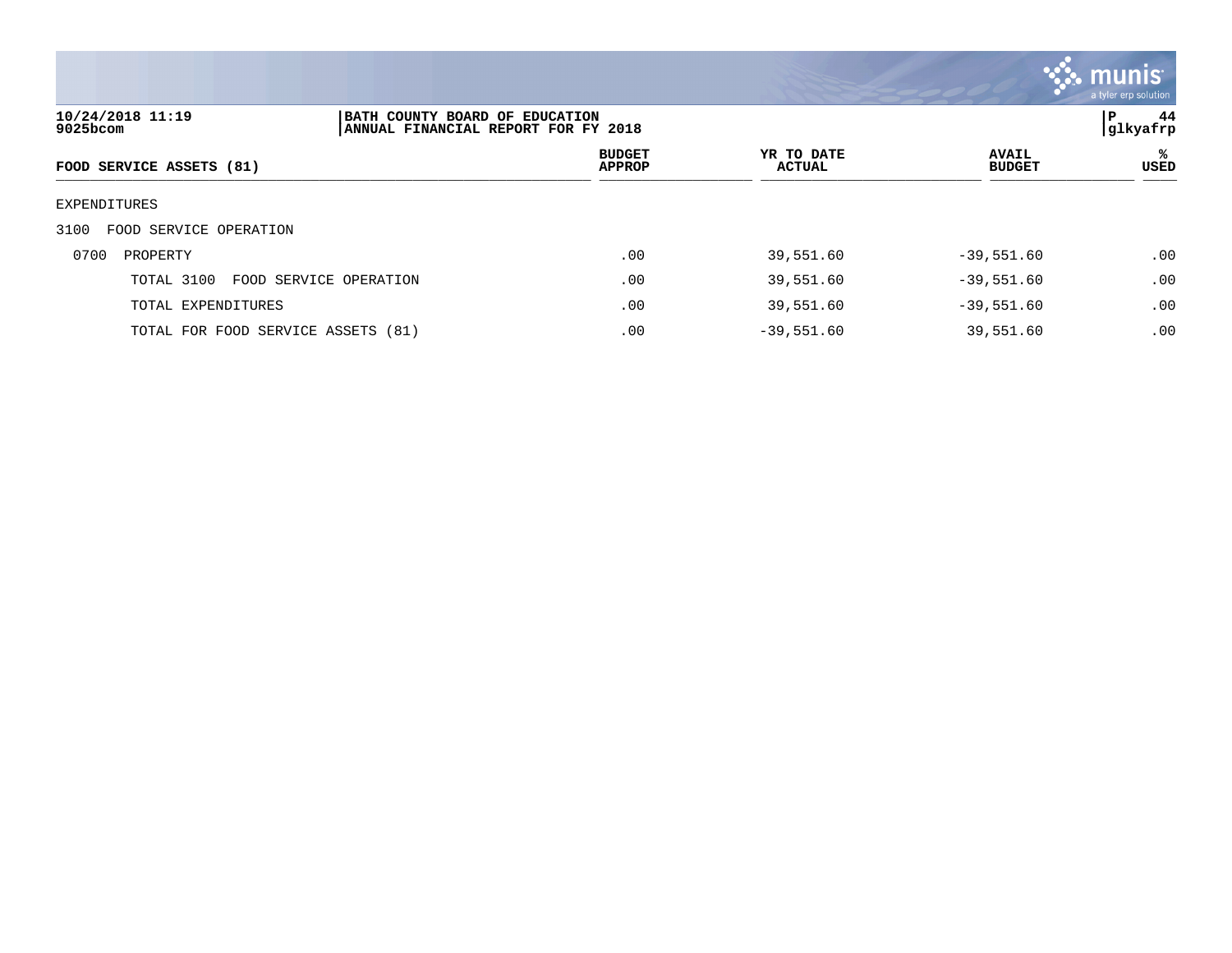|          |                                                    |                                     |                             |                               | $\mathbf{\mathcal{S}}$ . munist<br>a tyler erp solution |
|----------|----------------------------------------------------|-------------------------------------|-----------------------------|-------------------------------|---------------------------------------------------------|
| 9025bcom | 10/24/2018 11:19<br>BATH COUNTY BOARD OF EDUCATION | ANNUAL FINANCIAL REPORT FOR FY 2018 |                             |                               | 45<br>l P<br> glkyafrp                                  |
|          | DAY CARE ASSERTS (82)                              | <b>BUDGET</b><br><b>APPROP</b>      | YR TO DATE<br><b>ACTUAL</b> | <b>AVAIL</b><br><b>BUDGET</b> | ℁<br>USED                                               |
| REVENUES |                                                    |                                     |                             |                               |                                                         |
| RECEIPTS |                                                    |                                     |                             |                               |                                                         |
|          | REVENUE FROM LOCAL SOURCES                         |                                     |                             |                               |                                                         |
|          | OTHER REVENUE FROM LOCAL SOURCES                   |                                     |                             |                               |                                                         |
| 1930     | GAIN/LOSS ON SALE OF ASSETS                        | .00                                 | .00                         | .00                           | .00                                                     |
|          | TOTAL OTHER REVENUE FROM LOCAL SOURCES             | .00                                 | .00                         | .00                           | .00                                                     |
|          | TOTAL REVENUE FROM LOCAL SOURCES                   | .00                                 | .00                         | .00                           | .00                                                     |
|          | TOTAL RECEIPTS                                     | .00                                 | .00                         | .00                           | .00                                                     |
|          | TOTAL REVENUES                                     | .00                                 | .00                         | .00                           | .00                                                     |
|          | TOTAL FOR DAY CARE ASSERTS (82)                    | .00                                 | .00                         | .00                           | .00                                                     |

 $\mathcal{L} = \mathcal{L}$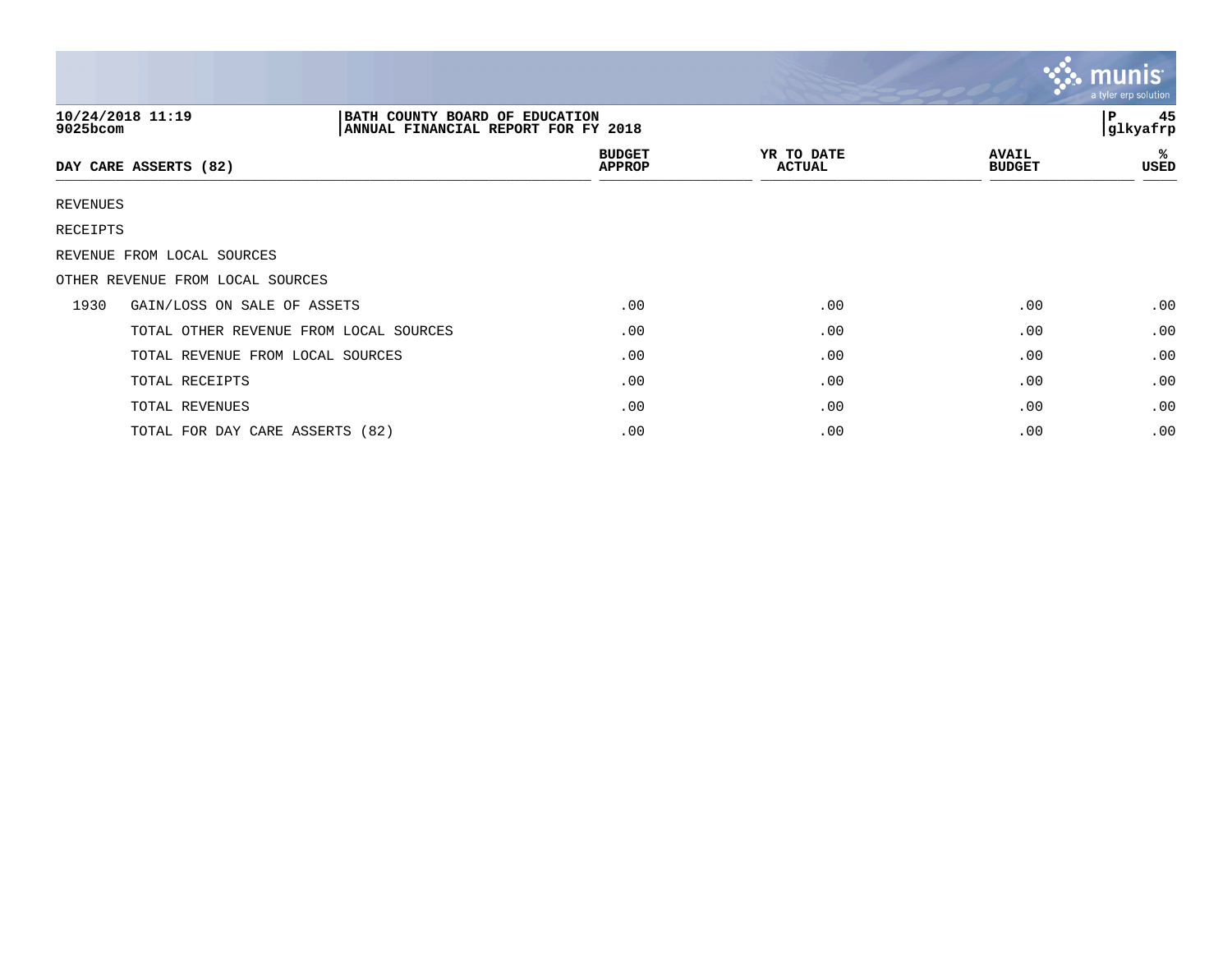|             |                                                                                           |                                |                             |                               | <b>SS. MUNIS</b><br>a tyler erp solution |
|-------------|-------------------------------------------------------------------------------------------|--------------------------------|-----------------------------|-------------------------------|------------------------------------------|
| $9025$ bcom | 10/24/2018 11:19<br>BATH COUNTY BOARD OF EDUCATION<br>ANNUAL FINANCIAL REPORT FOR FY 2018 |                                |                             |                               | 46<br>l P<br>glkyafrp                    |
|             | ADULT EDUCATION ASSETS (84)                                                               | <b>BUDGET</b><br><b>APPROP</b> | YR TO DATE<br><b>ACTUAL</b> | <b>AVAIL</b><br><b>BUDGET</b> | ℁<br>USED                                |
| REVENUES    |                                                                                           |                                |                             |                               |                                          |
| RECEIPTS    |                                                                                           |                                |                             |                               |                                          |
|             | REVENUE FROM LOCAL SOURCES                                                                |                                |                             |                               |                                          |
|             | OTHER REVENUE FROM LOCAL SOURCES                                                          |                                |                             |                               |                                          |
| 1930        | GAIN/LOSS ON SALE OF ASSETS                                                               | .00                            | .00                         | .00                           | .00                                      |
|             | TOTAL OTHER REVENUE FROM LOCAL SOURCES                                                    | .00                            | .00                         | .00                           | .00                                      |
|             | TOTAL REVENUE FROM LOCAL SOURCES                                                          | .00                            | .00                         | .00                           | .00                                      |
|             | TOTAL RECEIPTS                                                                            | .00                            | .00                         | .00                           | .00                                      |
|             | TOTAL REVENUES                                                                            | .00                            | .00                         | .00                           | .00                                      |

 $\sim$   $\sim$   $\sim$   $\sim$   $\sim$   $\sim$   $\sim$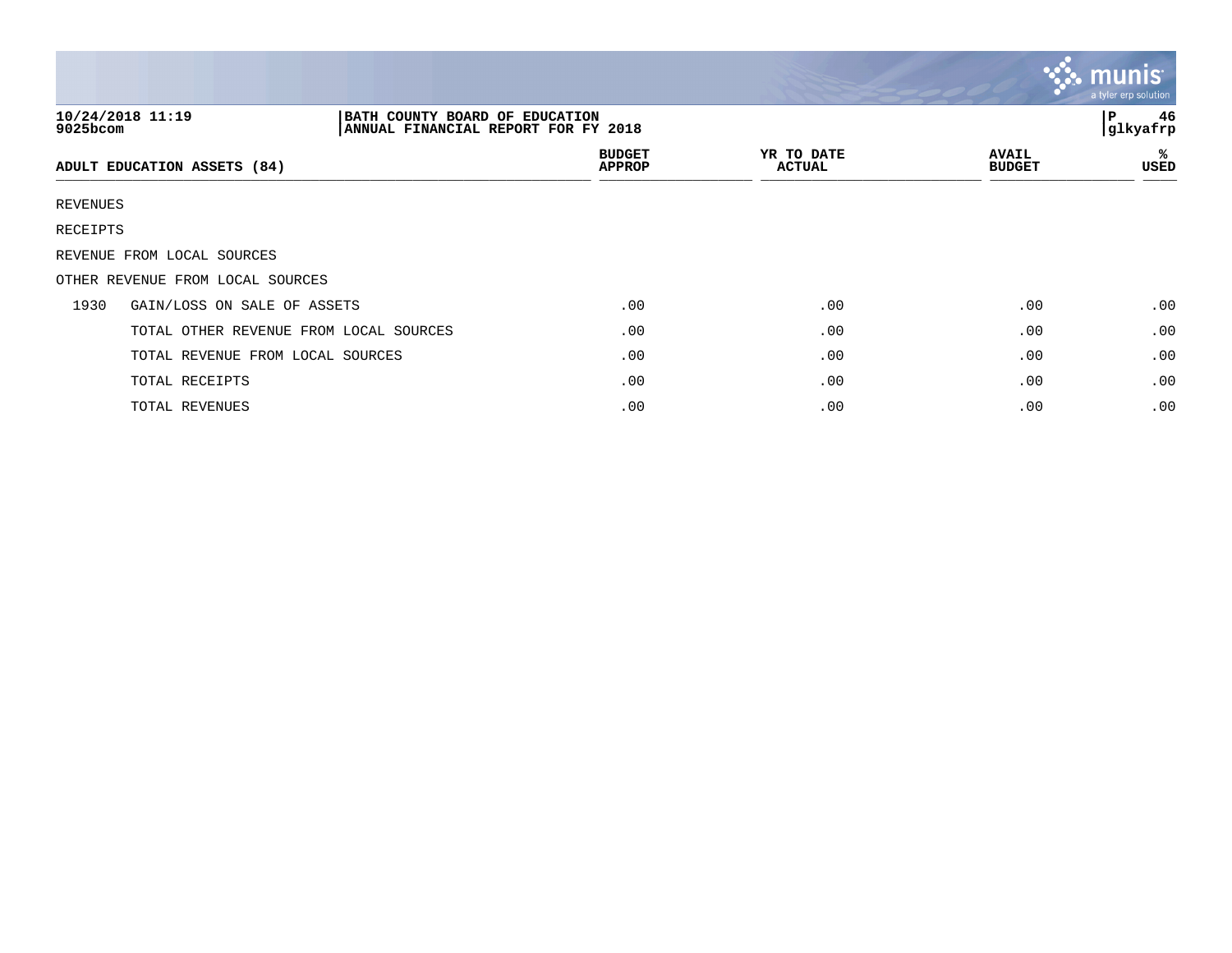

| 10/24/2018 11:19<br>9025bcom          | BATH COUNTY BOARD OF EDUCATION<br>ANNUAL FINANCIAL REPORT FOR FY 2018 |                                |                             |                               | 47<br>P<br> glkyafrp |
|---------------------------------------|-----------------------------------------------------------------------|--------------------------------|-----------------------------|-------------------------------|----------------------|
| ADULT EDUCATION ASSETS (84)           |                                                                       | <b>BUDGET</b><br><b>APPROP</b> | YR TO DATE<br><b>ACTUAL</b> | <b>AVAIL</b><br><b>BUDGET</b> | ℁<br>USED            |
| EXPENDITURES                          |                                                                       |                                |                             |                               |                      |
| 3400<br>ADULT EDUCATION OPERATIONS    |                                                                       |                                |                             |                               |                      |
| 0700<br>PROPERTY                      |                                                                       | .00                            | .00                         | .00                           | .00                  |
| TOTAL 3400                            | ADULT EDUCATION OPERATIONS                                            | .00                            | .00                         | .00                           | .00                  |
| TOTAL EXPENDITURES                    |                                                                       | .00                            | .00                         | .00                           | .00                  |
| TOTAL FOR ADULT EDUCATION ASSETS (84) |                                                                       | .00                            | .00                         | .00                           | .00                  |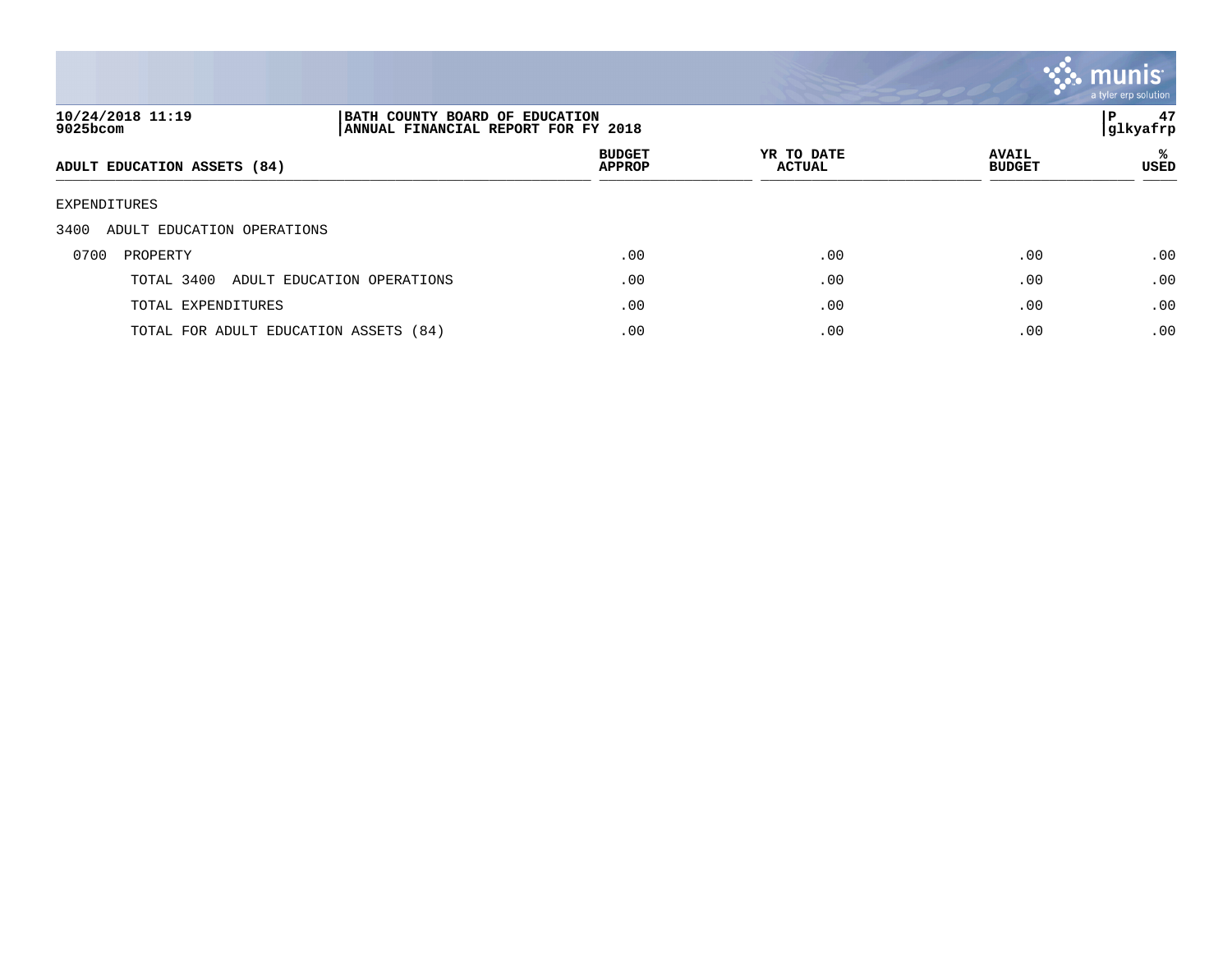

## **10/24/2018 11:19 |BATH COUNTY BOARD OF EDUCATION |P 48 9025bcom |ANNUAL FINANCIAL REPORT FOR FY 2018 |glkyafrp**

|                                 | <b>BUDGET</b> | YR TO DATE     | <b>AVAIL</b>       | ℁           |
|---------------------------------|---------------|----------------|--------------------|-------------|
|                                 | <b>APPROP</b> | <b>ACTUAL</b>  | <b>BUDGET</b>      | <b>USED</b> |
| SUMMARY PAGE                    |               |                |                    |             |
| TOTAL OF REVENUES FUND 1        | 14,023,857.77 | 20,301,796.71  | $-6, 277, 938.94$  | 144.77      |
| TOTAL OF EXPENDITURES FUND 1    | 14,023,857.77 | 17,108,587.85  | $-3,084,730.08$    | 122.00      |
| TOTAL FOR FUND 1                | .00           | 3, 193, 208.86 | $-3, 193, 208.86$  | .00         |
| TOTAL OF REVENUES FUND 2        | 2,971,230.13  | 2,895,352.96   | 75,877.17          | 97.45       |
| TOTAL OF EXPENDITURES FUND 2    | 2,961,230.13  | 2,895,352.96   | 65,877.17          | 97.78       |
| TOTAL FOR FUND 2                | 10,000.00     | $.00 \,$       | 10,000.00          | .00         |
| TOTAL OF REVENUES FUND 21       | 119,777.91    | 119,777.91     | .00                | 100.00      |
| TOTAL OF EXPENDITURES FUND 21   | 119,777.91    | 44,869.09      | 74,908.82          | 37.46       |
| TOTAL FOR FUND 21               | .00           | 74,908.82      | $-74,908.82$       | .00         |
| TOTAL OF REVENUES FUND 310      | 270,802.00    | 270,802.00     | .00                | 100.00      |
| TOTAL OF EXPENDITURES FUND 310  | 270,802.00    | 106,622.14     | 164, 179.86        | 39.37       |
| TOTAL FOR FUND 310              | $.00 \,$      | 164,179.86     | $-164, 179.86$     | .00         |
| TOTAL OF REVENUES FUND 320      | 2,033,965.58  | 2,033,965.58   | .00                | 100.00      |
| TOTAL OF EXPENDITURES FUND 320  | 2,033,965.58  | 2,033,898.52   | 67.06              | 100.00      |
| TOTAL FOR FUND 320              | .00           | 67.06          | $-67.06$           | .00         |
| TOTAL OF REVENUES FUND 360      | .00           | 12,305,598.18  | $-12, 305, 598.18$ | .00         |
| TOTAL OF EXPENDITURES FUND 360  | .00           | 3,699,562.83   | $-3,699,562.83$    | .00         |
| TOTAL FOR FUND 360              | .00           | 8,606,035.35   | $-8,606,035.35$    | .00         |
| TOTAL OF REVENUES FUND 400      | 829,773.24    | 1,575,990.61   | $-746, 217.37$     | 189.93      |
| TOTAL OF EXPENDITURES FUND 400  | 829, 773. 24  | 1,575,990.61   | $-746, 217.37$     | 189.93      |
| TOTAL FOR FUND 400              | .00           | .00            | .00                | .00         |
| TOTAL OF REVENUES FUND 51       | 2,341,575.39  | 2,796,602.82   | $-455,027.43$      | 119.43      |
| TOTAL OF EXPENDITURES FUND 51   | 2,341,575.39  | 1,723,831.91   | 617,743.48         | 73.62       |
| TOTAL FOR FUND 51               | .00           | 1,072,770.91   | $-1,072,770.91$    | .00         |
| TOTAL OF REVENUES FUND 52       | 164,137.61    | 160,390.11     | 3,747.50           | 97.72       |
| TOTAL OF EXPENDITURES FUND 52   | 164, 137.61   | 179,935.51     | $-15,797.90$       | 109.62      |
| TOTAL FOR FUND 52               | .00           | $-19,545.40$   | 19,545.40          | .00         |
| TOTAL OF REVENUES FUND 53       | 26, 243.52    | 23, 286. 29    | 2,957.23           | 88.73       |
| TOTAL OF EXPENDITURES FUND 53   | 26, 243.52    | 18,127.10      | 8,116.42           | 69.07       |
| TOTAL FOR FUND 53               | .00           | 5,159.19       | $-5, 159.19$       | .00         |
| TOTAL OF REVENUES FUND 61       | .00           | .00            | .00                | .00         |
| TOTAL OF EXPENDITURES FUND 61   | .00           | .00            | .00                | .00         |
| TOTAL FOR FUND 61               | .00           | .00            | .00                | .00         |
| TOTAL OF REVENUES FUND 62       | .00           | .00            | .00                | .00         |
| TOTAL OF EXPENDITURES FUND 62   | .00           | .00            | .00                | .00         |
| TOTAL FOR FUND 62               | .00           | .00            | .00                | .00         |
| TOTAL OF REVENUES FUND 7000     | .00           | 70.14          | $-70.14$           | .00         |
| TOTAL OF EXPENDITURES FUND 7000 | .00           | 1,000.00       | $-1,000.00$        | .00         |
| TOTAL FOR FUND 7000             | .00           | $-929.86$      | 929.86             | .00         |